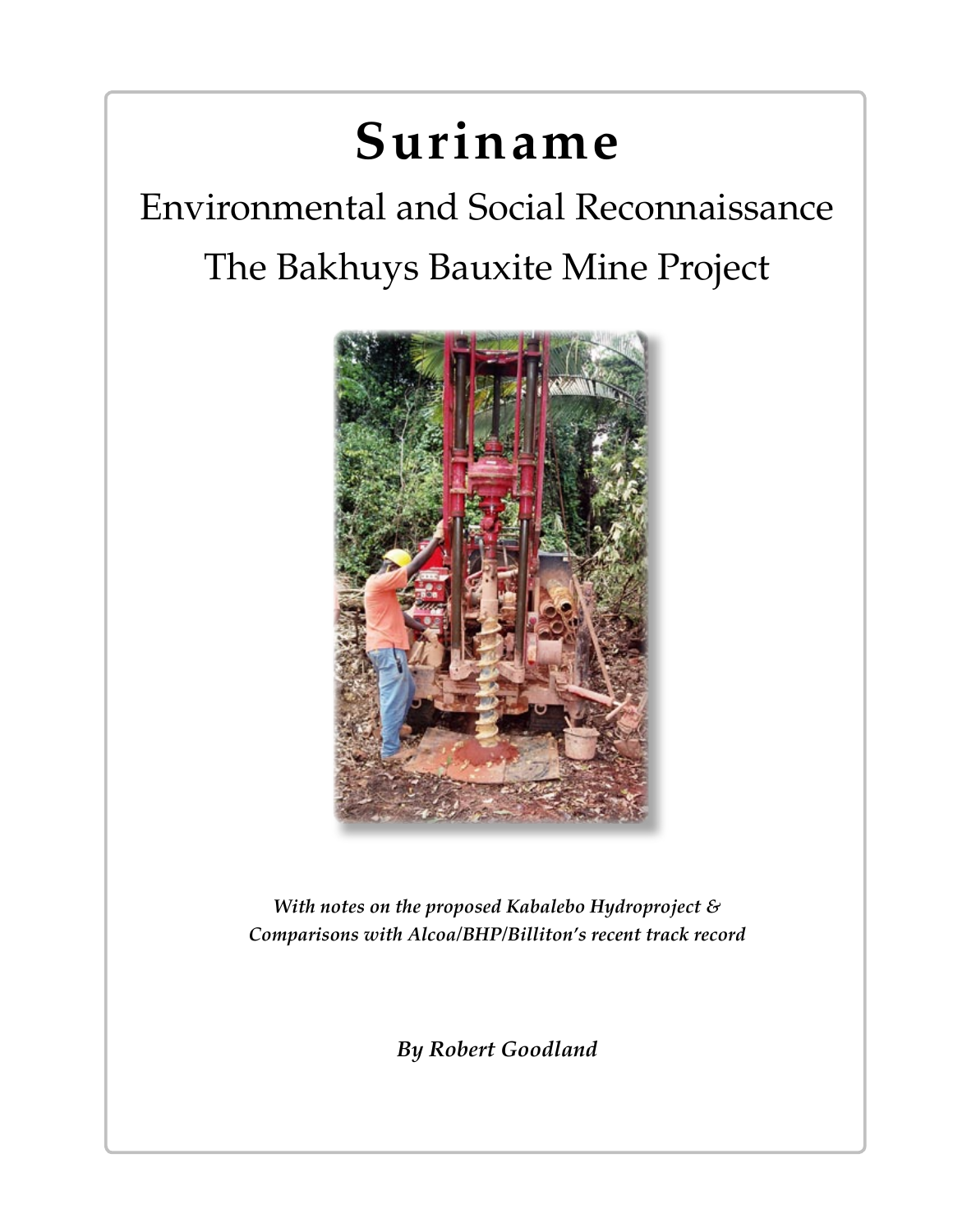- © The Association of Indigenous Village Leaders in Suriname (VIDS) and The North-South Institute (NSI), 2006. All photographs were taken by Viviane Weitzner and provided by The North-South Intitute
- Graphic design and Layout by: Marcelo Saavedra-Vargas
- Comments and corrections to: RbtGoodland@aol.com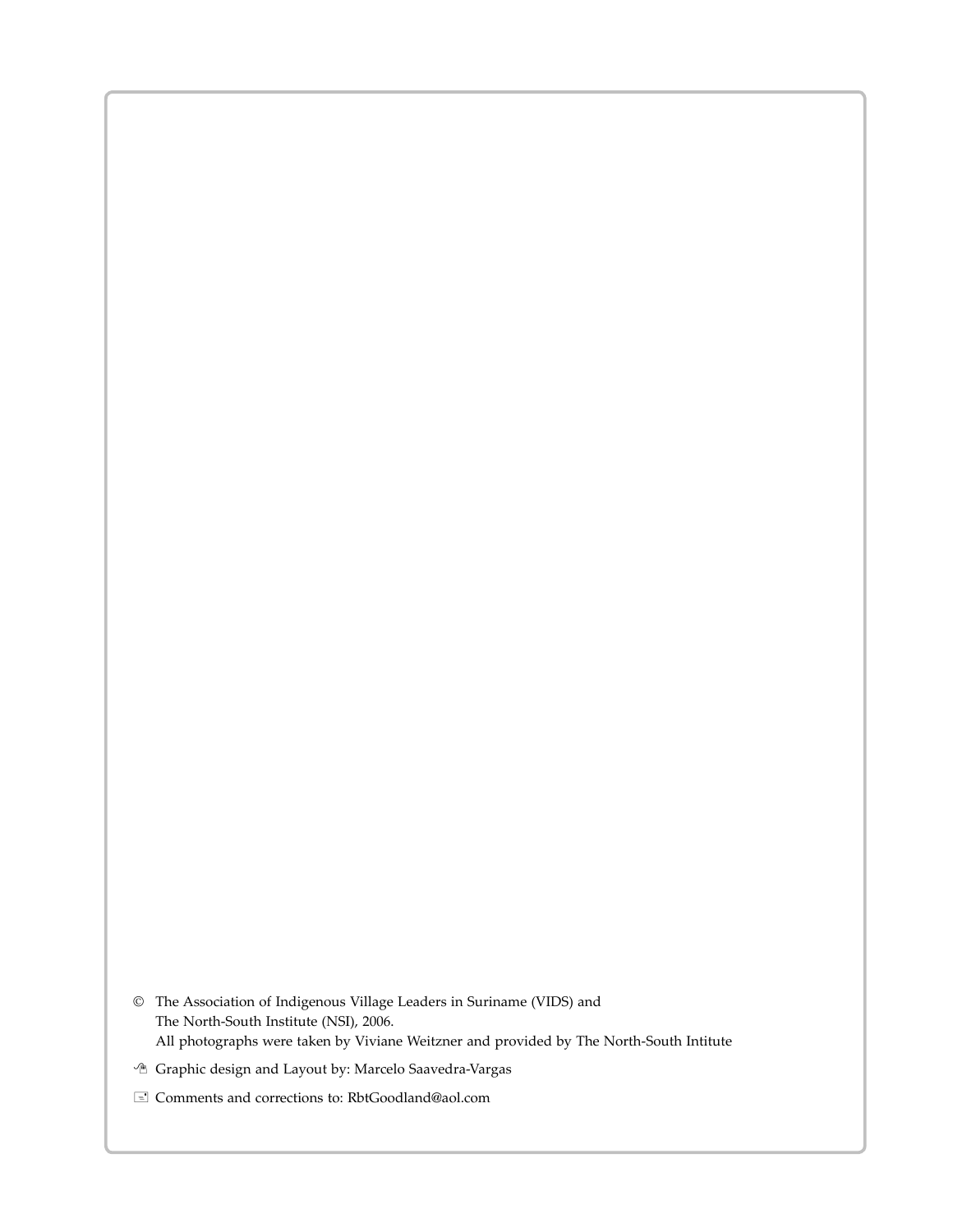## A report prepared for

## The Association of Indigenous Village Leaders of **Suriname (VIDS) and The North-South Institute (NSI)**

**By Robert Goodland** Comments and corrections: RhtGoodland@aol.com

#### Acknowledgements:

Captain Carlo Lewis of Apoera, Captain Nado Aroepa of Section, Captain Ricardo MacIntosh of Washabo, and Captain Alapate of Wanapan kindly organized many meetings of the people they represent, and helped greatly with all the field inspections (e.g., Coermotibo bauxite mine, Bakhuys bauxite exploration site, Brokopondo/Afobaka hydro site, and the Maroon transmigration villages displaced by the reservoir). This report is sincerely dedicated to these extraordinary people, in the hope it may buffer them<br>from the worst impacts of development. VIDS, especially Captain Ricardo<br>Pané, Loreen Jubitana, Josée Artist and Carla Madsian, made my visit not only possible but a joy. But for NSI's project director, Viviane Weitzner's persistent encouragement, I could not have participated. Ellen-Rose<br>Kambel provided intellectual and moral leadership. The research was made possible through a grant from Canada's International Development<br>Research Centre (IDRC), Ottawa, Canada.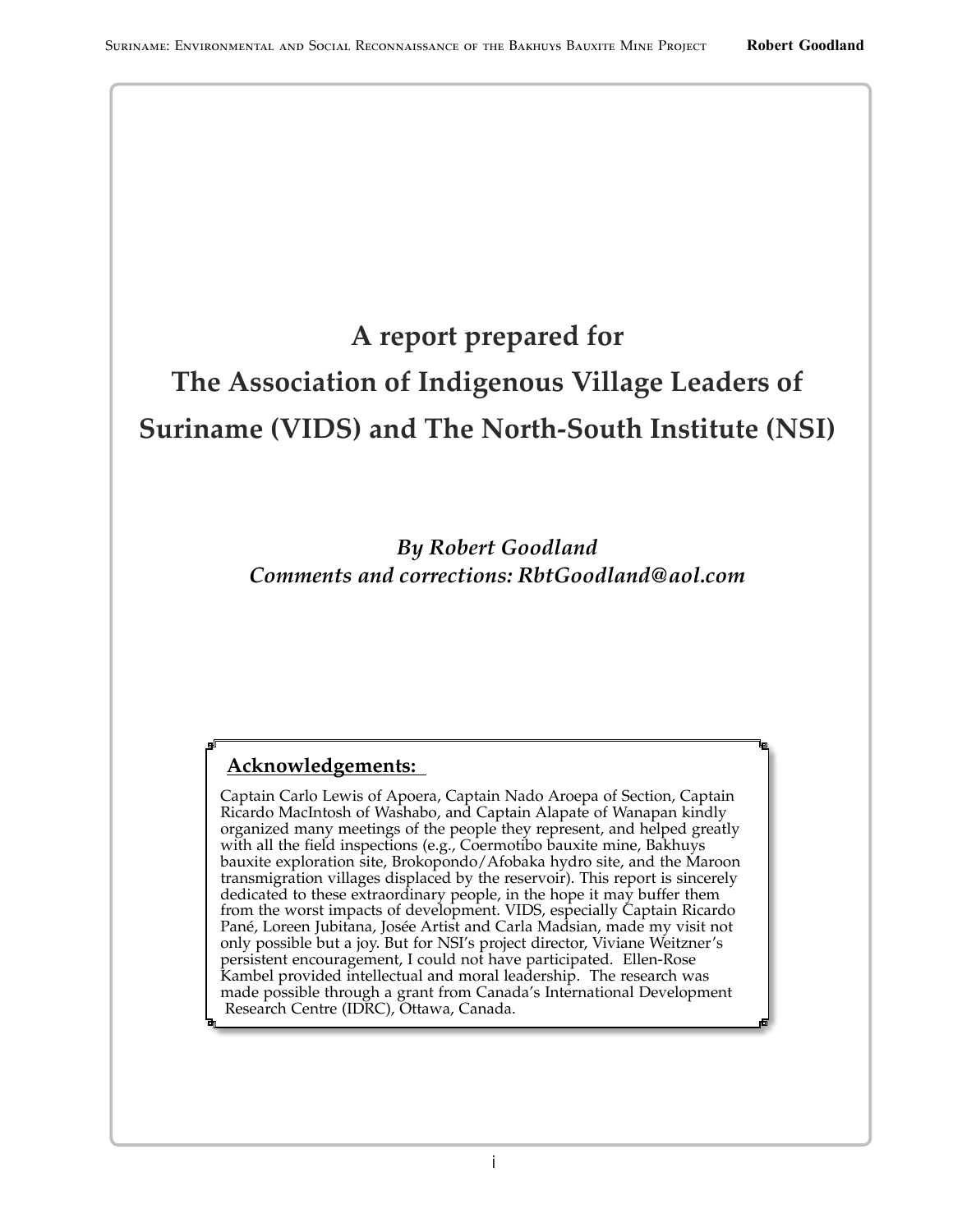## **Table of Contents**

| Part 2: Refining Bauxite, Smelting, the Kabalebo Hydroproject, and Comparisons  17        |  |  |  |
|-------------------------------------------------------------------------------------------|--|--|--|
|                                                                                           |  |  |  |
|                                                                                           |  |  |  |
|                                                                                           |  |  |  |
| The Precautionary Principle, Environmental Liability Insurance, and Performance Bonds  19 |  |  |  |
|                                                                                           |  |  |  |
|                                                                                           |  |  |  |
|                                                                                           |  |  |  |
|                                                                                           |  |  |  |
|                                                                                           |  |  |  |
|                                                                                           |  |  |  |
|                                                                                           |  |  |  |
|                                                                                           |  |  |  |
|                                                                                           |  |  |  |
|                                                                                           |  |  |  |
|                                                                                           |  |  |  |
|                                                                                           |  |  |  |
|                                                                                           |  |  |  |
| Social and Environmental Impacts of Dams, Reservoirs and HydroprojectsComments and        |  |  |  |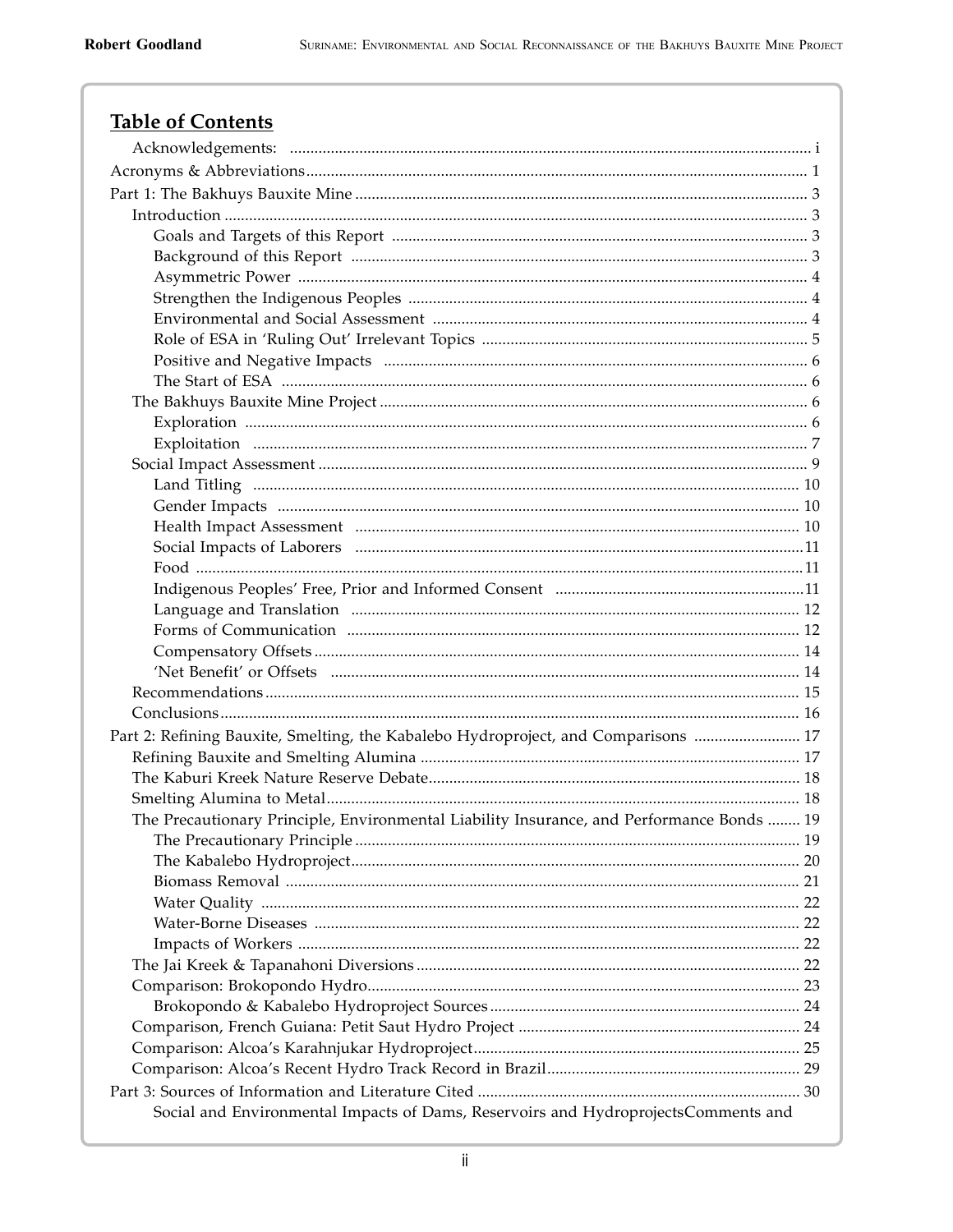| The Social and Environmental Impacts of Mining in General Corrections to: |  |
|---------------------------------------------------------------------------|--|
|                                                                           |  |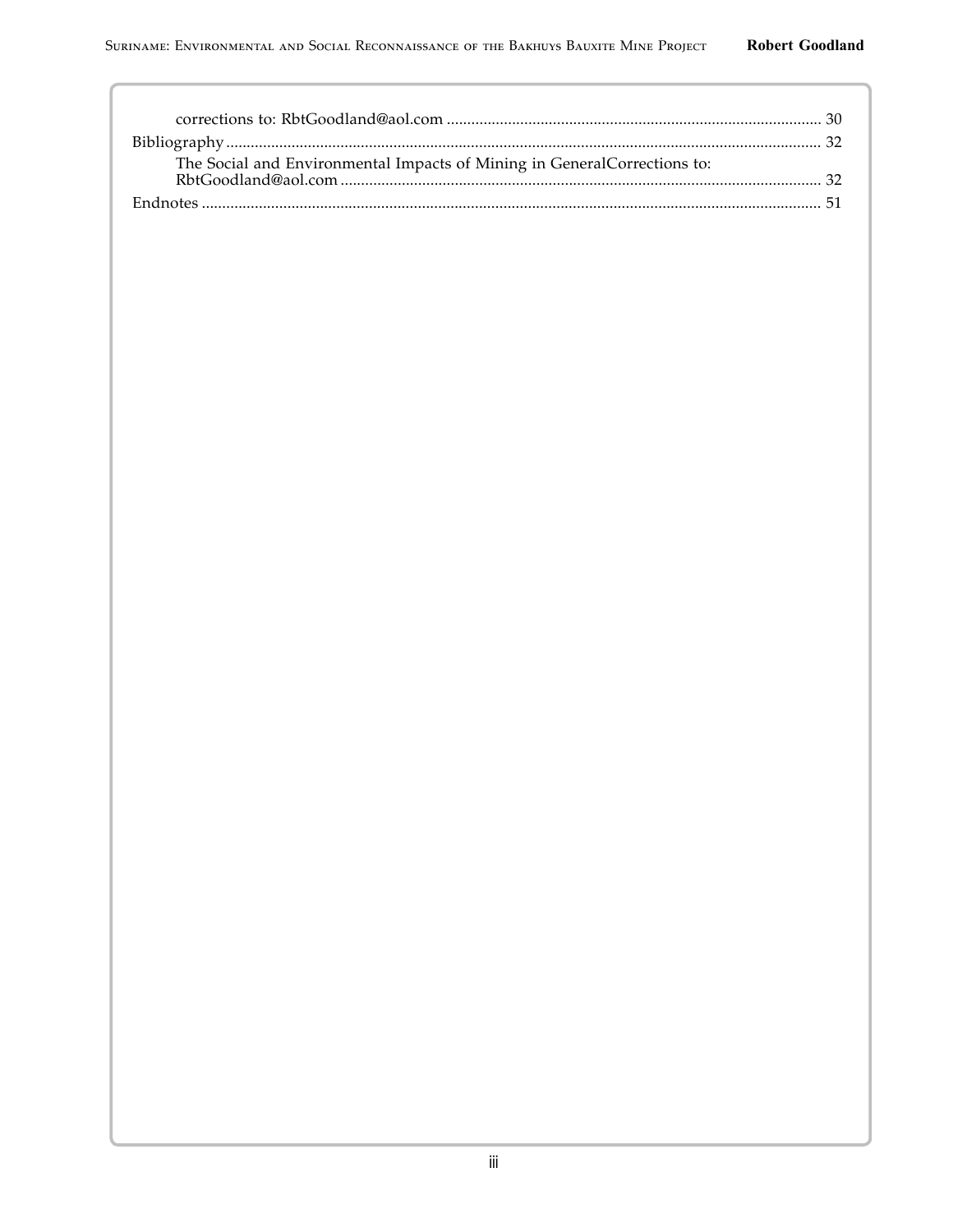## Acronyms & Abbreviations

| ACT          | Amazon Conservation Team (ethnobotany.org)                       |
|--------------|------------------------------------------------------------------|
| <b>AIDS</b>  | Acquired Immune Deficiency Syndrome                              |
| <b>AKA</b>   | Also known as                                                    |
| <b>ASL</b>   | Above mean sea level                                             |
| <b>BHPB</b>  | Broken Hill Proprietary & Billiton Corporation                   |
| <b>CBD</b>   | Convention on Biological Diversity                               |
| <b>CI</b>    | <b>Conservation International</b>                                |
| <b>CIS</b>   | <b>Conservation International Suriname</b>                       |
| <b>CNEC</b>  | <b>Brazilian Engineering Consultants</b>                         |
| <b>CSNR</b>  | <b>Central Suriname Nature Reserve</b>                           |
| <b>EBS</b>   | Suriname's Energy Authority                                      |
| <b>EDF</b>   | Électricité de France                                            |
| <b>EIA</b>   | Environmental (and Social) Impact Assessment, now ESA            |
| <b>EITI</b>  | Extractive Industry Transparency Initiative (eitransparency.org) |
| <b>ESA</b>   | <b>Environmental and Social Assessment</b>                       |
| <b>FPIC</b>  | Free Prior Informed Consent                                      |
| <b>FPP</b>   | Forest Peoples Program                                           |
| <b>GMD</b>   | Suriname Government: Geologische Mijnbouwkundige Dienst          |
| <b>GHG</b>   | <b>Green House Gas emissions</b>                                 |
| HA           | Hectares                                                         |
| <b>HIA</b>   | Health Impact Assessment (part of ESA)                           |
| <b>ICMM</b>  | <b>International Council on Mining and Minerals</b>              |
| <b>IIED</b>  | International Institute of Environment and Development           |
| <b>IMF</b>   | <b>International Monetary Fund</b>                               |
| <b>IUCN</b>  | International Union for the Conservation of Nature               |
| <b>KITLV</b> | Koninklijk Instituut voor Taal-, Land- en Volkenkunde            |
| <b>KIT</b>   | Royal Tropical Institute (Netherlands)                           |
| <b>MER</b>   | Netherlands Environmental Assessment Commission                  |
| <b>MMSD</b>  | Mining, Minerals and Sustainable Development (of IIED)           |
| <b>MTPY</b>  | Million tons per year                                            |
| MW           | Megawatt                                                         |
| <b>NIMOS</b> | Nationaal Instituut voor Milieu en Ontwikkeling in Suriname      |
| <b>NSI</b>   | The North-South Institute of Canada                              |
| <b>NTFP</b>  | Non-Timber Forest Products                                       |
| PAHO         | PanAmerican Health Organization                                  |
| POS          | SRK's Aug '05 'Plan of Study' for the Bakhuys ESA                |
|              |                                                                  |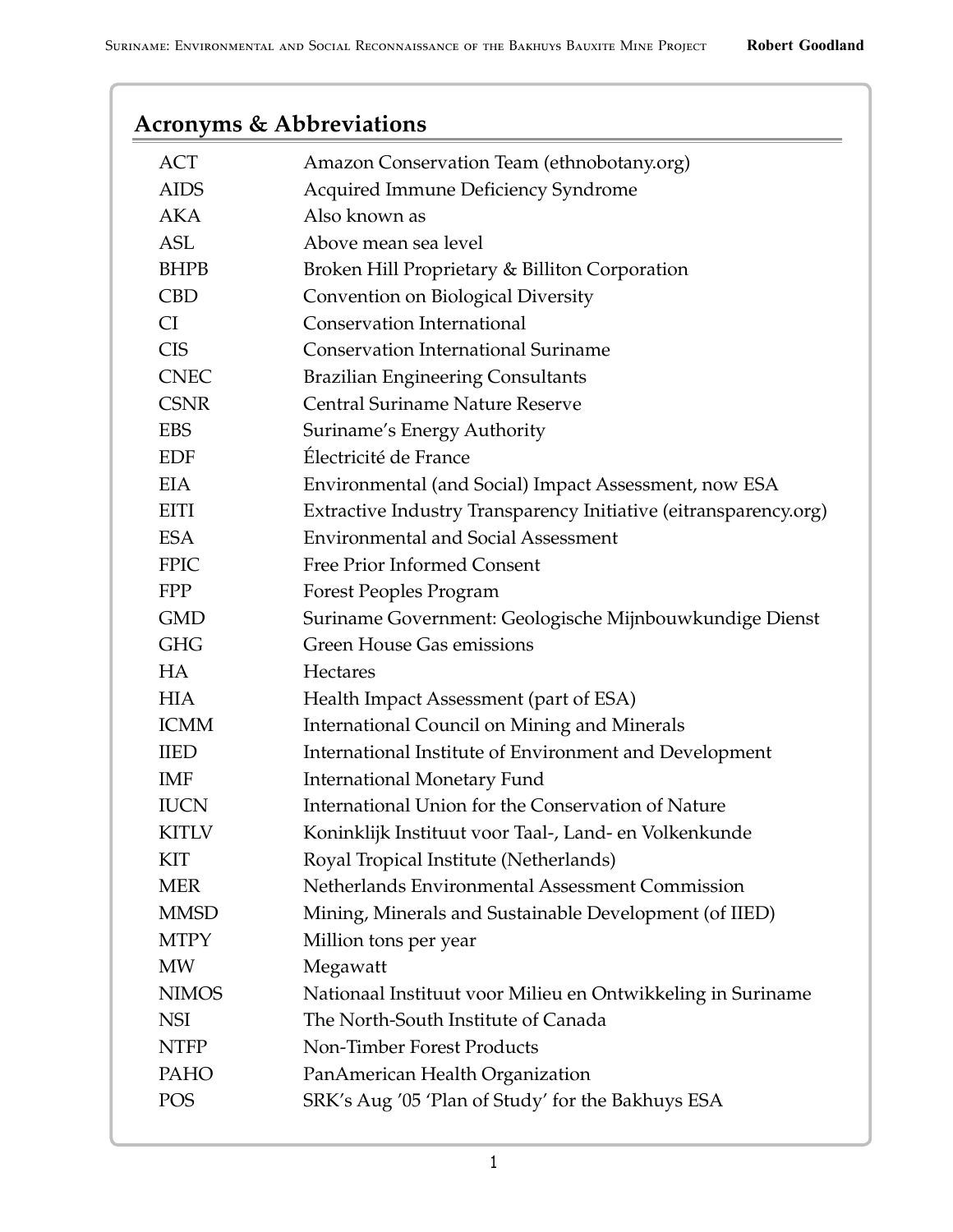| <b>SBB</b>     | Stichting Bosbeheer en Bostoezicht (Suriname Forest Control<br>Foundation)                                  |
|----------------|-------------------------------------------------------------------------------------------------------------|
| <b>SENES</b>   | Canadian consulting Ltd                                                                                     |
| <b>SIA</b>     | Social Impact Assessment (part of ESA)                                                                      |
| <b>SIL</b>     | Summer Institute of Linguistics                                                                             |
| <b>SRD</b>     | <b>Suriname Dollars</b>                                                                                     |
| <b>SRK</b>     | Steffen, Robertson & Kirsten (South Africa) Ltd, Consulting<br><b>Engineers and Scientists</b>              |
| <b>STINASU</b> | Foundation for Nature Conservation in Suriname:<br>www.stinasu.sr                                           |
| <b>TOR</b>     | Terms of Reference                                                                                          |
| <b>UNESCO</b>  | United Nations Education, Scientific and Cultural Organization                                              |
| <b>VIDS</b>    | Vereniging van Inheemse Dorpshoofden in Suriname<br>(Association of Indigenous Village Leaders of Suriname) |
| <b>WBG</b>     | World Bank Group                                                                                            |
| <b>WHO</b>     | World Health Organization                                                                                   |
| <b>WWF</b>     | World Wildlife Fund                                                                                         |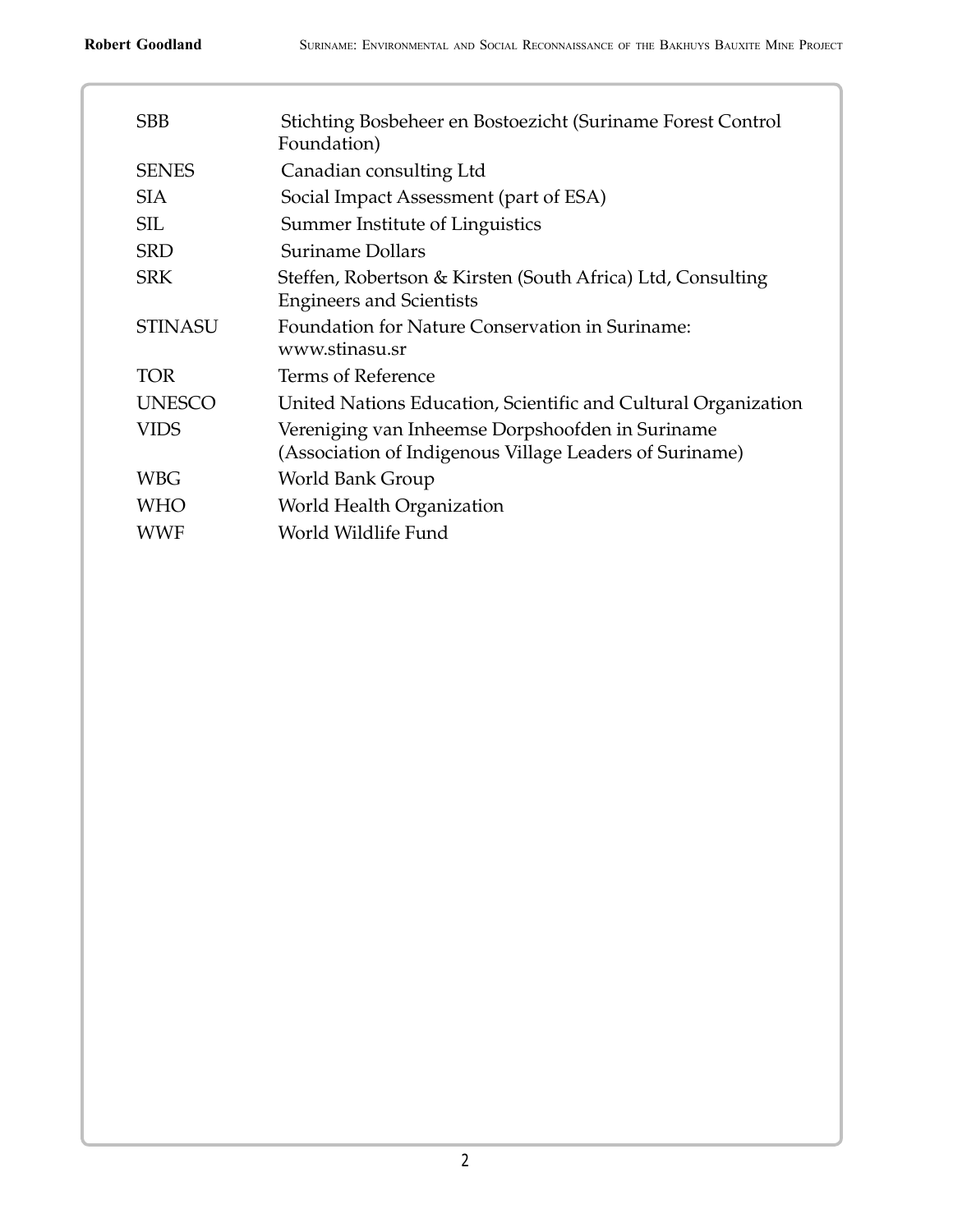## **Part 1: The Bakhuys Bauxite Mine**

#### **Introduction**

#### *Goals and Targets of this Report*

This report has three parts. Part 1 comments on the social and environmental assessment (ESA) processes of Suriname's proposed Bakhuys bauxite mine. Part 2 is a note on the possible impacts of refining, smelting, the proposed Kabalebo hydroproject, and comparisons with other relevant bauxite and hydro projects. Part 3 is a guide to the literature.

This report is primarily directed at BHPB, the proponent of the Bakhuys bauxite mine, and at SRK, the consulting firm hired by BHPB to perform an ESA for the Bakhuys project. It is directed at BHPB and SRK in order to prevent adverse social and environmental impacts. It also seeks to help the Indigenous Peoples who may suffer most from adverse impacts unless the ESA is performed well. This report also is designed to inform VIDS, NSI, NIMOS and people concerned with reducing the social and environmental impacts of mining in Suriname.

#### *Background of this Report*

This report stems from a request from VIDS (vids@sr.net), chaired by Captain Ricardo Pané and directed by Loreen Jubitana, for support on understanding the process of social and environmental assessment. This request was taken up by the North-South Institute (www.nsi-ins.ca), a non-profit institute researching international development and Canadian foreign policy that has been undertaking research on issues at the interface of mining and Indigenous Peoples in the Americas (coordinated by Viviane Weitzner, vweitzner@nsi-ins.ca). The VIDS requested to become a partner in this research, and with funding from Canada's International Development Research Centre, VIDS contracted the author<sup>1</sup> to facilitate ESA understanding and to provide a perspective on the ESA of Bakhuys and Kabalebo, by means of a 12-day reconnaissance in Suriname between 29 August and 10 September 2005.

The ESA process of these projects may continue for the next 10-20 years, including implementation of the precautions and safeguards. The most vulnerable stakeholders<sup>2</sup>, those most likely to suffer the most severe impacts, are the Indigenous Peoples of Western Suriname. Most of the information used in this report and most of the points of view were obtained directly from the Indigenous Peoples and their advocates, namely VIDS. To that extent, it is a bottom-up report, leavened by my personal experience of the social and environmental assessment of mining in general. However, I cannot claim that this report represents the views of the impacted Indigenous Peoples as they have not read and discussed this paper as yet. This paper would have to be translated and presented in a meaningful manner if it is to be of direct use to the Indigenous People themselves.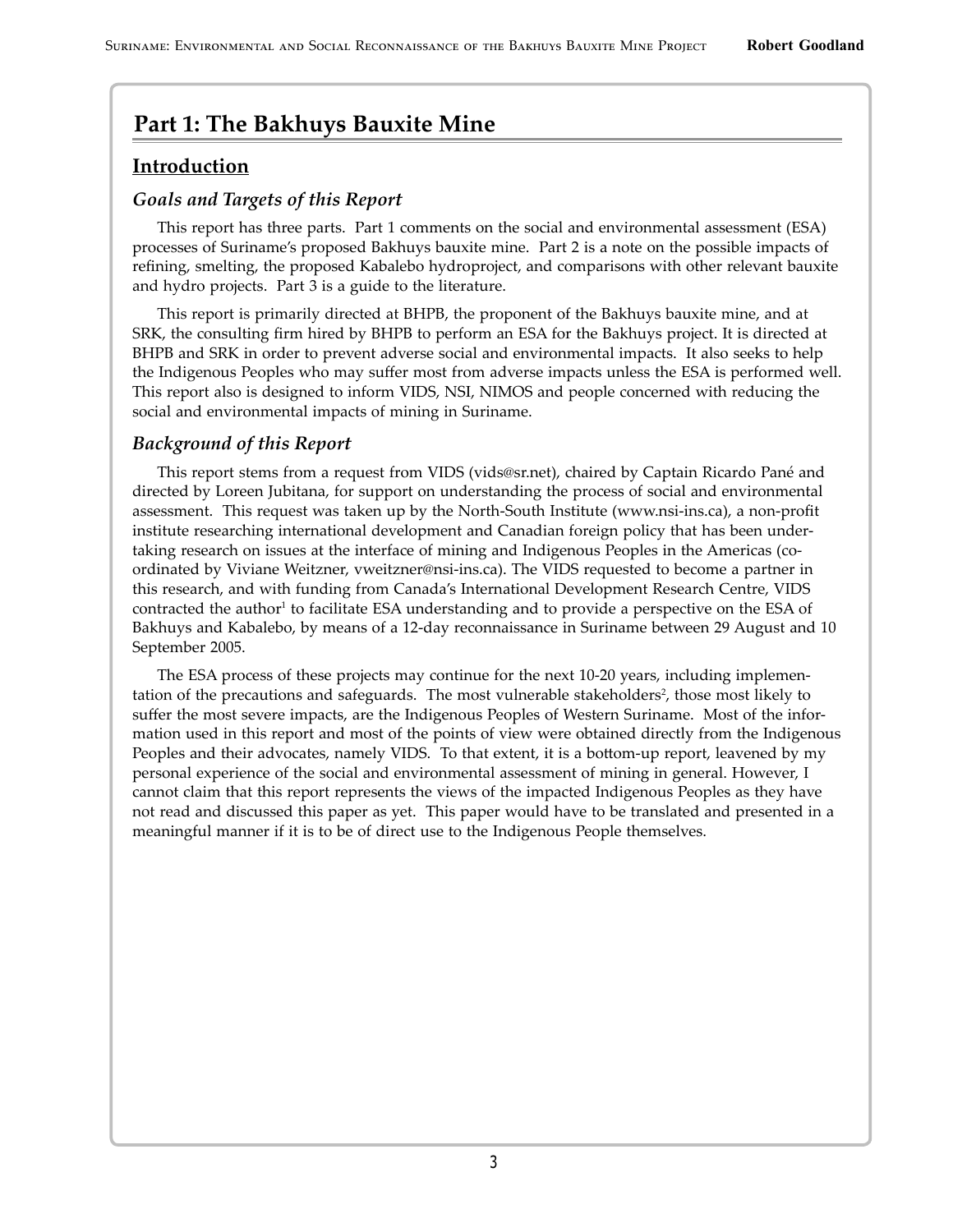#### *Asymmetric Power*

The Bakhuys bauxite mine project is a classic case of asymmetric power. Unsustainable mining confronts sustainable traditional societies. Rich and powerful multinationals will impose potentially severe impacts on inexperienced, weak, largely illiterate and poor Indigenous Peoples. Multinationals have great difficulty even in communicating with the affected people. Practically all the benefits will accrue to two stakeholders, namely the multinationals as they will reap a saleable commodity (bauxite) and the government as they will reap taxes and royalties. These two stakeholders will gain substantial benefits, but bear no adverse impacts. The Indigenous Peoples, on the contrary, will bear practically all the negative impacts and few, if any, of the benefits, unless the suggestions here outlined are implemented.

History worldwide shows that impacted Indigenous Peoples have not received much benefit trickling down from government's receipts from mining or hydroelectricity. Figure 1 shows the direction and scale of benefits and impacts of a generalized mining project. That is the asymmetric situation that the ESA and the impact/benefit agreements stemming from it seek to avoid. The first step in preventing the 'normal' – and unacceptable -- situation portrayed in Figure 1 is transparency in both benefits and impacts. SRK's ESA will make the impacts transparent. Standard transparency codes will make the benefits transparent. For example, the Extractive Industry Transparency Initiative (EITI) aims to ensure that the revenues from extractive industries contribute to sustainable development and poverty reduction. At the core of the initiative is a set of Principles and Criteria that establish how EITI should be implemented (eitransparency.org). Following standard industry practice will ensure transparency of benefits, such as the "publish what you pay<sup>3</sup>" code of corporate social responsibility.

This report makes the case that, faced by such inequalities and asymmetry, the proponent must make best efforts to reduce impacts on Indigenous Peoples to acceptability, and to guarantee that they will be better off with the project. One tool – indeed the first tool in any project cycle – to minimize impacts and optimize benefits for the Indigenous Peoples is ESA. ESA is the means by which the proponent can protect the society and their resource base, and can enhance livelihoods of the impacted people. The ESA process can be used as a participatory mechanism and negotiating space to reduce imbalances of power. This process minimizes impacts and optimizes benefits for the Indigenous Peoples throughout the ESA. The ESA process suggests how meaningful negotiation between asymmetric people could be achieved.

#### *Strengthen the Indigenous Peoples*

Success demands that the proponent strengthen the weakest stakeholder so that Indigenous Peoples can negotiate meaningfully and protect their livelihoods. This can be through direct means (e.g., provision of e-mail to the impacted people), or indirect through a third party. An example of the third party approach is to persuade the government to expedite land titling for project-affected communities. Similarly the proponent can catalyze EBS to supply long-promised electricity for the communities. Another third party approach is to contract with representatives of the impacted people such as VIDS, to facilitate communications between proponents and Indigenous Peoples. Only by such equilibration can meaningful dialogue with the most impacted stakeholder be achieved, and asymmetries reduced.

#### *Environmental and Social Assessment*

ESA is essentially experienced prediction. Experience comes from (a) knowing what happened in similar cases elsewhere, (b) comparing recent similar projects, and (c) examining the recent track record of the proponents, in this case BHP/Billiton and Alcoa/Suralco. The ESA itself provides the important element of getting a team of seasoned professional specialists to study the proposals on the ground. This report provides perspective on the Bakhuys bauxite mine and Kabalebo hydro projects in two ways. First, the literature about Suriname's environment about these two projects, and the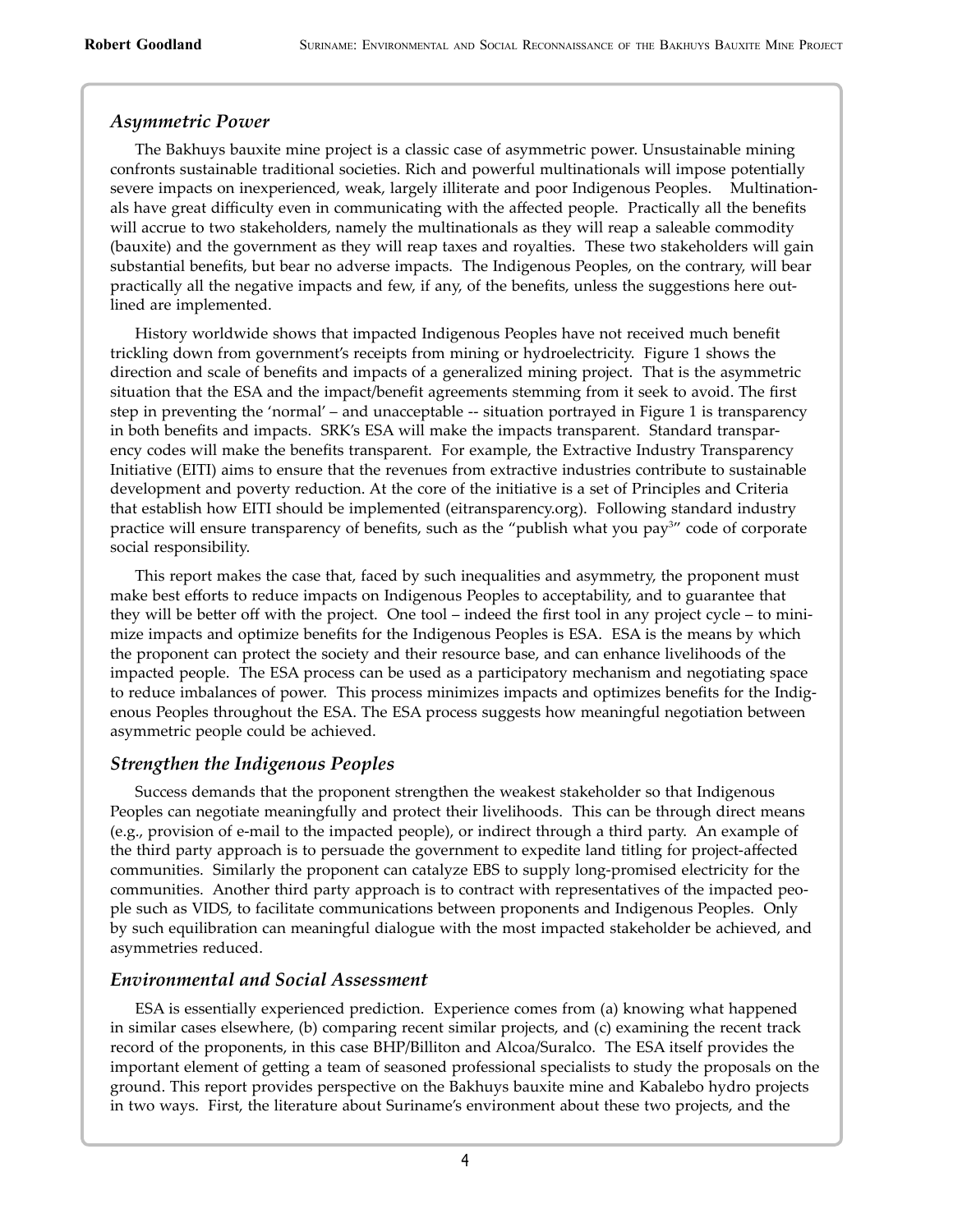

#### Fig. 1: The distribution of benefits and impacts in a generalized mining project.

Figure 1 outlines the major flows of taxes and royalties from the mining proponent that are paid to the central government. Major social and environmental impacts harm societies surrounding the mine. There is a small trickle-down of money from central government to the local government or Commissioner of the impacted district. A fraction of that actually reaches the impacted people. There are some direct benefits from the proponent to the affected communities, such as wage labor.

impacts of mines and dams in general is provided. Second, the impacts from similar mining and dam projects are compared. The Indigenous Peoples have inspected Suralco's bauxite mines in NE Suriname, and the Brokopondo hydroproject.

#### Role of ESA in 'Ruling Out' Irrelevant Topics

An important role in any ESA is to address all concerns, state which have no relevance in the particular case being assessed, and fully justify their exclusion. In this way the ESA process increasingly focuses on relevant issues and leaves unimportant ones behind. However, the justification for excluding a certain topic is essential. In the face of power asymmetries and unknowns, there always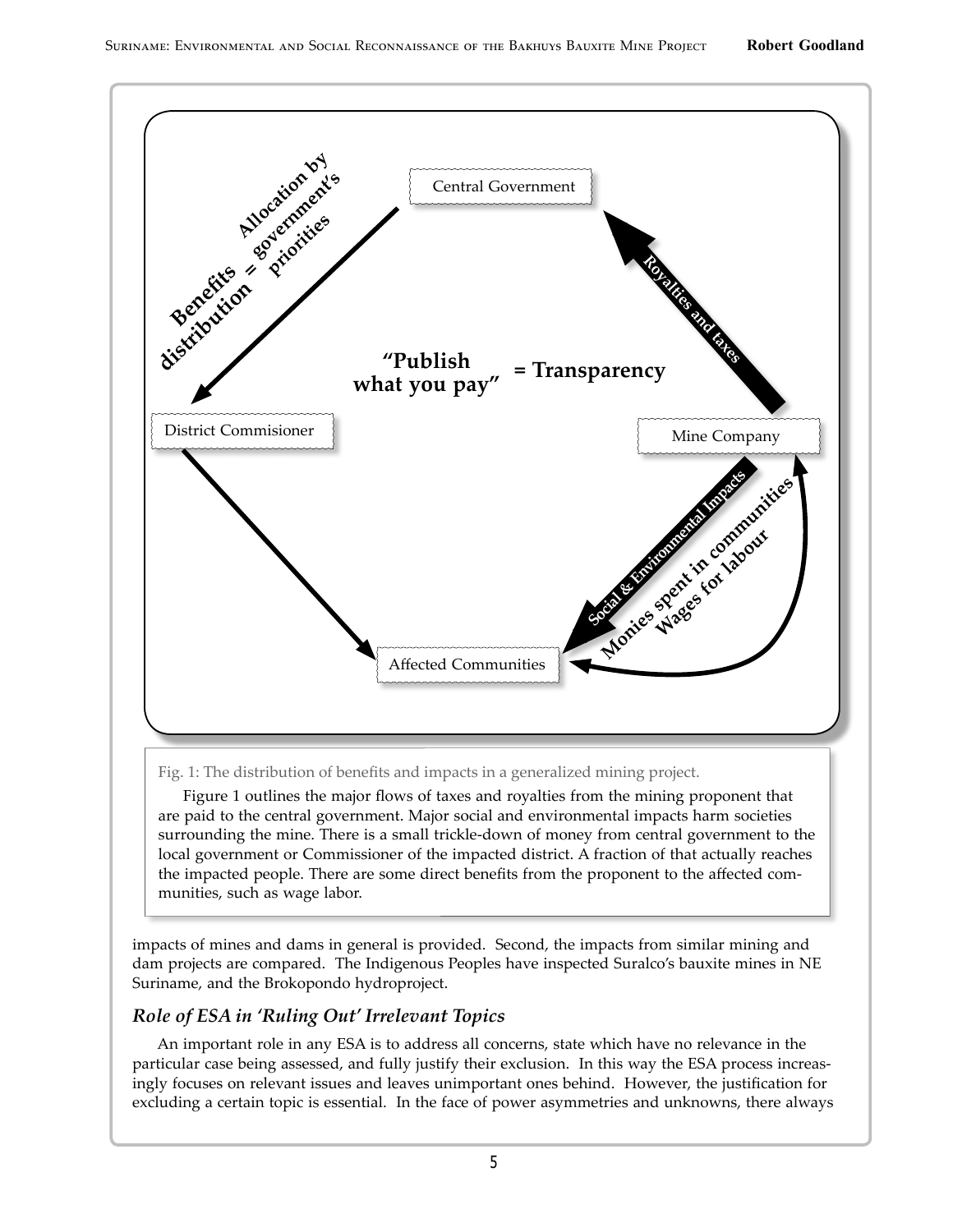will be uncertainty, fears and rumors. The ESA is the means to confront all fears and rumors, state which are relevant and which are unfounded. It is unprofessional to rule out any topic by unsubstantiated assertion. For example, is there a risk of disease x in the bauxite mine? The response, should be: no because disease x has only been found in country y which is 2000 kms distant, and depends on the z vector which only occurs in country y, and according to the cited literature has never been associated with bauxite mining.

#### *Positive and Negative Impacts*

Most environmental and social impacts are negative. ESA traditionally has focused largely on the negative impacts, namely the effects of the project which could prejudice the people nearby or the environment on which they depend. An example would be removal of 100 sq kms of forest, which the neighbors used to hunt and fish. This is a negative impact because it reduces the wildlife that the neighbors used to harvest. The positive results of a project usually are not environmental; they are often financial (Fig.1). The neighbors may get jobs created by the project. The wages could be positive impacts or benefits. A fraction of the royalties from the project may accrue to the impacted people; that is a positive impact or benefit. That is not to say the benefits of the fraction of royalties exceed the negative impacts, but is a step in the right direction. Unless discriminated, 'impact' in this report refers to a negative impact.

#### *The Start of ESA*

SRK began ESA work on the Bakhuys bauxite project in 2004 and kicked off the ESA process formally in August 2005 by producing their 65-page "Plan of Study" (POS). This is a landmark step. Both proponents commendably emphasize that their projects and specifically their ESAs will fully meet international standards. SRK commendably cite the World Bank's environmental assessment policy, but have still to justify why they exclude the use of the World Bank's other social and environmental policies<sup>4</sup> in the Bakhuys case. The Indigenous Peoples Policy is critical for the Bakhuys project, yet it is excluded in SRK's POS. Since then, SRK announced they plan to use OD 4.10 Indigenous Policy.

#### **The Bakhuys Bauxite Mine Project**

#### *Exploration*

Exploration here means searching for bauxite in a concession of 2,800 sq km of primary tropical rainforests. The process of estimating how much bauxite is in the ground causes major impacts. In the case of Bakhuys, exploration was completed before any environmental and social precautions were in place. Thus, several hundred of kilometers of roads, and major bridges, were built or upgraded through rainforest. The major impacts are facilitating access to the untouched forest by loggers. This fails to meet best practice and would not be tolerated in many countries. Without special precautions, once the loggers and miners come in, game will be poached and scared away by traffic, the noise of construction, and loss of forest, thus reducing the traditional fish and game on which Indigenous People have depended for centuries. The companies also prohibit indigenous peoples from accessing the exploration areas for traditional activities such as hunting in violation of company policies and international human rights standards

In addition, about one thousand kilometers of drill lines have been cut in the forest. Drill lines are paths cut through the forest to enable the mobile drilling rigs, all-terrain vehicles, mechanical 'mules', and even some 4-wheel drive vehicles to drill in the right places. About 7000 boreholes have been drilled. Drill lines are often 2m-wide, hence constitute a major un-assessed impact already. This opens up vast areas for such traffic. BHP/Billiton are to be commended for publicly apologizing in August 2005 for failing to assess the environmental and social impacts of their exploration or pre-feasibility phase which was scheduled to end in October 2005. BHPB have recently improved policies; now BHPB mandates ESA for exploration. Exploration must be subject to ESA from now on,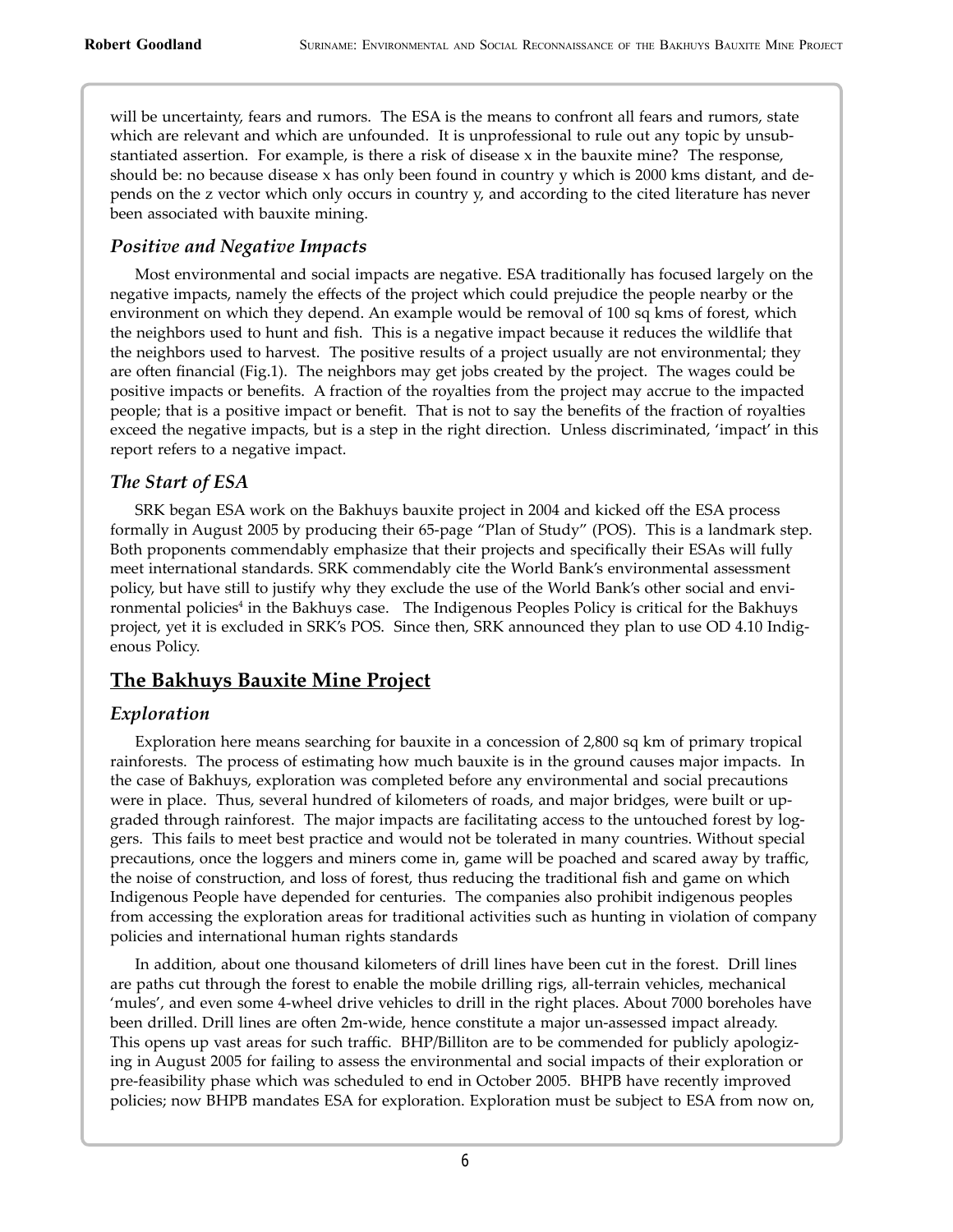according to BHPB. Commendably, BHP/Billiton also has adopted new corporate policies on Stakeholders and on Community Development as of August 2005<sup>5</sup>. BHP Billiton's commitment to responsible business practice was recognized in October 2005 by ICMM with a Company of the Year Award at the Business in the Community (BITC) National Awards for Excellence. Also commendable is that BHPB has contracted with Conservation International to undertake environmental work at other potential bauxite deposits in Suriname. This work involves (a) a rapid biological survey of the Lely and Nassau plateaus in eastern Suriname, where both BHPB and mining joint venture partner Alcoa have concessions, and (b) a "Conservation Threats and Opportunities Workshop" immediately after the survey. Data collected from the survey and the results of the workshop will be used by CI to create a set of conservation-related recommendations for BHPB to incorporate into its decision-making process. Best practice is to complete environmental and social assessments before exploration begins. Bakhuys may contain enough bauxite for 25 years of production.

#### *Exploitation*

When the bauxite deposits have been found and their extent and composition estimated by means of exploratory drilling, the phase of exploitation begins.

#### **Forest Removal**

In the Bakhuys bauxite mine, the first step in exploitation is removal of the forest covering the bauxite deposits. This is one of the biggest impacts as tropical forests are threatened worldwide and contain most of the world's biodiversity. In addition, Indigenous Peoples depend on relatively intact forest for their livelihoods. Forest removal decreases the amount of forest resources (e.g., fish & game, timber & fuelwood, fruits, seeds, medicinals, honey, resins, thatch) available to these people. Forest removal impacts fish and aquatic resources because fish depend on forest fruits etc which fall into or end up in river water. Forest removal also sharply increases surface erosion. Fish thrive only in clean water. Fish generally avoid turbid water. Sediment and turbidity entering water courses harms fish by reducing visibility in turbid water. Silt interferes with gill function and with reproductory stages. Sand banks built up from erosion and sedimentation interfere with navigation.

Forest removal is a problem for Bakhuys. Such deforestation is expensive in terms of bulldozers and fuel. BHPB proposes to call in logging corporations to accelerate deforestation. This is risky because of conflicting goals. BHP/Billiton wants vegetation to be cleaned only where forest covers the bauxite. The Government (GMD meeting 31 Aug 2005) actually state that logging corporations will use the recently constructed bauxite roads. Loggers are interested only in hi-grading the forest, extracting only the few commercial sizes and species of trees, while leaving behind most of the forest as it is not commercially worthwhile. Loggers are more interested in sites where there are more commercial trees, not on the bauxite areas. In fact there may be an inverse correlation between bauxite richness and commercial trees. Once loggers have arrived in a region such as Bakhuys, it is very difficult to make them stick to the specific areas to be mined. Because logging corporations already own logging concessions to much of the Bakhuys range, and because BHP/Billiton have made those concessions more valuable by opening access roads, logging could become an unwanted negative impact (see SBB's Map: Bauxite & Overlapping Logging Concessions). The ESA will have to carefully advise on the pros and cons of inviting logging corporations to Bakhuys.

#### **Overburden Removal**

Once the forest vegetation covering the bauxite deposits has been scraped off, the overburden is next removed by bulldozers. The impacts of overburden removal accrue from its stockpiling. Overburden is estimated to average only 50 cm. in depth, which is fortunate. Surface erosion rates jump orders of magnitude during scraping away the overburden. BHP/Billiton may want to stockpile such overburden for subsequent re-use in restoration and rehabilitation a�er each area is mined out. The ESA needs to assess if the slightly higher organic ma�er and nutrient status of overburden makes it worth stockpiling. As there are commonly many months -- if not years -- between overburden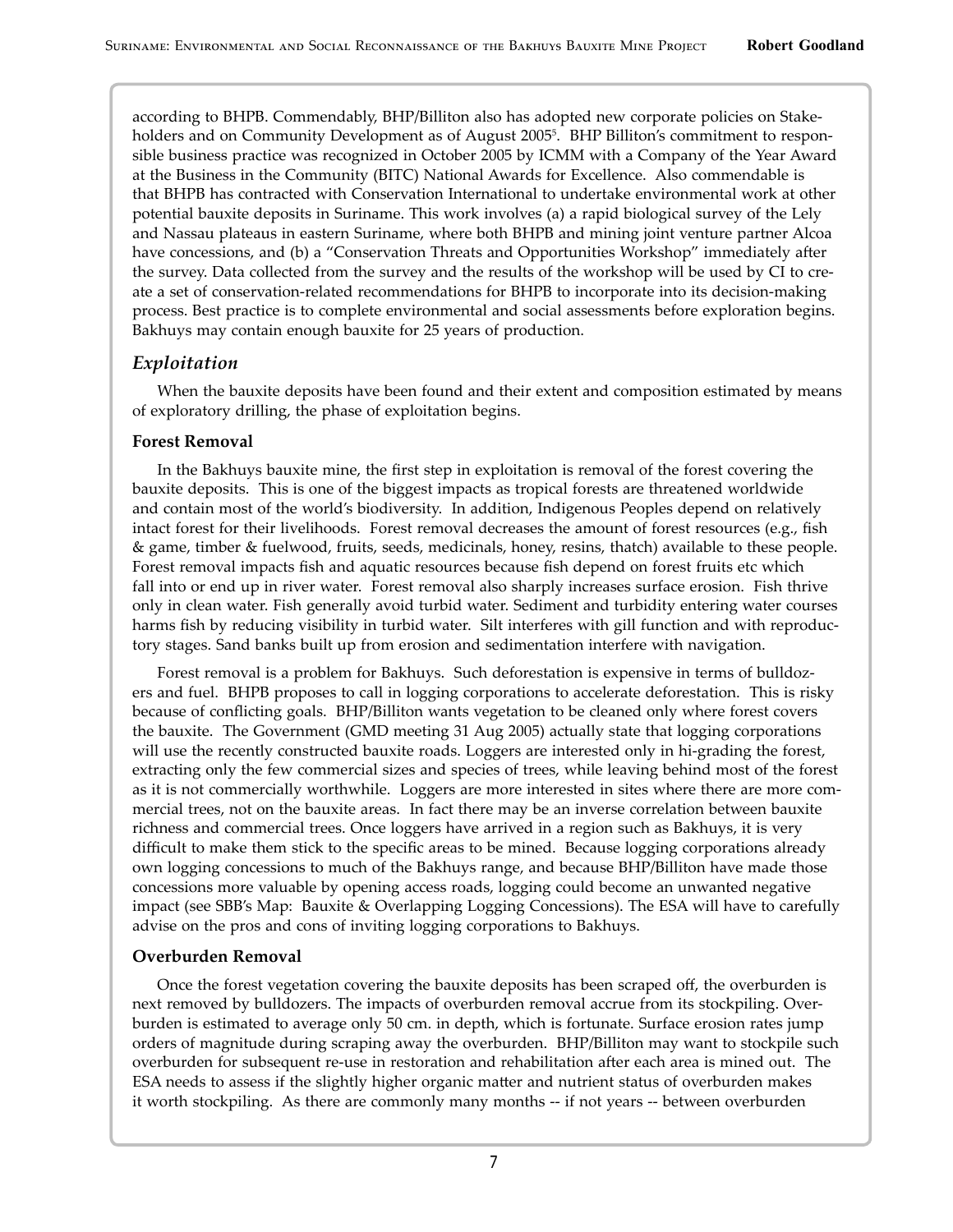removal and restoration, heavy rainfall, high temperatures, insolation and oxidation may leach most of the nutrients away. Design of overburden stockpiles is critical in reducing the risks of erosion and sedimentation.

#### **Bauxite Mining**

Once the vegetation and overburden have been removed, the 6 meters or so of bauxite can be mined. The ESA will assess the relative impacts of dynamite vs. pneumatic drills, bulldozer removal etc. At this stage only crushing and possibly ore washing are expected. Assessment of the impacts of crushing and washing bauxite ore will be essential. Sources of water, payment for water used for washing, aquifer conservation, and the disposal of ore residues and effluent after washing will be the main topics. Noise, dust and any use of explosives create impacts much wider than the specific area mined.

#### **Acid Leachate**

When the bauxite is removed, the risk of acid leachate from the spoils and from the newly exposed risks increases substantially. The ESA will address this issue in order to prevent acidity harming forest or fish. SRK's Plan of Study seems to have this issue well in hand.

#### **Greenhouse Gas Emissions**

International good practice is to calculate greenhouse gas emissions from major infrastructure projects from early in the feasibility stage, and especially in the ESA. GHG emissions from diesel use in road construction, drill lanes, drilling rigs, caterpillar and earth-moving, overburden stock-piling etc need to be accounted. As would transport of ore from the mine to the washing plant and refinery. Decay of biomass removed to expose the ore also needs to be figured in.

#### **Minesite Rehabilitation**

The difficulties of re-establishing tropical wet forest ecosystems are well documented and unlikely to be realized for several decades a�er the end of mining in each segment. The substrate remaining a�er bauxite removal is likely to be exceptionally poor in nutrients. Respreading stockpiled "topsoil" or overburden will be assessed. It is likely that organic ma�er and fertilizer will need to be imported to the restoration sites. Leguminous vines and aggressive legumes probably will be the start. Nurseries will be important from early on so that adequate numbers of seedlings and saplings of the best species are available for revegetation as mining ends in each segment. Seed collection, nursery management, revegetation and maintenance are activities in which Indigenous Peoples excel. The ESA will optimize this opportunity.

The ESA will assess Suralco's and BHPB's recent track record of restoration of their depleted mines in Suriname in order to judge what systems of incentives and penalties will be needed to achieve best practice. For example, early in 2005, a group of Indigenous People, who may be impacted by the proposed Bakhuys bauxite mine, visited similar bauxite mines in Northeastern Suriname, and the Coermotibo site. They heard that the Wane Hills bauxite mine was opened inside an officially protected area and wildlife reserve (Sahdew & Ouboter 2003). The Indigenous People saw exhausted mines where no attempt had been made to rehabilitate. Widespread areas looked like moonscapes. Alien pines have been tried, but their choice seems inappropriate. The affected people have to be convinced that such unacceptable practices will not be repeated at Bakhuys. What are the mechanisms to guarantee rehabilitation will be professionally achieved at Bakhuys? What sort of restoration or clean-up insurance or performance bonds will be necessary?

Where open pits remain, the decision arises if such pits are to be filled up to original grade, or leveled or restored to some contour system. Itinerant miners and water-filled pits intensify the risk of malaria. (See Health Impact Assessment)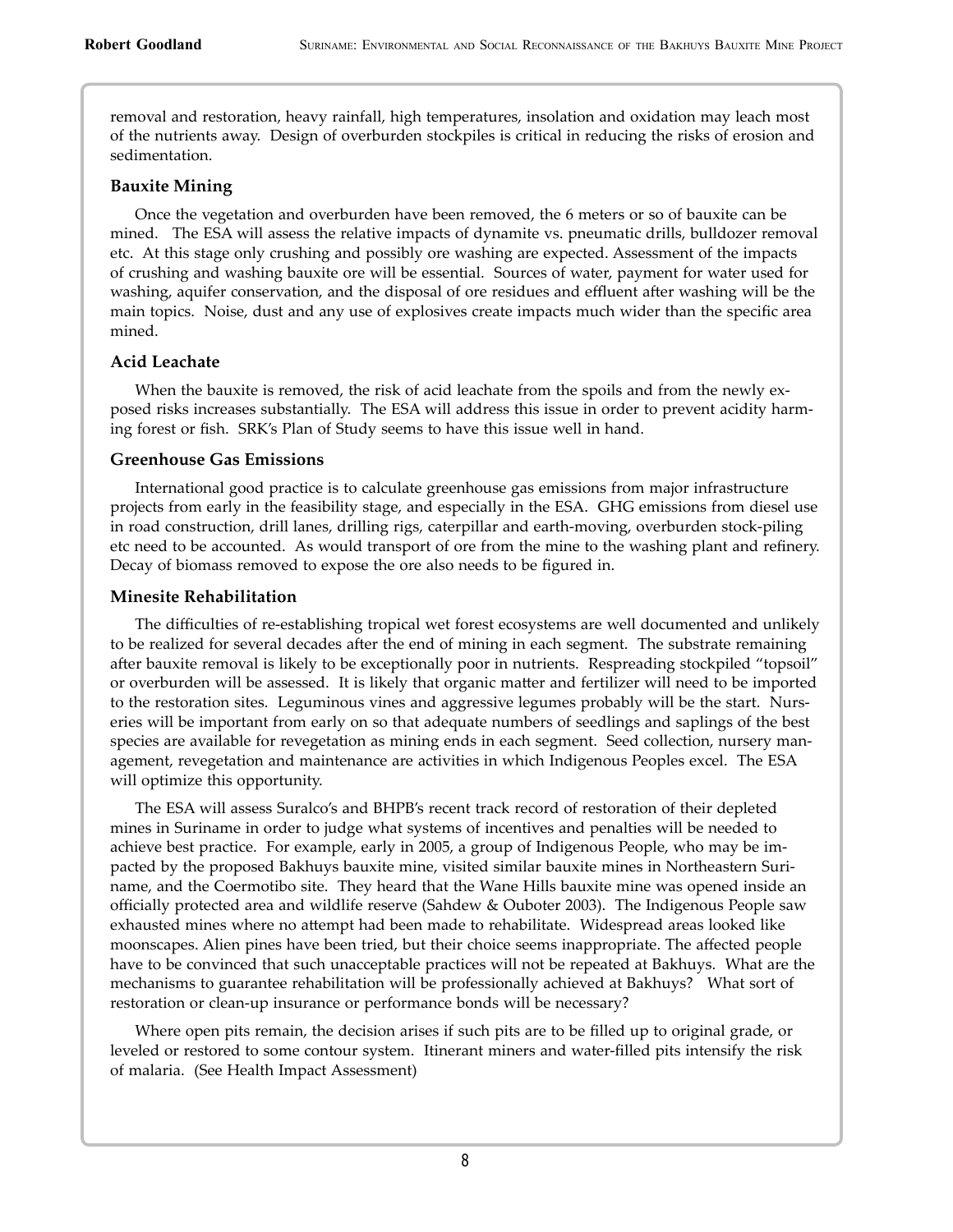#### **Performance Bonds or Insurance**

The ESA will evaluate BHPB's recent track record of restoration of mined-out sites in Suriname (e.g., Wane Hills etc) or elsewhere in order to judge what mechanisms will be needed to ensure adequate restoration in the Bakhuys case. If BHPB's track record in restoration is below best practice, raising standards to adequacy may be necessary through insurance or performance bonds that deal with the financing of responsible restoration and waste management. Insurance and bonds need to be set at realistic levels and monitored by independent reliable third-party specialists.

#### **Social Impact Assessment**

BHPB commendably state that they aim at "zero harm to people and the environment"….and that all impacts "will be assessed to the highest international standard"…. (POS, p.4). However, the Plan of Study claims that there are no communities within the concession area (POS p.8). "There are no people living within the concessions" (SRK's TOR, p. 2), without any source provided for this claim. "There are no villages or communities living in the concession area." Again, no source for this assertion is included. (SRK TOR p. 7, Para 11.3)

SRK admits that the communities of Apoera, Section and Washabo "are likely to be directly affected by the project" (SRK TOR p.2), although only two examples are used (mine wage labor, and transport impacts). While it is to be hoped that no villagers use the area to be impacted, this claim has to be thoroughly documented. For example, in 1843 Schomburgk's<sup>6</sup> "Reisen...." mentioned that he found low population densities in some sections of rivers, and higher populations in other sections during his boundary survey of the Corantijn. Contradictory evidence, such as statements from community leaders that they have been denied access to hunting areas in the exploration concession also need to be evaluated as this leads to the conclusion that they are actively using that area and consider it part of their territory in accordance with their customary laws.

The overlaps between the concession area and the traditional territory and customary use areas of the affected communities are especially important to clarify. The mapping project conducted by VIDS with funding from IUCN Netherlands, in collaboration with communities in West Suriname is very preliminary, and further studies are needed to map these areas and document customary use and laws in order to ascertain the scope of impacts from the mine. Archaeological evidence – which already indicates that Karinya (Caribs) and Arawaks are ancient occupants of West Suriname – also needs to be assessed as part of determining the nature and extent of traditional occupation and use.

As SRK acknowledge that Indigenous Peoples will be impacted directly, it is odd that the international standard (Indigenous Peoples Policy OP 4. /20 WB 1991, and OP 4.10) is nowhere mentioned, nor are the UNESCO/MAB AkweKon Guidelines on impact assessment adopted by the Conference of Parties to the CBD to apply to activities affecting indigenous peoples' traditional territories. These Guidelines are incorporated by reference into the World Bank Operational Policy OP 4.01 on impact assessment as part of respecting Suriname's obligations under international environmental law.

SRK's weakest section is SIA. Sociological and anthropological expertise is needed for SIA. Ethnozoologists and ethnobotanists can help the core team. The ethnic composition of the peoples using the forest and aquatic resources likely to be affected by the bauxite mine must be understood before an ESA can be successful. As it stands, SRK's repeated but unsubstantiated claims that there are no Indigenous Peoples living in the bauxite concession, is moot, misleading and risky. There may not be any villages inside the concession but Indigenous Peoples worldwide attach much less importance to their dwelling places (thatched huts are frequently moved) than do city dwellers to their housing. Relatively intact land and water areas are much more important to Indigenous Peoples than to city dwellers.

The essential point is the livelihoods of the Indigenous Peoples. These communities depend on a wide ambit of relatively untouched forest and waterways for their survival. The resource systems of forest and water are far more important than today's location of the villages. It seems indisput-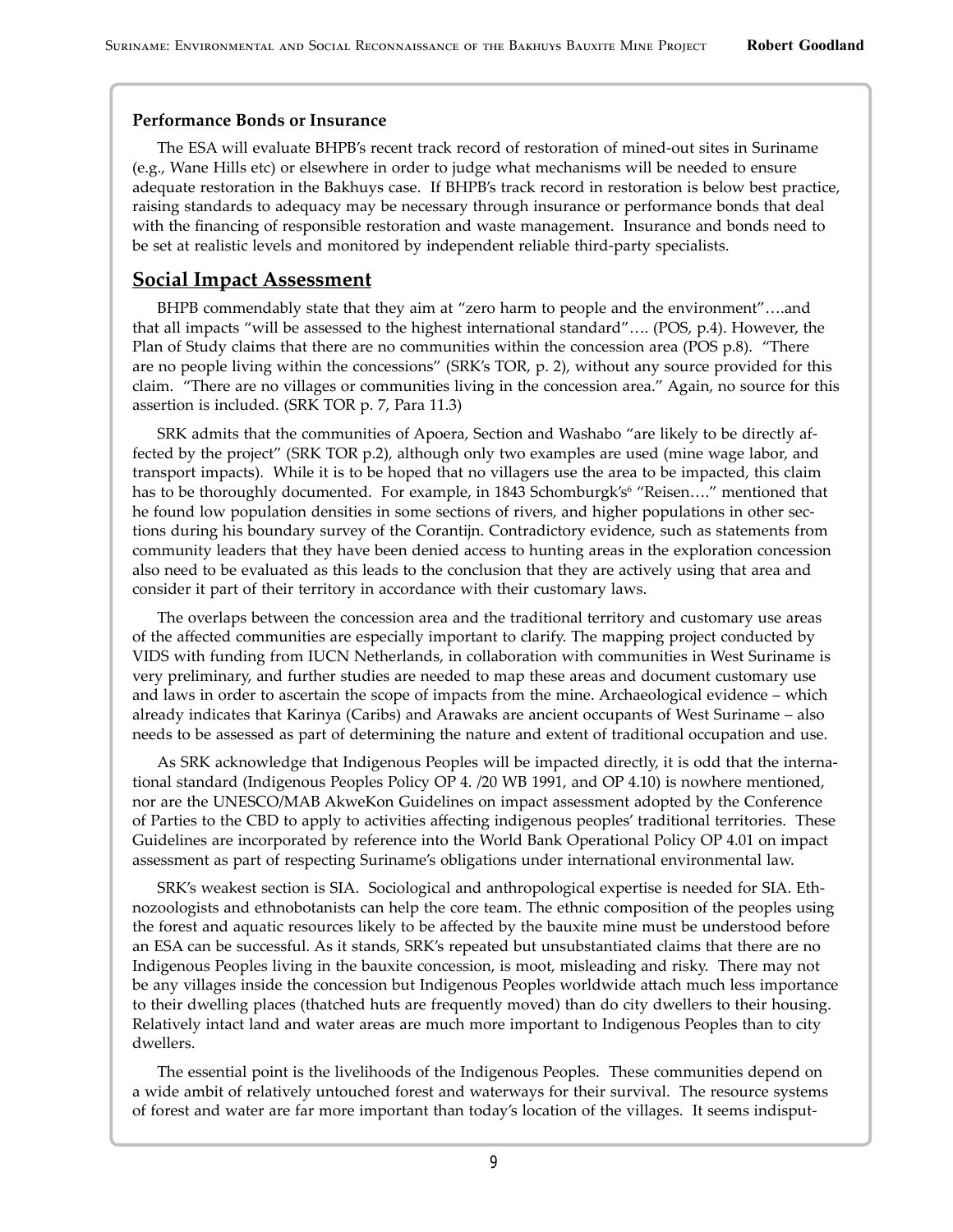able that the Indigenous Peoples depend on the forest and aquatic resources that will be impacted by bauxite mining. This is the main social impact that needs assessing. As there are at least four distinct vulnerable ethnic minorities (Arawak, Warau, Trio, Karinya/Carib) in the indigenous communities likely to be impacted by Bakhuys, this gap in SRK's Plan of Study needs to be rectified. Affected Amerindian communities would include: downstream of the Nickerie, Tapoeripa, Post, Utrecht and Cupido; downstream of the Wayambo, Donderskamp and Corneliskondre; downstream of the Kabalebo and Corantijn, Apoera, Section, Washabo, Zandlanding and several Guyanese villages including Orealla and Siperuta.

#### *Land Titling*

SRK's ESA will have to clarify this fundamentally important topic before impact/benefit negotiations can even begin, and before compensation and mitigation for the potential losses of natural resources used by the Indigenous Peoples can be designed. VIDS and the Indigenous Communities have cooperatively mapped some areas; CIS also has progressed with some mapping; ACT has mapped some of the Wayana areas as well. Such initiatives differ such that they need to be reconciled and completed. When the mapping is complete and affected people agree on the result, the Indigenous Peoples long term requests to the Government will become clear. It is in the interests of BHPB to encourage the government to legally recognize land rights, and secure those rights through effective and collective land titling promptly.

#### *Gender Impacts*

Bakhuys' impacts on the different social groups will, of course, vary. The impact of wage labor by Indigenous Peoples has been mentioned. The greater impact will be on women, together with the two groups they closely support, namely children and the aged or infirm. Wages do not all trickle down to wives where the need is greatest. Men working away from home cannot attend to their normal and necessary duties in familial support, especially attending to their agricultural plots, gathering NTFP, maintenance, hunting and fishing. This already changes assignment of duties, which leads to further repercussions. Splitting husbands from wives, such as in mainly male mining camps, is so serious in some projects that the impacted people have negotiated a ban on men's camps, using daily bussing instead. Absence of husbands imposes onerous burdens on women. SRK will need to explore these impacts collaboratively and come up with effective and agreed on impact mitigation.

#### *Health Impact Assessment*

One of the most important components of SIA is Health Impact Assessment (HIA), yet this is largely absent from SRK's POS. The United Nations World Health Organization has codified standard practice in HIA (Bos et al. 2003, WHO, 1999, Jobin 1999, Eichler 1999). WHO & PAHO offer HIA services nowadays. This includes public health, communicable diseases, disease vectors that may proliferate because of the project together with measures to prevent any worsening of public health. The health, education and nutritional status and trends of the impacted societies must be understood, if not thoroughly assessed. Understanding the demography of the various ethnic groups will be important in assessing the impact of fit young men providing wage labor to the project.

Any project, such as the Bakhuys mine, involving truck drivers needs an effective AIDS prevention component. Education campaigns will be essential. Curing common sexually transmi�ed diseases is an effective way of reducing AIDS risk. Curing those can be made a pre-condition of employment. Pre-hiring health examination is essential. Stringent immunization requirements should be mandatory. Free condoms with each weekly pay packet reduce AIDS risks too. The relationships between Paramaribo laborers, Indigenous People (employed or not), and garimpeiros (often from Brazil and Venezuela) need to be assessed. Now that garimpeiros are helicoptered to remote sites and dropped with all their food and equipment in an ATV, their impacts are huge. Fortunately in this case, there is a negative correlation between bauxite and gold. If there is to be a port or river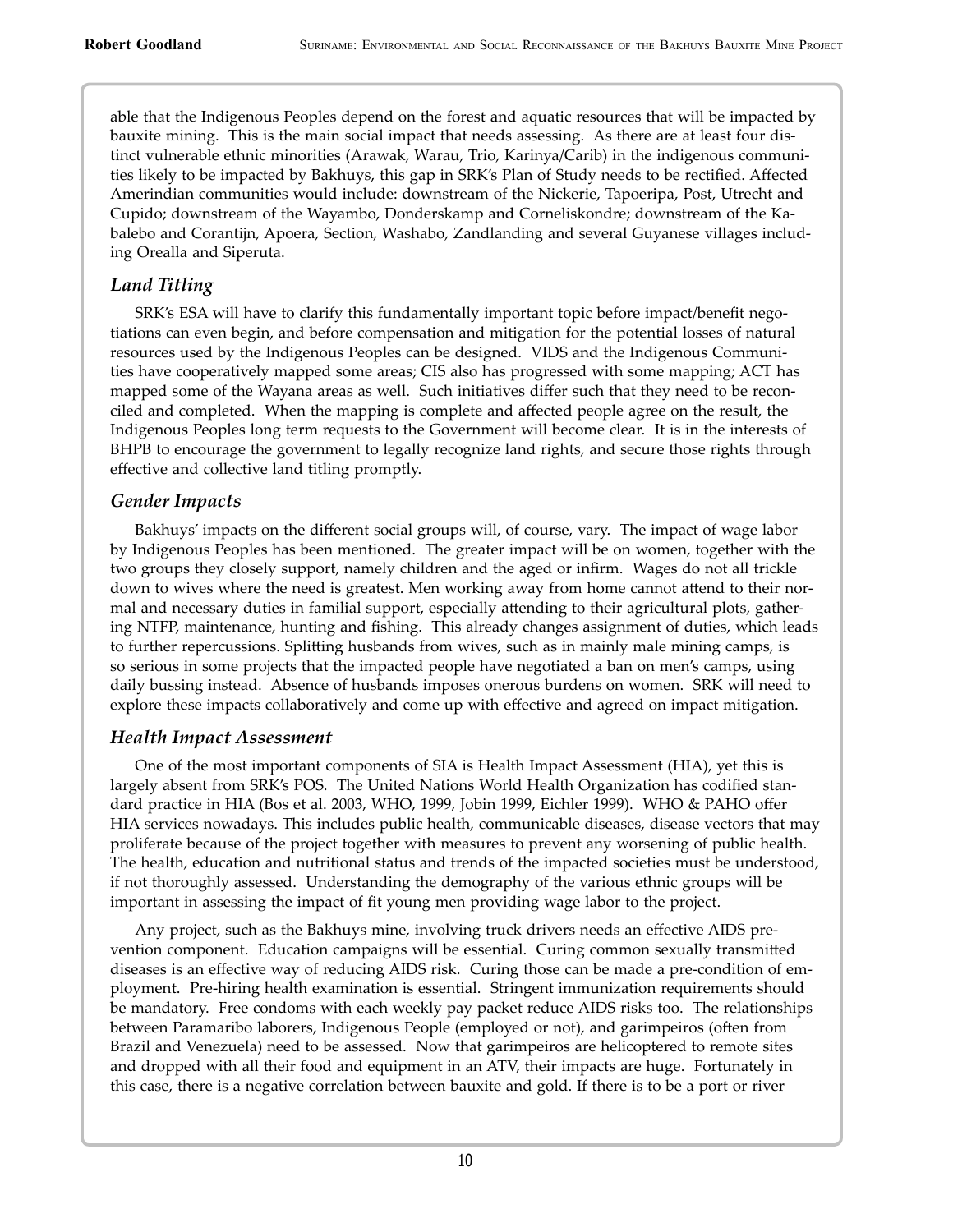ship-loading facility, health management of the sailors reduces risks too. Malaria control<sup>7</sup> (treated bednets), snake bite risks and contingencies need to be assessed beforehand.

Alcoa and BHPB will benefit if the risk of schistosomiasis is reduced. Once it arrives in a reservoir or other water body, it is almost impossible to disinfect. It would be low cost to remove the risk of Schistosomiasis spreading to the Kabalebo hydroproject from Nieuw Nickerie for example, and PAHO/WHO are likely to support this public health risk reduction.

#### *Social Impacts of Laborers*

Mining up to 300 million tones of bauxite from the concession area will require more than a thousand workers for 25 years. The SIA should concentrate on the impacts of the mineworkers on the communities and on the environment. Hiring practices, workers camps, transport and traffic safety, food, sewage and solid waste, together with rules need to be assessed.

#### *Food*

The exploration stage already has encountered problems with impacts of their few workers on the environment. There is a notice at the exploration camp prohibiting hunting. But BHPB is asked to provide bushmeat weekly, and fish more frequently. This may be acceptable for the small numbers of exploration workers, but is likely to be unsustainable for the thousand or so exploitation workers. SRK's ESA should advise if any bushmeat can be used during exploitation. In some projects, 'country food' is supplied only to the Indigenous Peoples, and not to allochthonous workers. Demand for bushmeat could encourage over-hunting and possibly depletion of endangered species (e.g., Tapir).

Employees should not be allowed to hunt or trap animals, nor to buy, sell, possess or eat bushmeat, skins or bodyparts. SRK needs to advise if fish can be harvested sustainably for a thousand workers for 25 years. A priori it seems risky. Fish ponds and raising pigs, paca, deer or labba may have a useful role, although the HIA may find caged mammals can act as reservoirs of communicable disease. (Primates and birds such as parrots also should not be caged as should be provided for by BHPB's corporate policy). Most, if not all, food and fuel should be imported from Paramaribo. Similarly with timber: while timber that has to be removed from the ore bodies should be utilized, no further timber or NTFP extraction from the forest should be permi�ed. The SIA will advise if the Indigenous Peoples can be asked to supply produce on the needed scale. If fruit trees, breadfruit, jackfruit, nut trees, vegetables etc can be grown in time to provision one thousand workers for 25 years, that may be another useful niche for the communities.

#### *Indigenous Peoples' Free, Prior and Informed Consent*

BHPB announced to VIDS, community Captains and others in a May, 2005 meeting that it would negotiate a protocol on consultation and free, prior and informed consent, and common understandings of what are traditional rights with the affected Indigenous communities. This was reiterated by BHPB at a meeting in the Corner House on September 1st 2005, when BHPB stated that new corporate policy mandated that they will be seeking consent of the stakeholders. This best practice and respect for indigenous peoples' internationally guaranteed rights is commendable.

SRK confirmed on 9/29/'05: "It is our understanding that BHP Billiton have had discussions around the concept of free, prior & informed consent". BHPB's official position on consent now needs to be clarified, disseminated and implemented. However it is not easy to ensure the meaningful and fully informed participation of the main group likely to be impacted, namely the Indigenous Peoples. BHPB are further to be commended that "simply seeking permission" (TOR p. 4) is not enough, and that BHPB aims "to facilitate empowerment" (HSEC Guideline No. G07 of 2002). Participation in industrialized countries usually begins by mailing dra� documents to stakeholders for comments. This may be an alien concept to West Suriname communities. Post office mail is rare or non-existent in most Indigenous Communities including those in Suriname.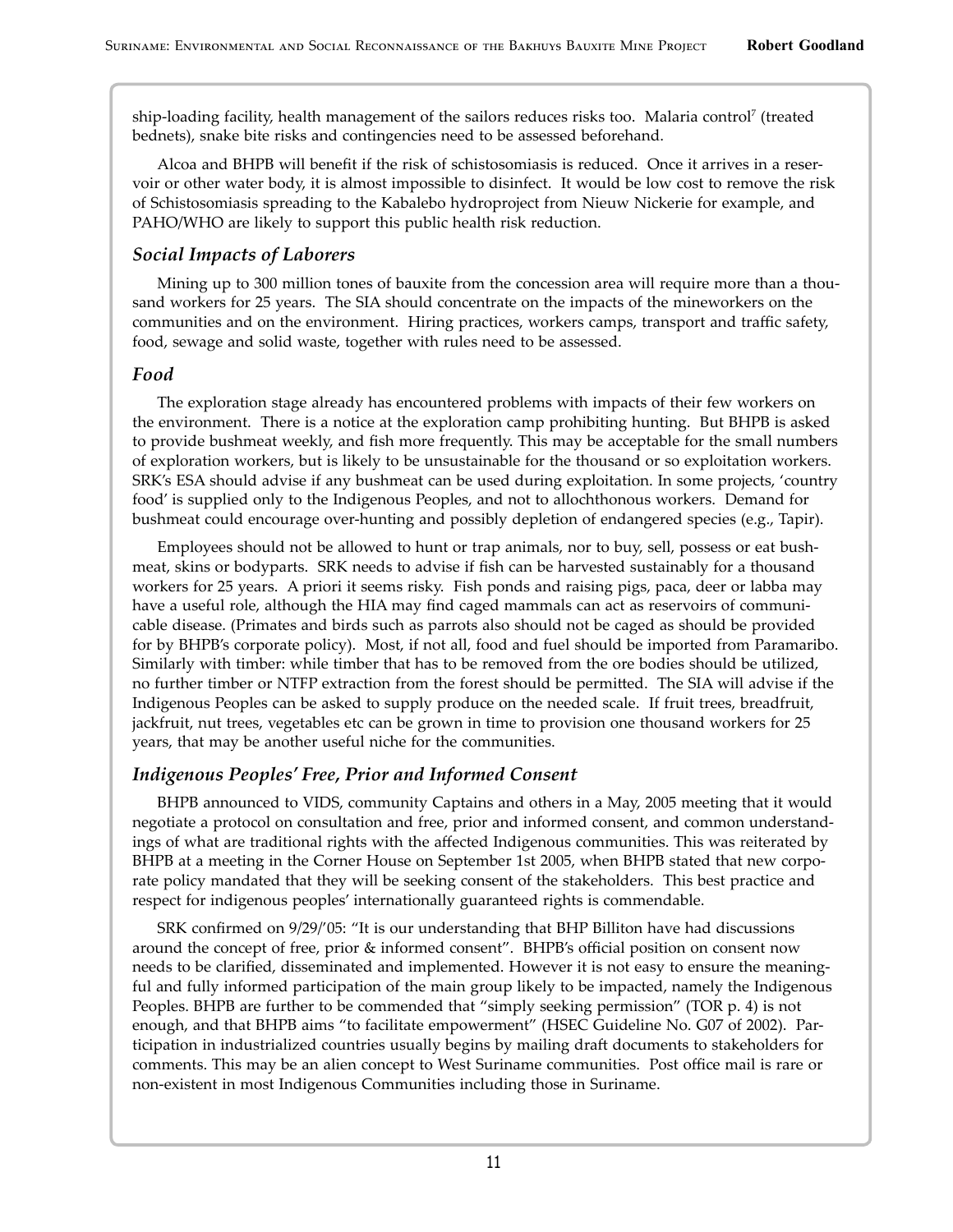#### *Language and Translation*

SRK note that summary documents will be distributed "in the appropriate language" (SRK TOR, Table 10.1; p.5) but does not identify which those languages are. This important aspect of participation, informed consent and Social Impact Assessment seems to have been overlooked in SRK's Plan of Study. Admi�edly it is not immediately clear which languages would be the most useful for BHP/ Billiton, yet accessibility of the ESA documents is pivotal to reliable participation and SIA in general. English is not common in the impacted communities; Dutch somewhat more so, and is the main written language.

Creole Sranan Tongo<sup>8</sup>, is the most widespread language in Suriname, and is also the lingua franca between ethnic groups. It is not clear if environmental and social assessment documentation can be meaningfully translated into Sranan Tongo, which is not widely read. In West Suriname, Sranan and English are the most widely spoken. Although literacy is low, Dutch and English the most widely read. The main languages of the project area, Lokono (Arawak)<sup>9</sup>, & possibly Kali'na (Karinya/Carib), have all been written and codified. Lokono is used by the elders, but less so by the young. Warau<sup>10</sup> (aka Guarao) is spoken by Warau and some Arawak and Karinya/Caribs but mainly outside Suriname, in Guyana and part of Venezuela. Kalina (aff. Kalinago) is spoken in the three Guianas and part of Brazil. It may have arisen from island Caribs. Trio language also is wri�en; most Trio speak only Trio. Most elders have learned to read and write in Trio.

The main point here is that SRK's POS seems not yet to have appreciated the importance of language to ensure the participation of the most vulnerable of BHP/Billiton's stakeholders.

#### *Forms of Communication*

Effective communication is of the essence in SIA, participation and receiving free, prior, and informed consent. It is not easy for Indigenous Peoples to participate in meetings. Attendance at a meeting may require someone to fly or navigate to the villages to inform them of the requested meeting. Then the Indigenous Peoples have to canoe to the appointed meeting site which may take a couple of days each way. Having canoed for a couple of days, the attendees require a place to stay and sustenance. These expenses are increased because while attending meetings, their agricultural plots and fishing have to be neglected.

A�ending a meeting without prior information is usually the least effective form of communication. People participate best if they are fully informed beforehand of the topic and know what their room for maneuver might be. Translation too is never perfect, yet mining proponents may be more satisfied with a meeting than attendees who are reluctant to say that they did not understand the translation nor the topic. Best communication methods are usually addressed in Stakeholder Analysis which usually precedes the standard Scoping and Screening phases. Stakeholder Analysis commendably is mandated by BHPB HSEC Guideline No. G05 "Stakeholder Identification" as well as by the BHPB Guideline G06 "Consultation and Participation Processes"…. It is risky to delay the Public Consultation Plan until a�er the ESA as envisaged by SRK (Plan of Study TOR p.2). In fact it could be claimed that without an effective consultation plan, one could not complete a reliable assessment.

It is important to highlight difficulties with cross-cultural communication here as well and to note that these can be addressed in the protocol on FPIC. For instance, indigenous peoples, particularly in this area, usually do not make decisions during the meeting itself, but through diffused processes at home and with neighbors while conducting daily activities. Meetings are simply a place for further discussion eventually culminating a decision a some future date. Also, people not only are reluctant to say they don't understand. Silence more often suggests disagreement rather than agreement. GoS and miners often assume silence as consent: this is not what it means most times.

As Stakeholder Analysis does not yet seem to have been completed as judged from SRK's Plan of Study, the most effective means of communication with the impacted communities have not been divulged. In view of the importance of communication and taking into consideration that the ESA pro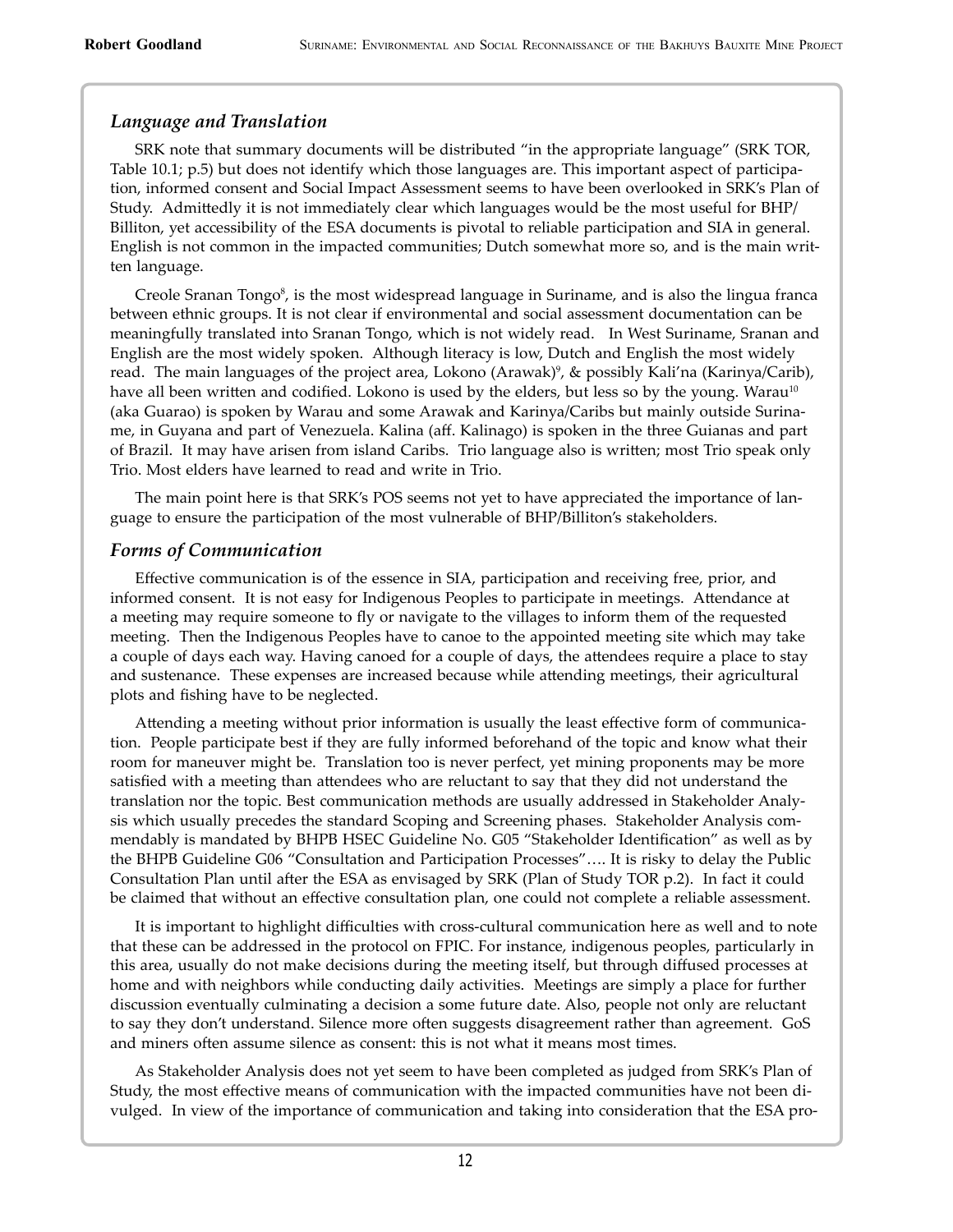cess and its implementation may last five or ten years just in the first instance, linking the impacted communities with Blackberry or the type of e-mail currently used by BHPB's exploration camp looks like being very cost effective for BHPB. The sooner it starts, the better communications can become for BHPB and SRK. A new and tall antenna is under advanced construction in Apoera. This should be checked out and any opportunities grasped.

It is unclear why the main impacted society has not yet received SRK's Plan of Study, when the deadline for comments was 30 September 2005. SRK acknowledged (29 September 2005, Gephardt to VIDS) that "there has been a delay in the delivery of the background information documents sent to the community (which should have reached them on about the 12 Sept). We will therefore be willing to extend the comment period". This is not an encouraging beginning to a crucial and difficult process. We don't know what sort of document sending or delivery SRK envisaged, but we emphasize that just dropping off a report and expecting comments from the impacted Indigenous Peoples will not work, and is unacceptable to the impacted communities. The villages in question do not have photocopy, computers, e-mail or telephones. Plan Apoera's Primary School has a slow photocopier, but it rarely works. The two biggest logging corporations have special telephones and the Health Clinic has a radiophone. There is one public phone, which sometimes functions. There are no post offices.

Of the three or four ethnic groups in question, only one received a single copy of the SRK's Background Report, and after the September 2005 deadline for comments. Village leaders are scrupulous in consulting with the people they were elected to represent in such ma�ers. It might take several days to get a copy to Amotopo or Wanapan by outboard canoe. The 15th. September 2005 100% gasoline price hike in Paramaribo (more in Western Suriname) means the cost of outboard fuel to deliver a document to Wanapan will exceed several hundred SRDs. Several days or weeks to canvass the views of the villagers, and a couple of days to somehow get their views back to Apoera is an almost impossible schedule. What next steps did SRK envisage to obtain consolidated comments to SRK's Paramaribo office? Were airfares provided to enable the Indigenous Peoples to fulfil such requests by SRK? The Indigenous People are not able to hop on planes, let alone charter flights. SRK's response to the Indigenous Peoples lack of air ticket and accommodation funds: "We unfortunately do not have funds available for specific organization or the general public's accommodation" discriminates against consultation with Indigenous Peoples, and reveals SRK's naiveté or lack of experience at best.

While industrial countries rely on printed documents, they are not a common form of communication in indigenous circles. Indigenous Peoples cannot be forced to use communication methods that are unfamiliar to them. SRK may find that live presentations are more effective. Video presentations (TV or CD/DVD) and the community radio are more effective than only the printed word. The impacted communities like to re-show a video or re-broadcast an important milestone like the POS many times and to different audiences. Diagrams, posters, pamphlets, brochures, leaflets, and cartoons have been effectively used in similar projects elsewhere. Battery-powered video is available in some of the communities right now. It is in BHPB's interest to accelerate the provision of electricity to all communities potentially to be affected by the project. This does not mean BHPB has to provide electricity for every village. It means BHPB could catalyze the Government to unscramble the bottlenecks preventing the arrival of electricity, as the transmission poles and most lines have long been in place.

SRK should know that Indigenous Peoples impacted by Bakhuys are not as aggressive as Paramaribo citizens, nor very assertive, especially when faced with unfamiliar languages, especially when written rather than following the prevailing oral tradition, and especially when the topic is very technical, as in ESAs. It is important to acknowledge that "silence is not consent" in such cases. Silence is more likely to mean that one side was using communication techniques totally alien to the people whose comments are being sought. SRK's behavior has imposed impossible demands on the Indigenous peoples. Dropping off one paper copy of SRK's POS in English passed the due date in West Suriname and expecting comments raises doubts about the experience or good faith of the comments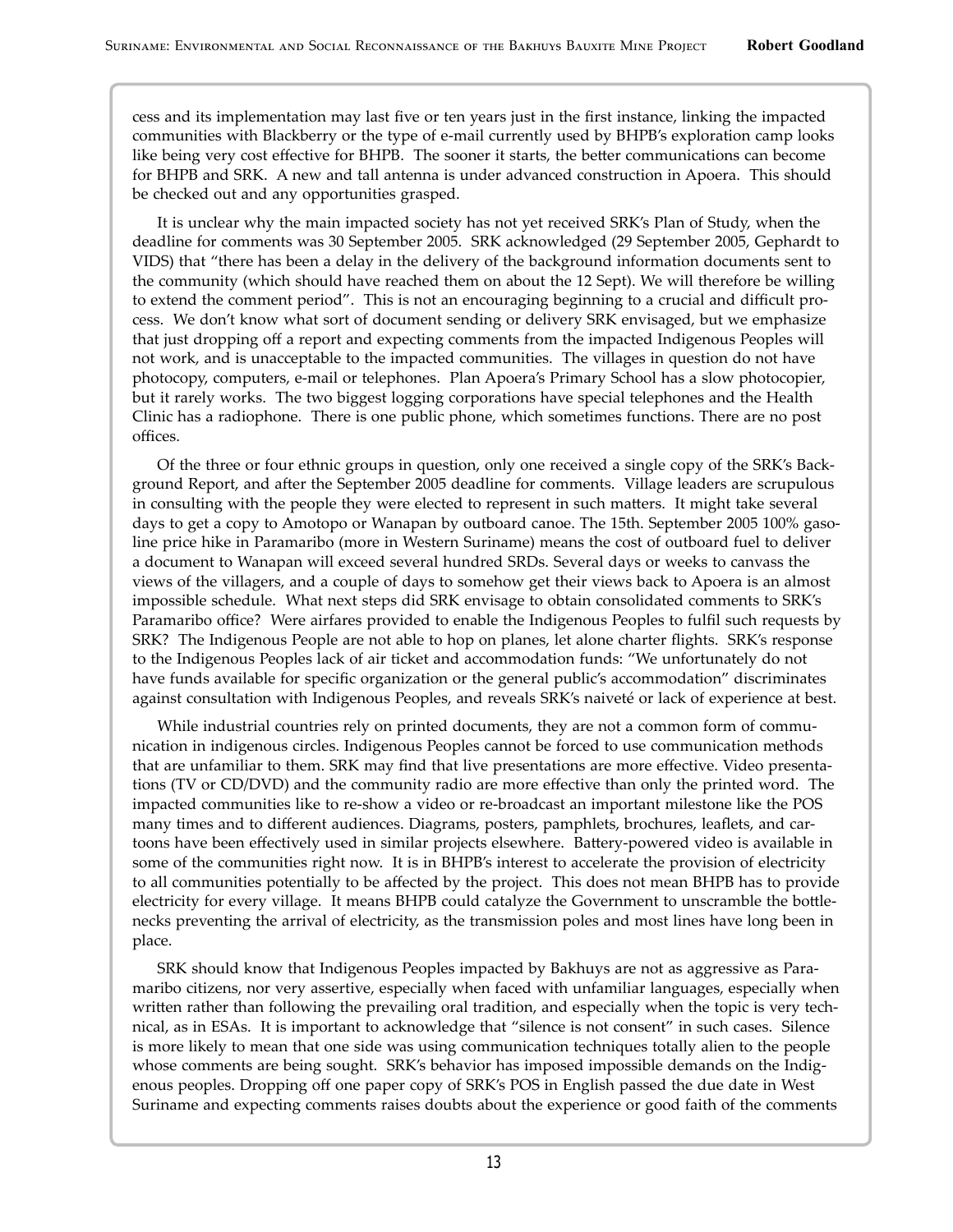seeker. SRK has already rejected the clear requests for means of communications suggested by the Captains. SRK now need to restore and enhance bridges with the Indigenous Peoples and rectify the break-down in communications.

#### *Compensatory Offsets*

Once removed, tropical rainforests cannot be restored or rehabilitated to their original richness and productivity. Once destroyed for bauxite mining, they are essentially lost permanently. The two main losers are the Indigenous People, whose livelihood depended on sustainable use of the forest, and biodiversity. Even the best restored vegetation a�er mining contains a tiny fraction of the original biodiversity. Because these two losses are major and permanent, international practice is to compensate for irreversible loss by means of offsets. Compensatory offsets should be designed first to offer the Indigenous People at least as much habitat in which to fish and hunt as they had before the mine project. Second, such offsets conserve biodiversity.

For every known endangered species listed from an area, there are inevitably many more as yet undiscovered species. That is why conservation of a large tract of environmentally equivalent ecosystem adjacent to the mining project is often the most cost-effective mitigation. Captive breeding of a few charismatic species can be a useful but minor add-on. Conservation concessions support protected areas near the mining concession, or the establishment of private parks on lands owned or managed by the industry. This enables the proponent to share benefits with those impacted the most.

#### *'Net Benefit' or Offsets*

Offsets are tracts of land supporting the same or similar ecosystems to those destroyed by the mining project. They are areas that can be conserved by the mining industry, either adjacent to the project or elsewhere such that the environment is unambiguously be�er off with the project, despite the destruction. Codified offsets for air pollution following the U.S.A.'s 1970 Clean Air Act provided for a firm to build a new plant if it reduces emissions at existing plants. Each U.S. state mandates the ratio of pollution reduced to pollution added, which can be 10:1.

Environmental offsets follow this pa�ern. Offsets typically substitute one area for another. The 'best technology' mandated in the air pollution case becomes the best practice design in the extractive case. The ratio of conserved habitat to destroyed habitat is best practice if it also follows the 10:1 ratio of the Clean Air Act.

Depending on the size of habitat to be converted, a 1:1 ratio would not function adequately to conserve biodiversity, so a 1:1 ratio would be unacceptable. There is a minimum critical size of habitat below which the edge effects (fires, drying etc) render the area unsustainable. This size varies with ecosystem and local conditions. For example, 10 sq. km may be on the big size for an actual mine, whereas a 10 sq. km conserved area may not be viable. Often it is better to add the offset area onto an existing conservation unit, rather than creating a new and small one. So the range for offset ratios is more than 1 and up to or beyond best practice (10). While there are no hard-and-fast rules for this ratio, it needs to be an unambiguous net benefit in order to be granted the exception to the rules that industry seeks. Usually, the ratio will be part of the net benefits package of offsets, damage prevention and mitigation, and sustainable financing. The other part may include a foundation financing national biodiversity priorities or a fund receiving a small fraction of profits, or linked to volume of wastes, or to area affected.

Given so many variables and the need for flexibility, only examples can show the range of solutions available. The social and environmental assessment is the tool needed to provide specifics.

Some extractive industries find that strengthening the national protected area system by allocating a fraction of profits to an endowment in perpetuity is the national priority and is industry's preferred way to ensure a net benefit offset. This follows the approach mandated by the governments of China, Brazil and others of allocating small factions (1%-2% each) of total project costs to social and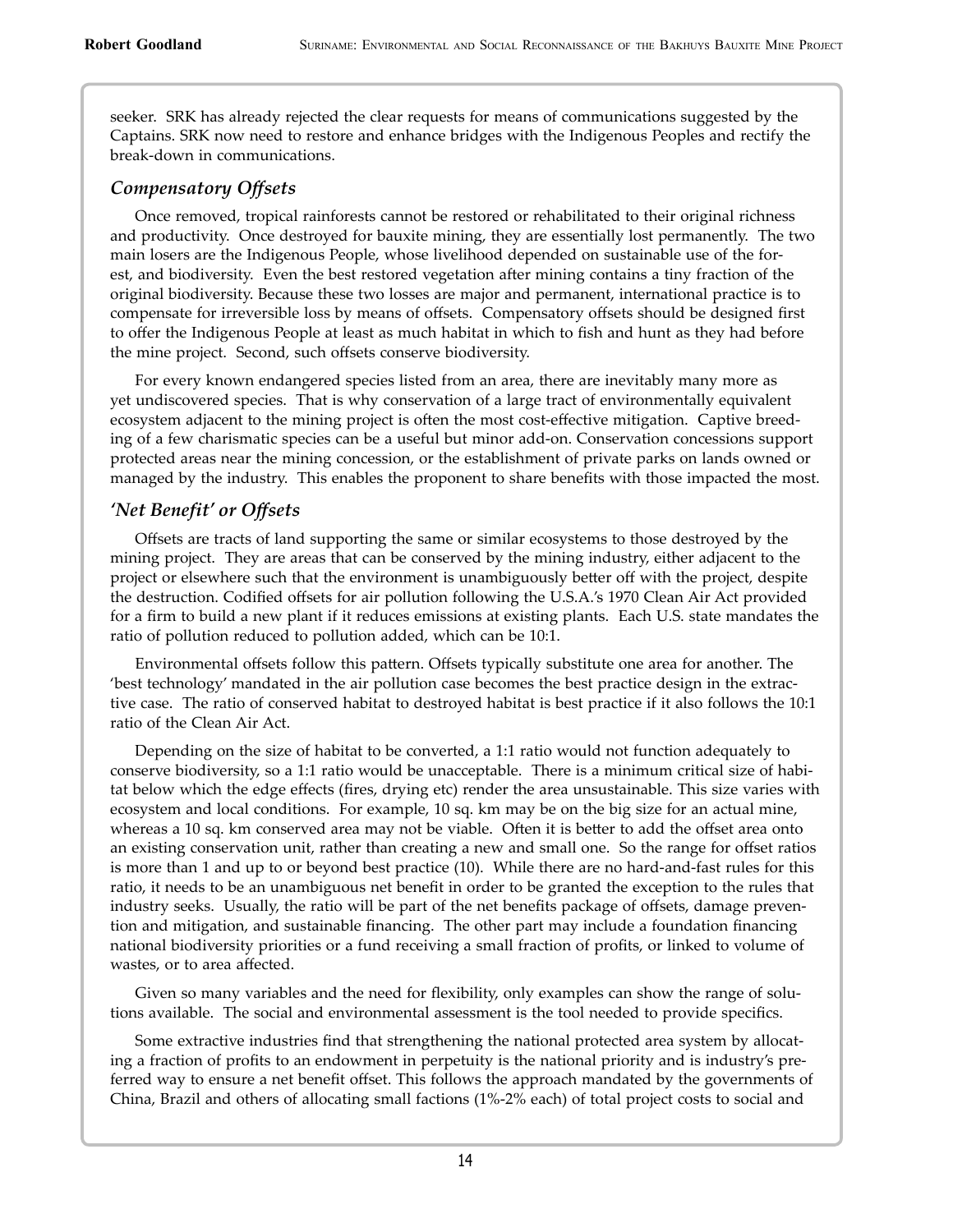environmental priorities. Promising results have been obtained by a modest fraction of the profits to be allocated to social and environmental precautions. As most mines are exhausted within a few decades, some mining corporations endow an independent offshore foundation with an invested capital providing interest in perpetuity into an escrow account for such purposes.

Because BHPB's 2800 sq km Bakhuys bauxite mining concession is adjacent to Suriname's largest conservation area, the 1.6 M ha. Central Suriname Nature Reserve (CSNR), the ESA will advise if the most prudent course is to (a) improve the protection of this reserve or to (b) extend the CSNR, or (c) to conserve the 15 km gap between the Bakhuys Concession and the CSNR. Some combination of the above suggestions, added to financial mechanisms (e.g., impact-benefit agreements), and acceptable recognition of territorial rights could form a commendable offset package such that Suriname's Indigenous and other people and their environment are better off with the bauxite mine. The Indigenous Peoples direct loss of up to 2,800 sq km of Bakhuys forest resources needs to be compensated for. SRK's ESA should focus on what activities (e.g., hunting, collecting, temporary agricultural plots) are sustainable inside which types of areas – existing or to be set up -- for the Indigenous People.

Buying then annulling logging concession contracts o�en is an effective way to compensate for ecosystem loss. The Adampada Creek which flows from the Bakhuys bauxite concession through the CSNR to the Coppername River will be critical in SRK's ESA.

#### **Recommendations**

- 1. Indigenous Peoples
	- (a) The sections referring to Indigenous Peoples in SRK's August 2005 Plan of Study need to be revised. Effective and mutually acceptable forms of communication need to be included, as matter of urgency, before the ESA begins.
	- (b) SRK needs to strengthen its SIA team to address impacts on Indigenous Peoples with adequate zeal from now on.
	- (c) SRK should consider the advisability of continuing to try to communicate directly with Indigenous Peoples, or if SRK should use the services of VIDS to facilitate such communication and to rectify recent mistakes.
- 2. Benefits Sharing

Benefits sharing, the fraction of royalties now paid by the proponent to government for resource extraction, is possibly the single most important agreement on the way to FPIC and a successful mine. SRK's ESA is the tool to start negotiating Impact/Benefit Assessment. BHPB would be well advised to discuss benefits sharing as soon as it has decided to continue at Bakhuys. This would help BHPB achieve the best practice they meet in their mines in Canada, Peru and elsewhere, and have sworn to meet in Suriname.

3. FPIC

BHPB are warmly commended on FPIC in Peru's Tintaya copper mine, in their Canadian operations, and in other recent BHPB mining projects. BHPB are commended for emphasizing the need for FPIC in the case of Bakhuys, and should follow through on its public commitment to negotiate a protocol on FPIC with the affected communities and their advisors. BHPB should ensure that SRK are fully familiar with BHPB's mandate to achieve FPIC in Bakhuys. The Bakhuys ESA should be revamped in order to fully meet such FPIC and other standards.

4. Best Practice

In view of their current less-than-best-practice track record in NE Suriname (e.g., rehabilitation of abandoned mines), BHPB should discuss with stakeholders raising standards and tightening up on implementation<sup>11</sup>. Such standards should be: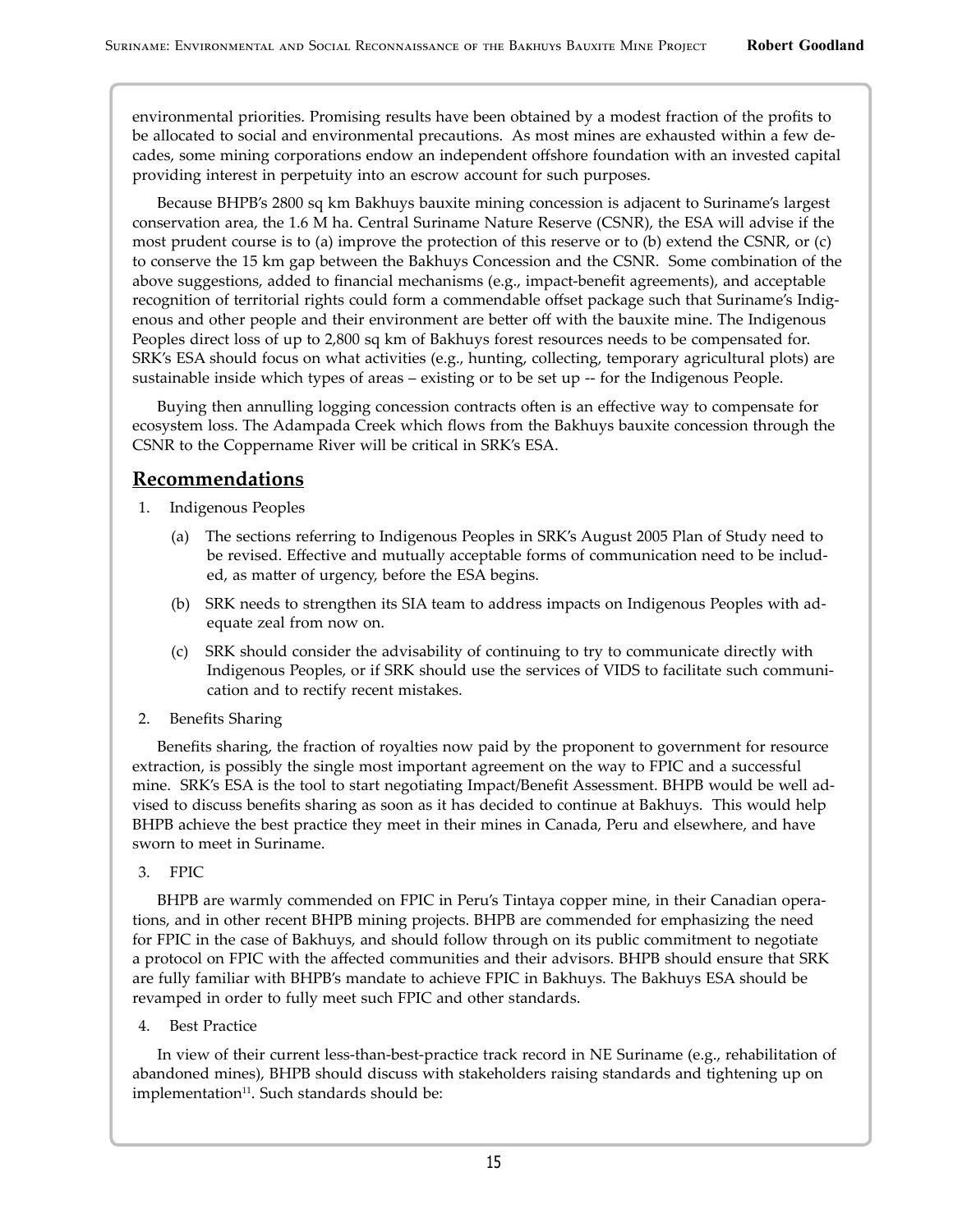- (a) Financially enforceable, such as by realistic liability insurance or performance bonds, with offshore escrow accounts, governed by independent boards.
- (b) Justiciable or subject to legal action for non-compliance in a specific court agreed to before the ESA is permitted to start.
- (c) Monitored by independent, reputable and experienced groups (e.g., IMF's use of 'Global Witness' (globalwitness.org) to monitor Cambodia's forest management agreements. The Netherlands MER Commission (mer@eia.nl) provides excellent services in evaluating ESAs worldwide).
- (d) A commitment to be made by the government to share responsibility for the bauxite extraction it supports especially protecting citizens, and equitable benefits sharing, as well as accidents, restoration and decommissioning costs.
- 5. Revenue Management

Sensitive revenue management is the keystone for a well thought-out extractive project. It ensures that the profits from the extraction are distributed with a mind to the future and to equity, rather dispersed or misspent. Environmental liability insurance, bonds and stability and other funds set up by the extractor are examples of methods to achieve the same goal, namely that in case of environmental or social damage, there are earmarked monies available sufficient to cover the harm fully and in a worst-case scenario. Many negative side effects of extractive industry activity, such as social trauma and pollution, remain externalized costs. The economics of this project must represent the true cost of doing business by internalizing all the costs they create through methods such as emissions trading, and the mechanisms mentioned above.

#### **Conclusions**

The two overarching conclusions drawn from this brief reconnaissance are linked:

1. Equitable distribution of benefits

First, ensure equitable distribution of benefits, especially royalties. If the fraction of benefits accruing to the impacted communities is unambiguously greater than recent historic agreements, and seems, a priori, to exceed best estimates from the ESA of the costs of impacts, that will suggest an successful project.

2. Enforcement of impact mitigation

Second, guarantee justiciable enforcement of impact mitigation. If the impacts are minimized to acceptability by means of indigenous participation, bonds, insurance, fines, third party monitoring and certification etc, then FPIC is more likely to be achieved, and the project will have achieved best practice.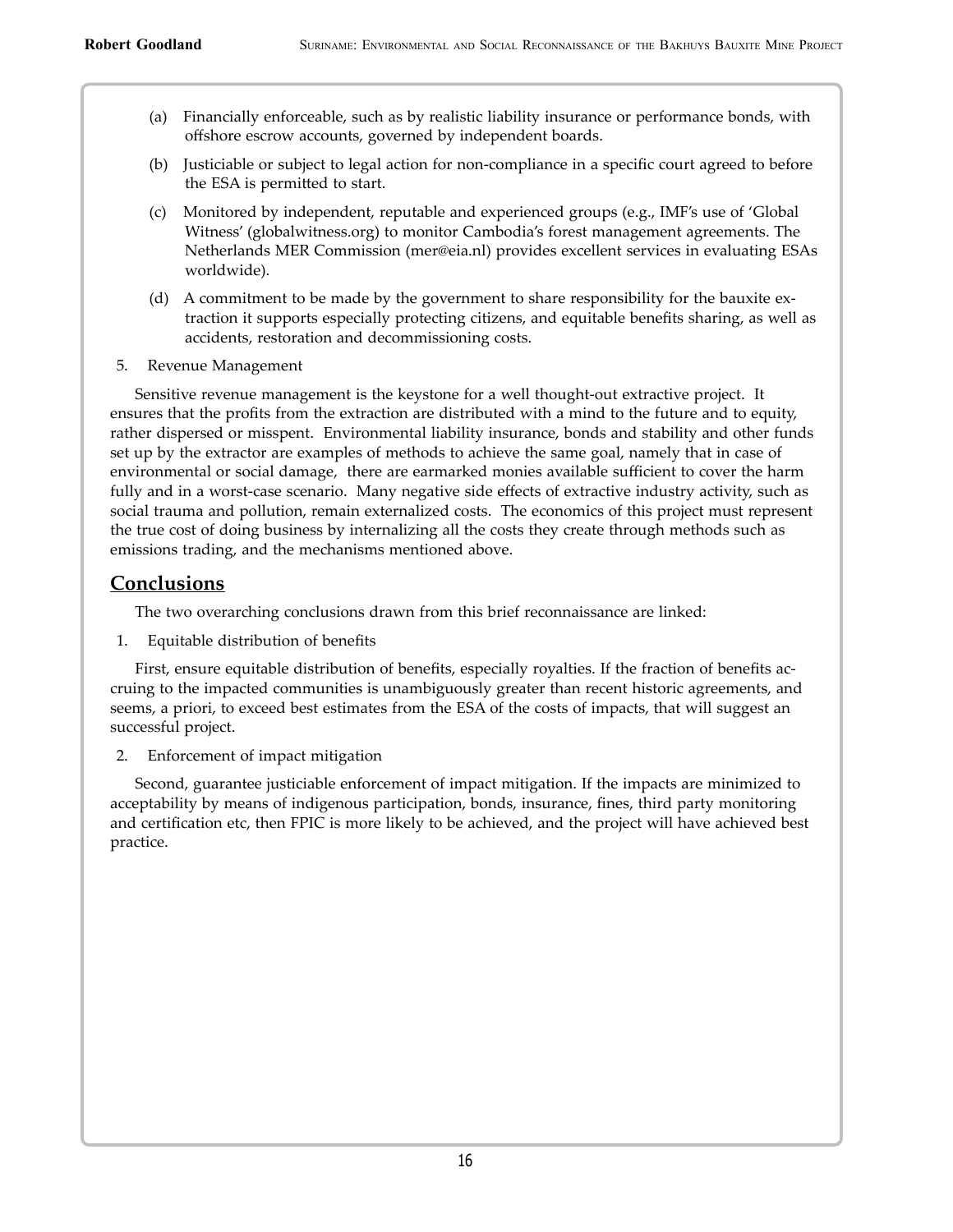## **Part 2: Refining Bauxite, Smelting, the Kabalebo Hydroproject, and Comparisons**

#### **Refining Bauxite and Smelting Alumina**

It seems likely that refining bauxite to alumina will take place within Suriname because it is probably too expensive to export unbeneficiated bauxite ore. If this is the case, then the ESA of refining becomes important. The existing 72-km-long railroad from Bakhuys to the port at Apoera built in the 1970s could be rehabilitated. The siting of the refinery is one of the best ways to reduce impacts, but that will be addressed only when the decision of refine locally has been firmed up.

Bauxite is typically about half hydrated hydroxides of aluminum. The other half of bauxite consists of oxides of iron and titanium, with sodium silicates. If the bauxite contains high levels of organic matter, the bauxite liquor is burned to oxidize the organic matter. This stage also causes pollution. More than one of Alcoa's Australian bauxite plants have been fined recently for pollution harming humans (www.aluminum.org.au/npi/documents/smelters.pdf).

Refining hydrated aluminum hydroxide (bauxite) into aluminum oxide (alumina) by the Bayer process means dissolving the bauxite under high temperatures and pressures in concentrated sodium hydroxide. Insoluble impurities of bauxite ore (iron and other oxides, titanium, silica) are then filtered out as a highly caustic sludge called "Red Mud" ( $pH > 13$ ). After filtration, the remaining solution is clarified and precipitated out as crystals of aluminum oxide (alumina). The alumina is then washed, dewatered and baked into a fine white powder. About three tons of bauxite produce one ton of alumina.

Disposal of the Red Mud is often the biggest impact of refining bauxite. If the red mud is pumped to mined-out pits, revegetation is postponed for years. Any red mud eventually seeping into the ground water, aquifers, wells or water courses kills all plants and animals for long distances downstream. Red Mud scarcely dries, especially in wet tropical mines where most bauxite occurs. In dry climates with no rainfall, a thin skin forms on the red mud, but below a couple of centimeters, the red mud remains as partly colloidal, thixotropic jelly. It is so caustic that it can damage biota for many years if untreated. Lining red mud waste ponds reduces seepage into water courses for some years at least. Wind also spreads caustic soda dust where it damages vegetation and humans (sinusitis, asthma, allergies). Thickening by drying the red mud is expensive in energy costs, but reduces risks. Capping red mud ponds with thick layers of clay also reduces the mobility of red mud. The healthiest and most sustainable solution is to neutralize the red mud with limestone. Although refining bauxite to alumina is not as energy intensive as the next stage, namely smelting alumina into metal aluminum, much energy is required. The impacts of energy used can be serious especially if the fuel is coal or hi-sulfur oils. SRK's ESA will assess such options as soon as refining is judged feasible.

Tailings disposal is becoming more expensive as the damage from tailings dam ruptures increase. Managing the risks of tailings lagoons after mine closure is becoming more important internationally. Best practice demands stiff performance bonds or liability insurance to improve dam safety and to ensure adequate clean-up after closure. As tailings disposal has an almost reckless record, critics point out that that prudent management is too expensive, is a weak claim. The mining industry is ethically bound to select the least harmful method of waste disposal even at greater cost, with the fully-informed, freely-given, prior consent of potentially affected people and civil society.

Alumina Pipeline: As of 2004, an Alcoa subsidiary plans to build a 230 Km-long bauxite slurry pipeline from its Paragominas mine to its Alunorte refinery in Barcarena, near Belem. Alcoa informed the Western Surinamers that a bauxite slurry pipeline from Bakhuys to Paranaam also was a possibility being studied. The impacts of such a pipeline accrue mainly from the construction road which opens forest access to loggers and hunters, while increasing the risk of fires. Pipelines buried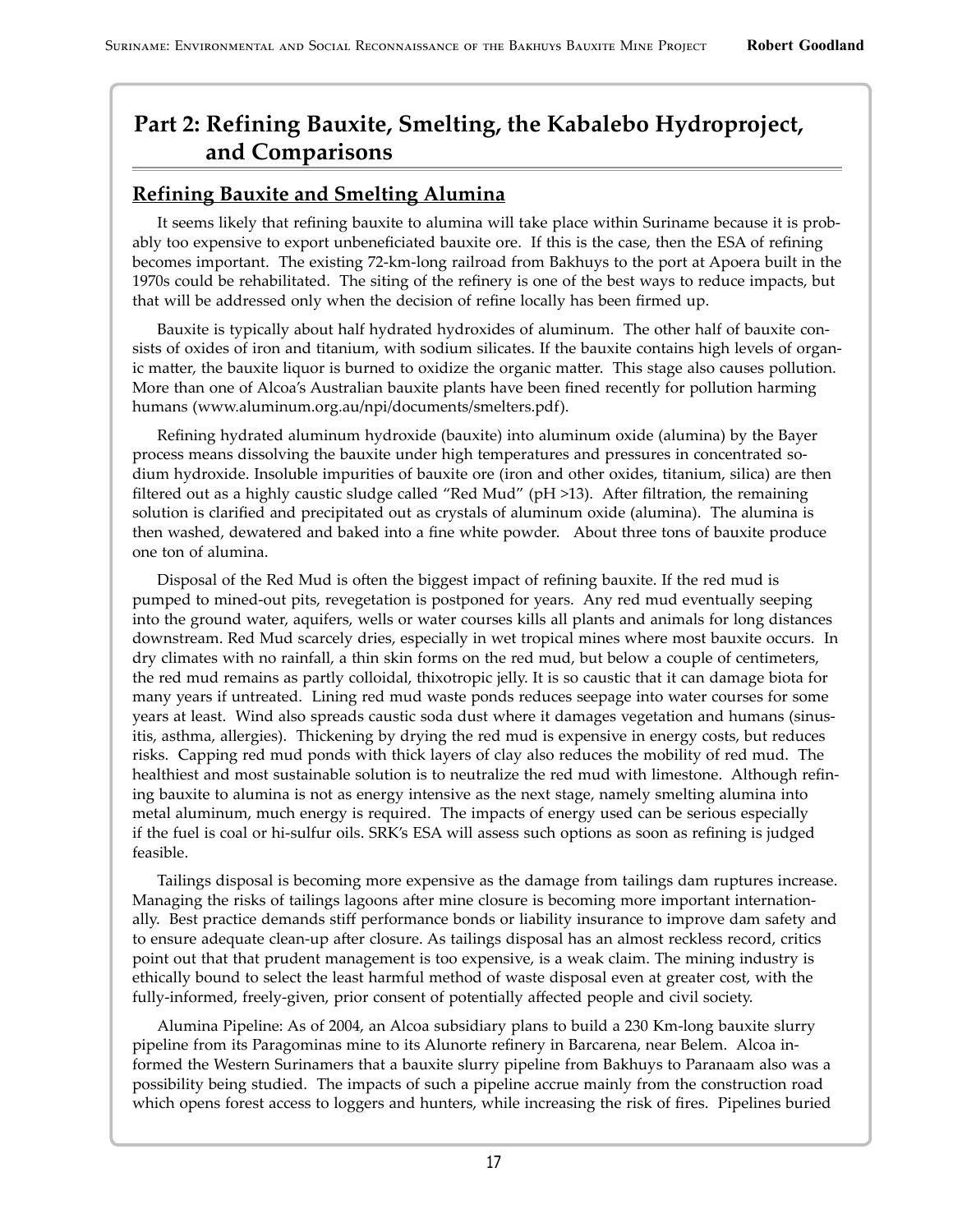a meter or so underground can create less impact than above-ground pipelines. Social and environmental impacts of pipelines are outlined in Goodland (2005)

## **Smelting Alumina to Metal**

Smelting alumina into aluminum metal consumes more energy than any other industrial process. Essentially, the alumina is mixed with molten cryolite as a flux through which electricity is passed at very high temperatures (<1,200oC). The electricity splits off the oxygen ions from the aluminum oxide where they migrate to the carbon anodes submerged in the mixture. Molten aluminum is then poured from the electrolytic pots. Such electrolysis reducing alumina to metal is highly pollutive. Switkes (2005) lists nine major pollutants. "Gaseous hydrogen fluoride, fluoride particulates, alumina, carbon monoxide, volatile organics, and sulfur dioxide from the anode baking furnaces". Pollution by fluoride and polycyclic aromatic hydrocarbons are especially damaging to human health in many aluminum smelters. Alcan's Saguenay smelters are linked to the highest cancer rate in the world among non-humans, in Beluga whales in the St Lawrence River into which the Saguenay river feeds. (www.the-scientist.com/yr2000/oct/research).

As smelting is so energy intensive, the location of the smelter is determined primarily by the source of cheap electricity. That is the reason Alcoa is looking into the possibility of the Kabalebo hydroproject adjacent to the Bakhuys bauxite mine, and to the Jai Kreek and Tapanahoni hydro proposals, nearer Afobakka. In view of the likelihood of some hydroprojects going ahead in Suriname to

### **The Kaburi Kreek Nature Reserve Debate**

This 68,000ha Nature Reserve is contiguous with Washabo on a black-water tributary of the Corantijn. It is an important harvesting and fishing area for the Indigenous Peoples of Washabo, Section, and Apoera, who have conserved it intact for centuries so it remains at its original productivity today. Kaburi Kreek joins the Nanni Lake/Nanni Swamp proposed protected area just south of Nieuw Nickerie. The Nanni/Kaburi Kreek was proposed for protection in 1978.

Recently, the Government decided to convert the areas to biodiversity conservation and keep the Indigenous Peoples either out or constrain their use of this traditional area. The Indigenous Peoples claim they have not been adequately consulted and are reluctant to forfeit this tract on which they depend. They have not been offered any compensation if they are to agree to the loss of resources. Jointuse agreements have not been mentioned to ensure compatibility of traditional use with biodiversity or other uses. Officials armed with sub-machine guns and body armor were patrolling the area during my September 2005 visit. Stinasu proposed eco-tourism for the area in 2001. The Indigenous Peoples are concerned that their livelihoods are being squeezed, without their participation, and without compensation. Indigenous Peoples use rights in the contiguous Snake Kreek Forest Reserve, and the MacClemen Eiland Forest Reserve similarly need to be clarified.

Sources: Baal, F. L.J. 2000. Natural Heritage in Suriname. Paramaribo, Nature Conservation Division of the Forest. Service of Suriname. Duplaix, N. 1980. Observations on the ecology and behavior of the giant otter Pteuroneura brasiliensis in Suriname. Rev. Ecol. 34: 495-620. Duplaix N., Lingaard M. & Sakimin C. 2002? A survey of Kaburi Kreek, West Suriname, and its conservation implications. San Franscisco, The Oceanic Society 34 p. Webster T. & Roebuck L. 2001. Water resources assessment of Suriname. Alexandria VA., US Army Corps of Engineers, ERDC: 111 p.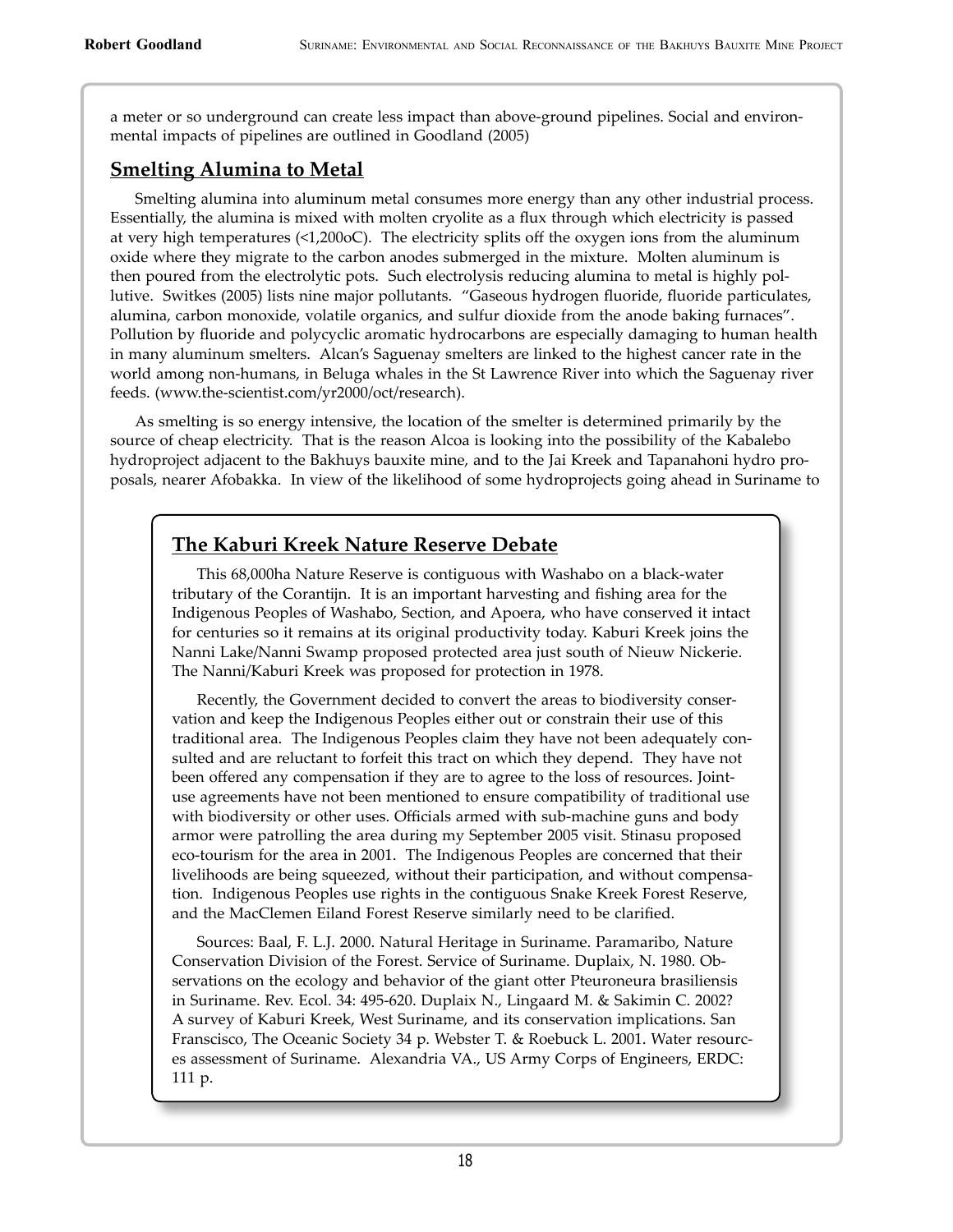power an aluminum smelter for the Bakhuys mine, Part 2 of this report is an environmental and social reconnaissance of these proposals. Alcoa's most recent hydroprojects to provide cheap electricity for smelting in Brazil and Iceland are outlined below; all are controversial. I have been unable to find a recent example of an Alcoa hydro & smelter that was completed without controversy.

#### **The Precautionary Principle, Environmental Liability Insurance, and Performance Bonds**

Extractive Industries should foster the precautionary principle as the norm, as is already long mandated by national governments, OECD, the EU, UN's Agenda 21, and many regulatory agencies. When there is any doubt if potential social and environmental impacts of extractive industries can be prevented or fully mitigated, the industry should err on the side of caution. The precautionary principle means industry should not use 'worst practices' such as riverine tailings disposal. Performance bonds, insurance, and escrow accounts need to become the norm in order to guarantee reimbursement to society for whatever damages are not prevented.

Extraction should be permi�ed only if the industry is required to bear the full costs of its proposed extraction. Such internalization is economically efficient, equitable and sustainable. The precautionary principle can be used to resolve differences of opinion or conflicts. The industry agrees to internalize the environmental and social costs of their proposed action. This kind of financial assurance is already commonplace with building contractors and has been used to foster proper rehabilitation of opencast mines.

#### *The Precautionary Principle*

The precautionary principle works by the extractor buying insurance or posting an assurance bond before the extraction starts, large enough to remedy the worst-case damage scenario. The bond is deposited in an interest-bearing escrowed account that can be tapped by the harmed persons. The norm today is to under-estimate worst-case costs. All or part of the insurance or bond is used to mitigate any damage and to compensate affected people. During extraction and when the project is complete, if the industry can prove that there has been no damage – no social and environmental costs – the assurance bond reverts back to the industry. The burden of proof thus shifts from the public to the extractor.

Environmental liability insurance or surety bonds internalize environmental clean-up costs from taxpayers to the extractive industry. Such bonds have become key risk finance solutions in such cases. Such insurance has enabled many companies to strengthen their balance sheets and enhance stock value. Environmental insurance is an essential component in risk management strategies, for example before the purchase of a brownfield (previously contaminated land) site, to ensure latent pollution or pollution risks from tailings dams, and to meet decommissioning and rehabilitation obligations. The European Union's 13 Nov 2001 "Environmental Liability" Directive will do much to raise the importance of environmental liabilities.

Although mining corporations have depended on insurers for financial guarantees to governments to ensure proper rehabilitation, since 9/11, and many massive bankruptcies, insurers are refusing to issue the so-called reclamation bonds, saying they are too risky. The Surety Association of America wants finite time requirements, rather than an uncertain liability in perpetuity. Regulations now require potential liability for water pollution (e.g., cyanide leaks, acid drainage) for as long as 70 years. As governments have been sharply upping bonding requirements to ensure taxpayers will not have to bear the cost of reclamation, corporate profits decline, threatening some mines with closure. Montana increased the reclamation bond requirement for Black Pine silver mine to \$8 million from \$70,000. New Mexico raised the bonds of Phelps Dodge copper mines there from \$115 million to \$900 million.

Bonding requirements exist and are increasing. Not enough bond leads to burdens on taxpayers, but bonds can reduce gross corporate profits. This mechanism provides dynamic incentives to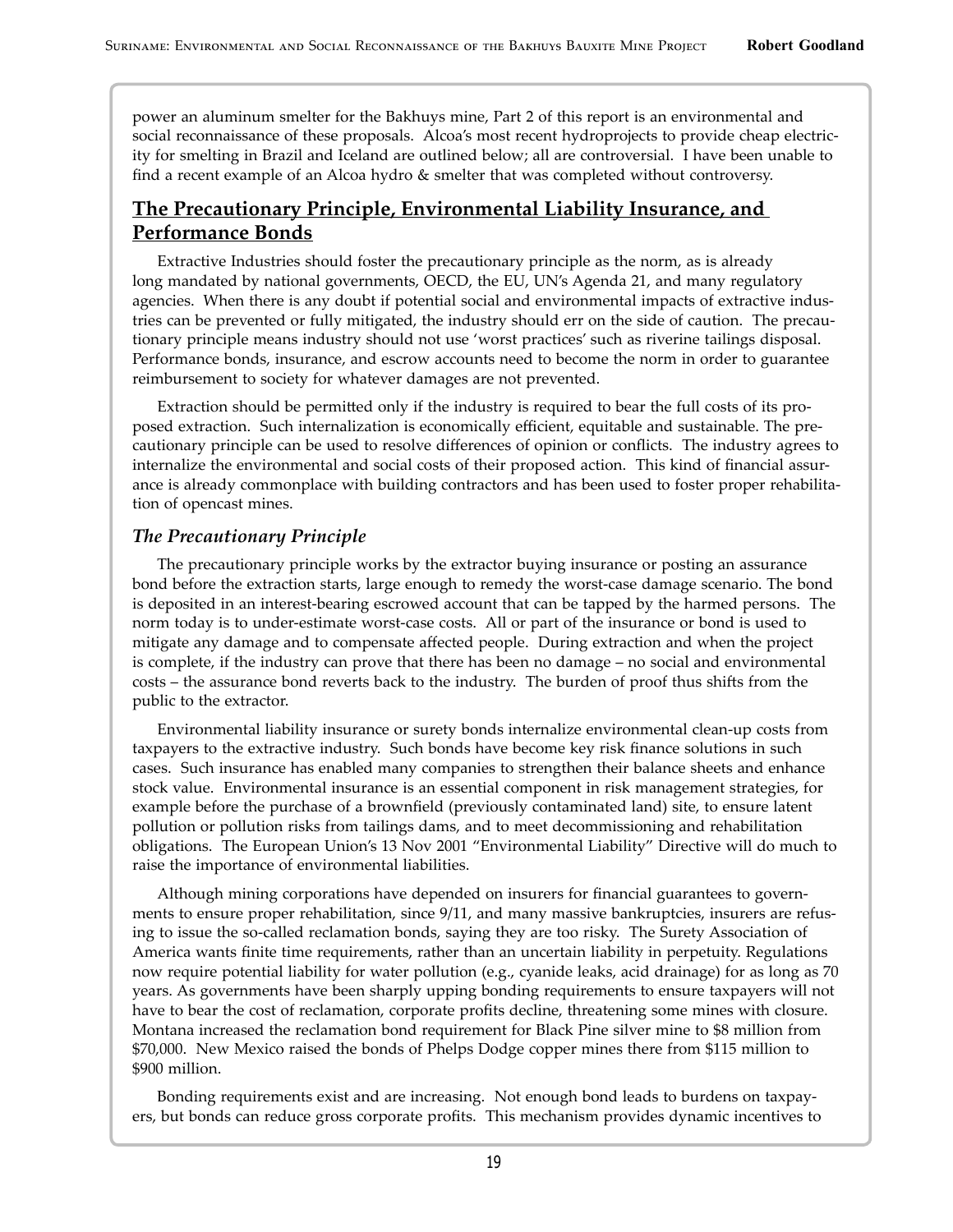the extractor to prevent damage. As the extractor is confident that environmental and social damage can be prevented or minimized in this case, they should readily agree to post the bond because they expect to get all or most of it back later. Opponents also should agree because the bond will fully remedy any damage promptly and will penalize the extractor if their confidence proves to have been false.

Some industries prefer to pay into a fund over the duration of the extraction so that the fund increases with the increase of risk. Some prefer environmental liability insurance. Others find the bond approach, especially when prudently sited in an offshore escrow account, administered by an independent board with representation from the affected community. Government sometimes sets the bond amount. If not, agreement needs to be reached in advance, preferably by certified specialists. The common but unacceptable case where the clean-up costs exceed the bond amount needs to be prevented by realistic bond-setting. Even so, dispute procedures and legal recourse by individuals, communities or by the government acting for the affected people, need to be fostered.

#### *The Kabalebo Hydroproject*

Introduction: This note outlines the potential social and environmental impacts of the proposed Kabalebo and other hydroprojects to support smelting. These hydro projects, which are proposed for the near future, are then put into perspective by comparing them with Suriname's only existing hydro (Brokopondo), with a new hydro in neighboring French Guiana (Petit Saut), and finally with Alcoa's most recent hydro (Karahnjukar in Iceland).

Alcoa commissioned the Brazilian engineering firm CNEC Engenharia S.A. (cnec.com.br), subsidiary of the big construction corporation Camargo Corrêa (camargocorrea.com.br), to review all previous hydro proposals in Suriname according to Alcoa's Pat Grover (1st Sept '05 mtg). The CNEC/ Camargo Corrêa consortium decided not to bid on the ESA contract partly because they expect to bid on the civil works of whatever hydroproject may be finally chosen. CNEC (2005) is the source of most of this section.

History: The Kabalebo hydroproject was designed in the 1970s and advanced to feasibility in 1975 as Suriname became independent. In 1980, the World Bank was invited to participate. Ilaco's 6-volume environmental report was completed in 1981, and Vari's fish impact study in 1982. Attractive hydroelectricity costs US\$0.2c/kwh or less; Kabalebo output was about US\$0.8c/kwh. Increases in earthmoving technology since the 1970s/early 1980s may have lowered such costs. A�er the coup d'état and the army killing opposition leaders in 1982, the Netherlands and the World Bank withdrew. Now that Suralco's sources of bauxite in NE Suriname may come to an end by 2007, the Bakhuys bauxite has become attractive, and with it the possibility of more refining and smelting capacity, which needs hydro. In the late 1990s/early 2000s, Alcoa began studying the potential for hydropower in Suriname, including Kabalebo.

Current Plans: CNEC mention an installed capacity of 650MW from two hydropower plants (Tijger & Avanavero) an aggregate inundation area of 2,460 sq km, costing about US\$650 million. Alcoa mentioned a 450MW firm power hydroproject costing c.\$900million to supply sufficient power to meet Suriname's domestic demand for one or two decades, as well as to power a c.300,000 t/yr smelter. The goal is to generate enough hydropower to supply Suriname's needs, and to substitute for some thermal power, and at the same time to supply a more economic big smelter. As Suriname's rivers have only modest head, it is difficult to achieve both goals with acceptable social and environmental impacts. Kabalebo hydro will be connected to Afobaka by a transmission line, but the decision about where to site a smelter has yet to be announced.

Refinery and smelter sites mentioned as possible include:

- (a) Near Paranaam, linked by road or even a bauxite slurry pipeline from Bakhuys.
- (b) Near where Kabalabo power may be generated, e.g., Matapi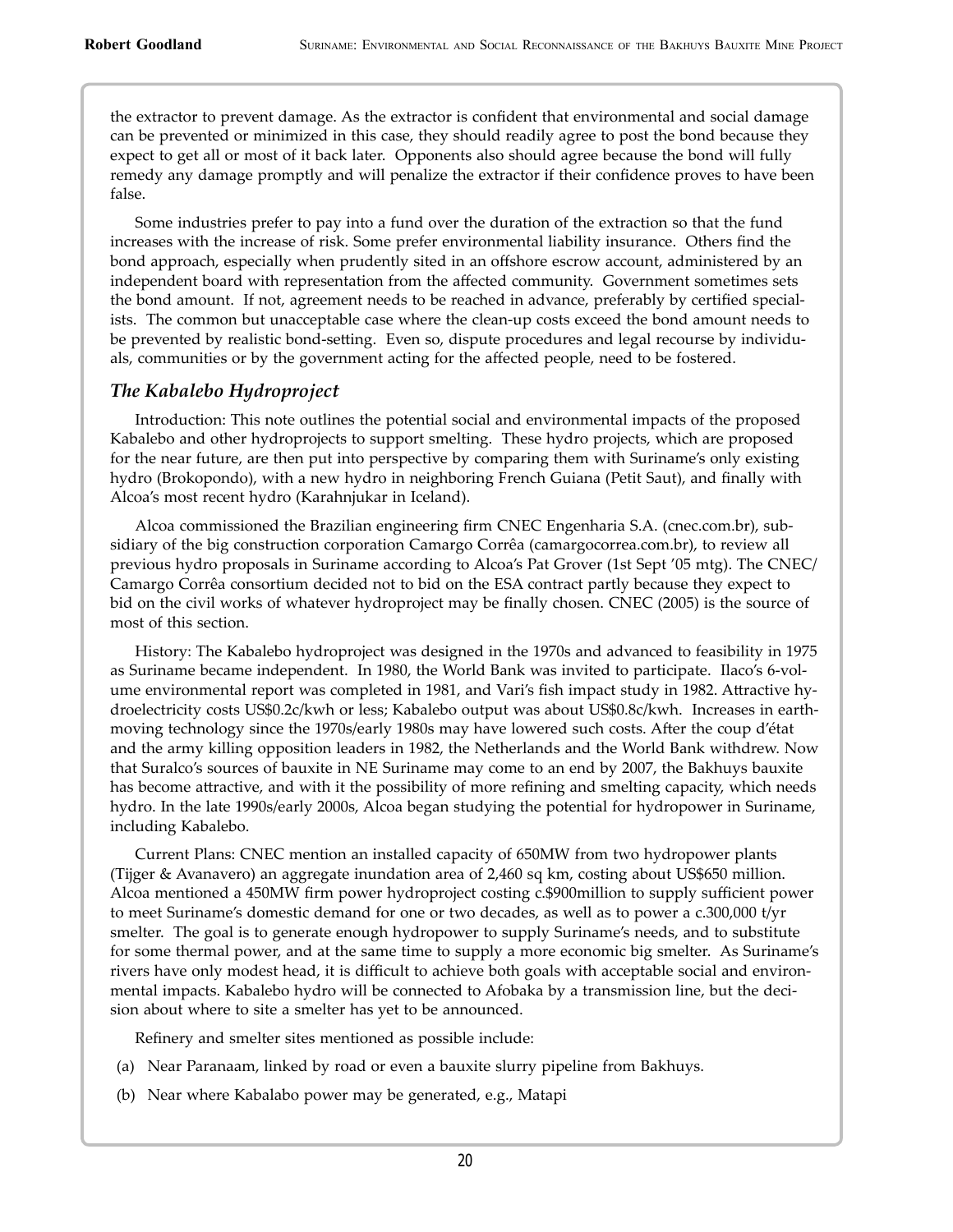- (c) Apoera port at the end of the existing railroad from Bakhuys
- (d) Upgrade the existing rail from Bakhuys to Apoera port, thence to be barged to Trinidad
- (e) Existing rail to Apoera, then new rail to Nieuw Nickerie, then barge to Trinidad (to avoid Lower Corantijn's sandbanks.)

Current plans suggest three reservoirs totaling 2,460sq km in area – Corantijn-Lucie, Tijger & Avanavero – thus exceeding the size of Brokopondo, which is nominally 1600 sq kms. Alcoa is trying to reduce reservoir area without unduly compromising capacity. Whichever plans are adopted, the topography suggests that the impounded area will be shallow and will fluctuate seasonally in extent. The best single proxy of the relative environmental and social impacts compared with the benefits in terms of electric power generated is the ratio of area flooded to rated capacity (Goodland 1997). Any project with a ratio (ha/MW) much exceeding 100 is poor. Brokopondo's ratio exceeds 1000; Petit Saut is even worse. Kabalebo's ESA should compute the ratio for all proposed hydroprojects. The Kabalebo may be dammed just below its confluence with Dalbana Kreek, upstream of Matapi. Kabalebo's flow will be augmented by diverting much (89%) of two rivers into it, namely the Upper Corantijn near Anora Falls, and the Lucie River.

Average flows in the 45 km stretch of the Middle Corantijn between Amotopo/Anora Falls/Lucie mouth, all the way for 260 km to Matapi and the Kabalabo Corantijn confluence, will be permanently cut in half. This would approximate today's dry seasonal low flows, which currently average 350cumecs. During the few years of reservoir filling, Corantijn River flows would be much less than that, and could be almost dry for a time. CNEC commendably note that an 'environmental' flow of 100 cumecs would be maintained. When Corantijn River flows decrease to 100 cumecs, diversion would be reduced to ensure the 100 cumec minimum. However, these impacts would still reduce fish catch, impair navigation for the communities on the river banks, interfere with log rafts, and reduce their water supply. The relatively new concept of 'environmental flows' will be introduced by the ESA.

The vastly augmented flows below Matapi are expected to erode the Corantijn river bank on the Guyana side. Expensive civil works are contemplated to protect some of the river banks. If much sediment will be deposited in the lower Corantijn, this will impact navigation and fish.

Most of the area to be impounded is fairly intact Rain Forest, which is also the traditional territory of Indigenous Peoples on which they depend for their livelihoods. Loss of at least 2,460sq km of forest means that much less habitat from which the forest dwellers can harvest. Commendably, CNEC already mention compensatory offsets. It remains to be seen however if these off-sets will benefit indigenous peoples as there is a possibility that they could become protected areas in which indigenous peoples rights may be restricted thus further compounding the negative impact of the bauxite project.

#### *Biomass Removal*

Commercial tree trunks will be exploited, but the forest to be flooded does not contain a�ractive volumes of commercial timber. CNEC mentions 120 cumts/ha. In any event, removal of commercial tree trunks scarcely reduces biomass, so is less useful with respect to Greenhouse Gas Emissions (GHG) such as methane from rotting organic matter. Although Alcoa, Nimos and GMD firmly expect all or most of the forest and other vegetation to be cleared before impoundment in order to prevent the damaging water quality that was created at Brokopondo, this may prove difficult. 2,460 sq kms of forest is a very large area with some rugged terrain. It will be difficult to ascertain where the future reservoir level may be -- even with GPS -- as the reservoir will be dendritic, and reliably surveyed elevations are rare. The key to preventing toxic water quality is to remove enough organic matter before impoundment. Much organic matter in tropical forests lies in the topsoil, mulch and litter. Removal of trees and shrubs will not reduce that organic matter substantially. Some use of fire may be part of the best option as long as most ash can be flushed in the last wet season before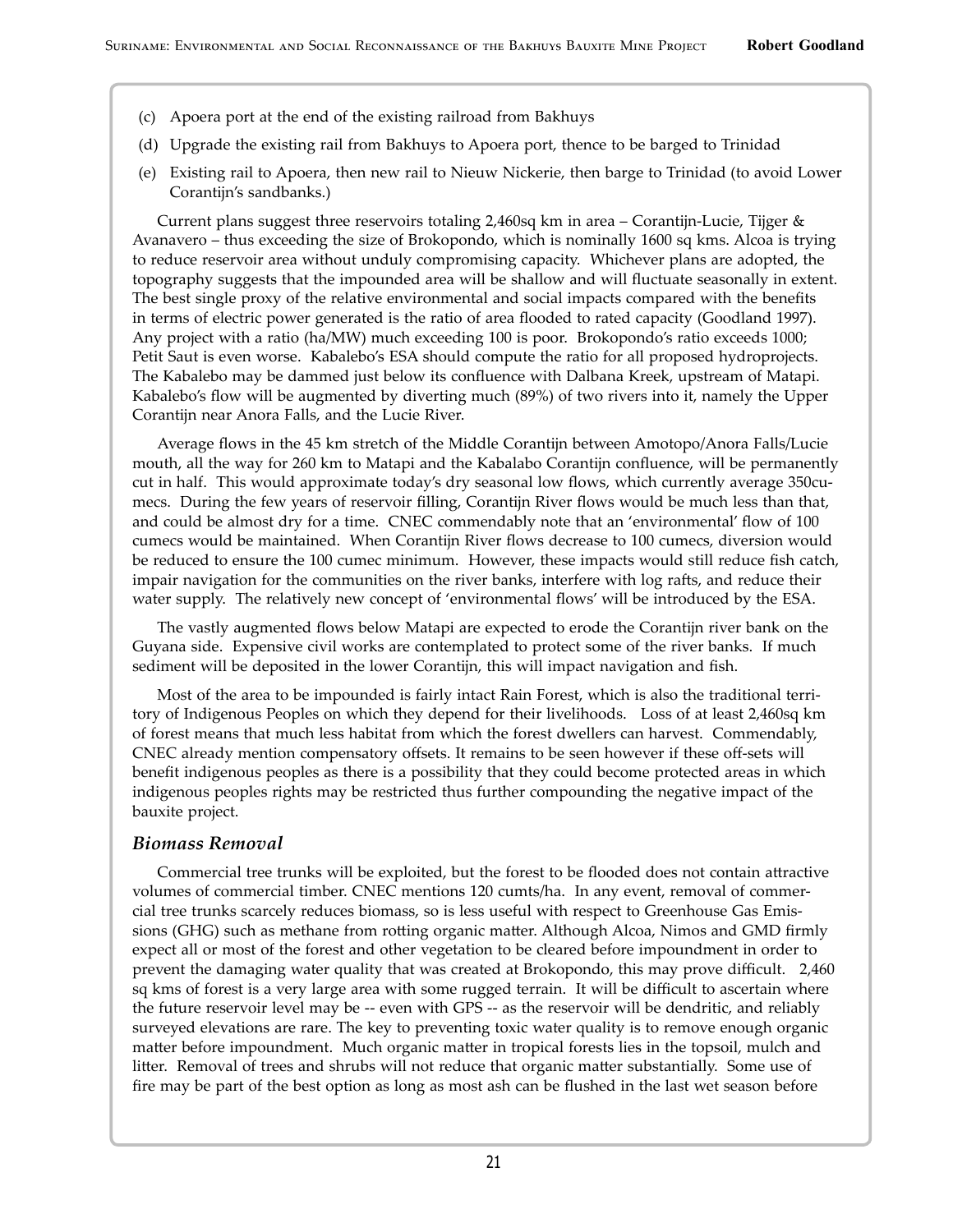impoundment, without letting sprouts grow too voluminously. The ESA will importantly advise on these tricky issues.

#### *Water Quality*

If water quality is impaired, water weeds may proliferate in the impoundment causing similar damage as occurred at Brokopondo. Below the dam, poor water quality will harm fish and all other aquatic resources severely just below Matapi, and possibly as far as the Atlantic estuary at Nieuw Nickerie. SENES (2003) predicts about 900 families could be impacted and will lose about 140,000 kg of their main protein sources – mainly fish -- annually, at least for the first few decades after impoundment. Both reservoir fish and river fish are expected to contain unsafe levels of mercury (SENES, 2003). This is one of the easiest impacts to monetize. The loss is expected to be about \$0.5million annually. In addition, conversion of free-flowing rivers into stagnant reservoirs increases the production of toxic gas and greenhouse gases from ro�ing biomass. Dying water weeds is a risk to be assessed. The reservoir water levels are expected to fluctuate significantly between wet and dry seasons. This too may harm fish breeding.

#### *Water-Borne Diseases*

CNEC (2005) commendably note that the water-borne disease, schistosomiasis, is present in the region of the Kabalebo Hydroproject, in Niew Nickerie. Kabalebo's ESA must take this very seriously as schistosomiasis has already spread in some Brazilian reservoirs, so must be prevented from entering Kabalebo.

#### *Impacts of Workers*

The impact of c.2000 dam workers for the few years of dam construction will be a major impact on the environment and especially on the Indigenous Peoples. (See Section on the impact of Bakhuys workers on the environment and communities).

#### **The Jai Kreek & Tapanahoni Diversions**

Diversions, hydro schemes which divert water from one or more rivers in order to augment flow in the third river, are being considered to boost Afobaka Hydro's capacity. Alcoa has proposed to divert the Tapanahoni and Jai Kreek into the Suriname River in order to raise the level of the Brokopondo reservoir, thus boosting electricity generation.

The details of the Jai Kreek/Tapanahoni diversions have not yet been worked out. Suffice to say at this stage that displacement of Indigenous Peoples and maroons may well be by far the biggest impact of the proposed diversions.

Worldwide, human displacement has never worked very well. The people displaced almost invariably become poorer as a result of their move. The poor subsidize the generation of power for distant cities. Of the types of people displaced, experience shows that city dwellers can be resettled with relatively less trauma. If a city street is widened, for example, the people having to move manage to find other dwelling often nearby. They keep their social networks and employment. Rural displacement is numerically the most numerous category. Even if small farmers receive replacement land, their social networks have been impaired, the soil fertility will be different, and the detailed knowledge of how best to manage each different plot has to be accumulated through the years. If the replacement land is distant, then schooling, transport, friends and access to rivers and forests usually suffer. Rurally displaced people rarely regain their pre-move standards of living.

The most vulnerable category of people to be displaced is Indigenous Peoples. Nowhere in the world have such societies been displaced successfully. They are worse off a�er their move for compelling anthropological reasons. The damage to the social fabric of displaced Indigenous Peoples is so great that best practice is to re-site the project in order not to impact the Indigenous peoples. Additionally, international law contains strong protections against any forcible resettlement of indige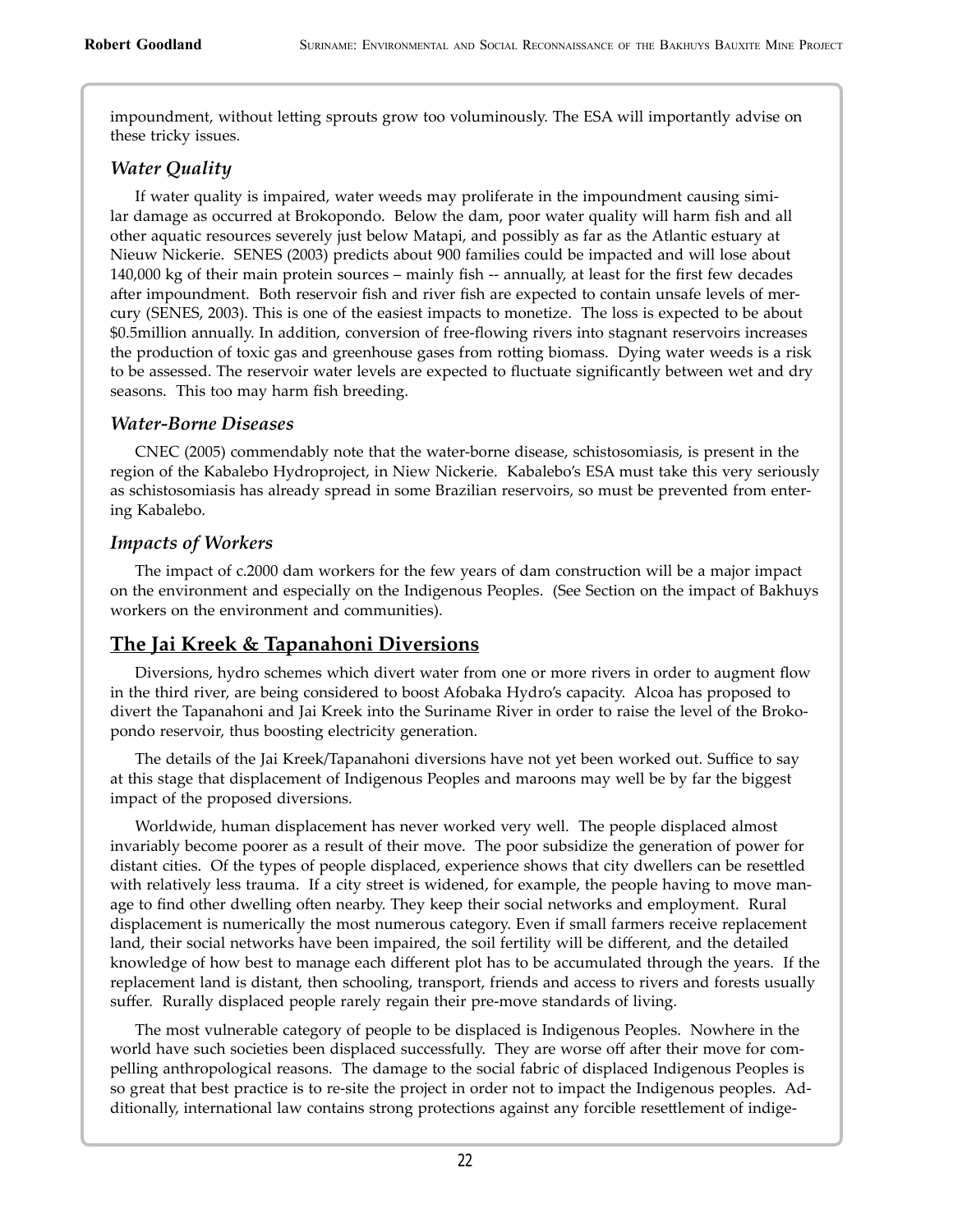nous peoples, as does the new World Bank Operational Policy 4.10 of May 2005, and the International Finance Corporation's draft Performance Standards on indigenous peoples and on resettlement.

The Jai Kreek/Tapanahoni diversion looks likely to provoke major involuntary displacement of Indigenous Peoples, including the sizeable town of Palumeu, at the confluence of the Palumeu River with the Tapanahoni. The Wayana and Trio ethnic minorities may be severely impacted, as may N'djuka maroon communities on the Tapanahoni River. The canal and construction road planned to connect Jai Kreek also will provoke major impacts. Raising the water level of Afobaka reservoir itself may impact lake-side Saramakka maroon communities, including those that previously lost their lands when the Afobaka dam was constructed in the 1960s. Decreases downstream of the diversions also impair fish and other aquatic resources.

#### **Comparison: Brokopondo Hydro**

Because several proposals for hydropower are planned which may impact the Indigenous Peoples of Western Suriname, a group of about 30 Indigenous Peoples visited the only hydroproject in Suriname on 2 September 2005 in order to learn what sort of impacts should be expected. The Indigenous Peoples listened at length to the people, mainly maroons, displaced by the Brokopondo reservoir.

Afobakka or the 'Prof. Dr. Ir. Van Blommenstein Stuwmeer' hydroproject or Brokopondo was built by Suralco (=Alcoa & BHPB) between 1959 and 1964, and started generating in 1965. It provides approximately half of Suriname's domestic electrical need. In addition, Afobakka powers a bauxite refinery and a smelter (ceased operations in 1999) at Paranam. About 80 million kwh of its 1 billion kwh annual production is reserved for the Government of Suriname. Brokopondo's installed capacity of 189MW has never been reached.

The recent 250,000 mtpy expansion, completed at a total cost of approximately \$65 million or approximately \$260/ton, brings the facility's total capacity to approximately 2.2 million mtpy.

In the late 1950s and early 1960s, social and environmental impacts of big infrastructure projects were not deemed important by proponents. Brokopondo was one of the first major hydroprojects in the world to be built in tropical ecosystems. Several years a�er the reservoir was filled and only when the engineering and civil works were being damaged by environmental impacts were scientific studies begun. Engineers in the powerhouse were gassed by toxic hydrogen sulfide (H2S) for the first few years and had to wear gas masks. This gas was generated by inundated biomass. This poisonous gas also corroded the new steel of the turbines and started to kill fish in the Suriname River all the way to the ocean 80 km downstream. Tarpon entering the estuary of the Suriname River were also killed. Decline in fish catch between Brokopondo and the ocean harmed all the riverside villages up to 80 km downstream from the dam. No commercial fishery in the reservoir has been developed. Mercury levels in fish exceed safety standards.

Brokopondo reservoir drowned 1600 sq kms of pristine tropical forest. Its full reservoir area of 2350 sq km has never been achieved; apparently estimates of river flows were far too optimistic. The rising waters eventually killed off all the trees. As no trees were removed before inundation, they remain sticking up through the surface of the reservoir today. Early in the 2000s, a project was begun to harvest some of the dead trees in the reservoir. As all trees and smaller vegetation remained in the reservoir, it was impossible to use fish nets. Decaying vegetation especially proliferating water weeds died, fell to the bottom and decayed. This decay reduced oxygen levels and generated poisonous gases which killed fish.

Thousand of wild animals were drowned as the reservoir filled. Operation Gwamba was a private effort to save some of the bigger animals which could not swim to safety (Walsh, 1967).

The biggest impact was the displacement of about  $6000^{12}$  maroons from several ethnic minorities that formerly lived along the Surinam River and its tributaries. In 1964 these people were relocated by the Surinamese government when the gates of the Afobaka Dam closed, forming the Brokopondo Lake. As most of the oustee's villages are located away from a river and away from forest, the two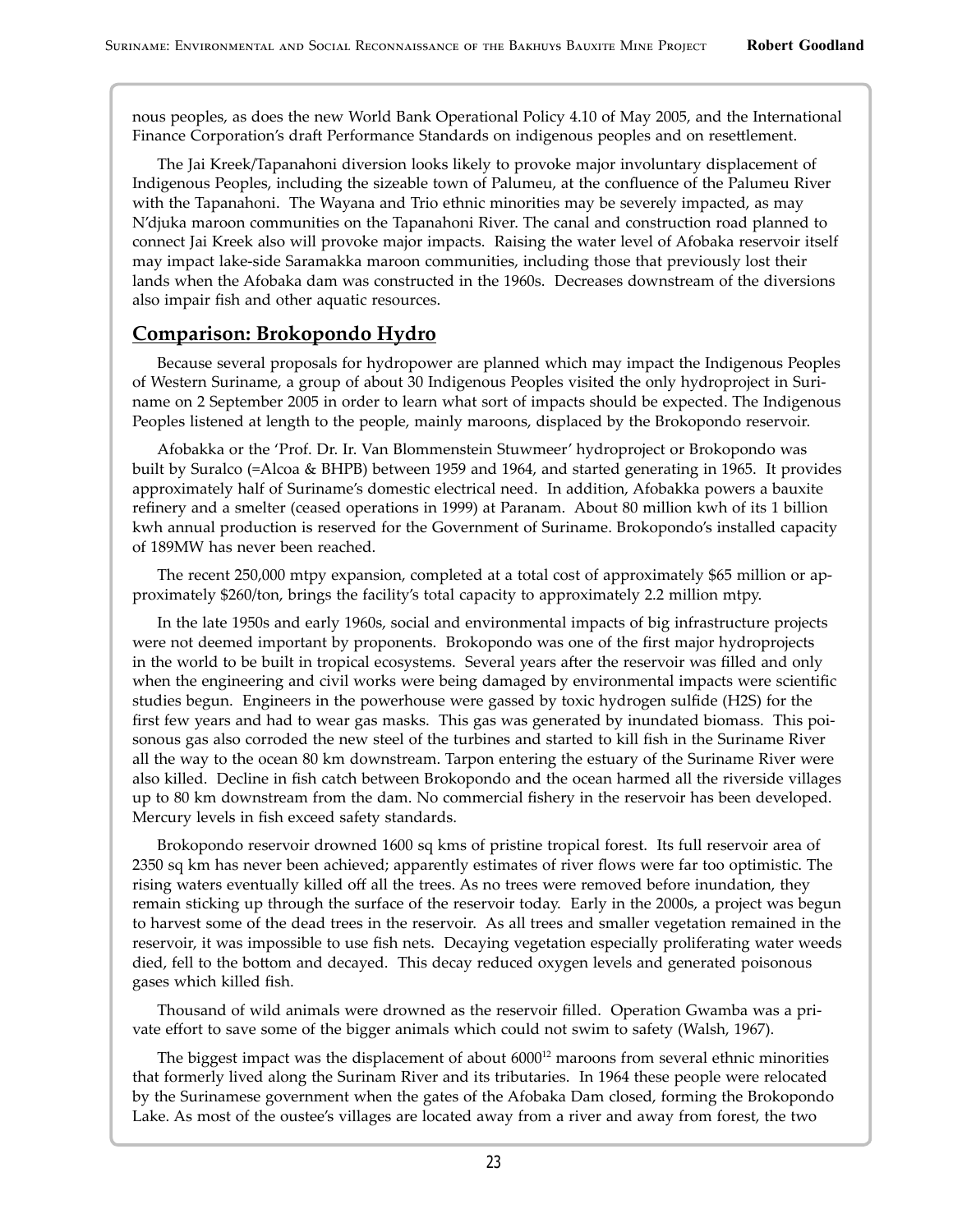mainstays of the maroon society have been lost. Fish and forest resources were not replaced by other means of livelihood, so unemployment is very high. The villages have been abandoned by those youths able to obtain work in Paramaribo or elsewhere, leaving mainly elderly people in the villages. Frankly, the villages of the maroons displaced by Brokopondo reservoir are dysfunctional, even now four decades after being displaced.

#### *Brokopondo & Kabalebo Hydroproject Sources*

- ALCOA/CNEC, 2005. Kabalebo complex: Environmental studies, Suriname: Avanavero-Tijgerval-Lucie Kabalebo canal-Corantijn. Consolidation of secondary data. Executive summary, 44 p.
- Breeveld, F. 1983. Future of Roads and Rivers in Suriname and Neighboring Region, "The Jaikreek and Phedra Projects." Proceedings FURORIS Congress, Netherlands: Delft University of Technology.
- Goodland, R. (ed.) 2005. Oil and gas pipelines: Social and environmental impact assessment: State of the Art. Fargo ND., International Association of Impact Assessment, 172 p.
- ILACO et al. 1981. Environmental impact of the Kabalebo Hydroproject. Paramaribo, Ilaco/Delft Hydraulics/Nedeco: 6 vols.
- Landveld, E.R.A.O. 1998. Ganzë: Het dorp dat het meer verdrank. Paramaribo, Bureau Conas 183 p.
- Pandey-Verheuvel, K. P. 1982. Future impact on water quality and life in the Suriname river. Paramaribo, Min van Opbau, Min Ow & V/WLA, RA-PA83-1: 28 p.
- Price, R. 1983. First time: History of an Afro-American people. Baltimore, Johns Hopkins Univ. Press.
- Price, R. (ed.) 1996. Maroon societies: Rebel slave communities in the Americas. Baltimore, Johns Hopkins Press 445 p.
- Sahdew, S.A. & Ouboter, P.E. 2003. Destruction of the tropical forests of the Guianas. Paramaribo, IBER, Institute for Biodiversity and Environmental Education & Resources 38 p.
- Senes Ltd., 2003. Environmental assessment review report of Kabalebo hydropower project. Suriname, [for] NIMOS National Institute for Environment and Development [by] F.D.Bernard, SENES, Richmond Hill, Ontario c.65 p.
- Suralco L.L.C. 2000. The Brokopondo Hydro-Electric Installation. Uitgifte, Suralco Public Relations (Brochure).
- Vari, R.P. 1982. Environmental impact of the Kabalebo hydroproject: Biology and ecology of the fishes in the Corantijn river system. Suriname, Ministry van Opbau [& Washington DC., Smithsonian Institution] 129 p.
- Walsh, J. & Gannon, R. 1967. Time is short and the water rises; Operation Gwamba: the story of the rescue of 10,000 animals from certain death in a South American rain forest. New York, Dutton 224 p. [also in Dutch from Zwolle: La Rivière & Voorhoeve 1969].
- Werkgroep Milieustudie West-Suriname, 1976. Ecologische consequenties van de eerste twee fasen van het Kabalebo project. Paramaribo, Een rapport van de Werkgroep Milieustudie West-Suriname (Augustus).

#### **Comparison, French Guiana: Petit Saut Hydro Project**

Petit-Saut is France's biggest hydro reservoir as it filled 370 sq km by 1994. It is the most recent hydro project to be built in the vicinity since Brokopondo, hence can be a useful comparative learning experience for Kabalebo. Petit-Saut's 26.5 MW hydro was constructed by EDF in French Guiana on the Sinnamary River about 70 km from the Atlantic coast. The shallow reservoir (av. depth: 15 m) floods pristine Amazon forest, none of which was removed before the reservoir was filled. It has three branches extending about 50 km up three tributaries. The access road was built between 1987 and 1989. Dam construction began in 1989. The dam itself was finished in 1990, and commissioned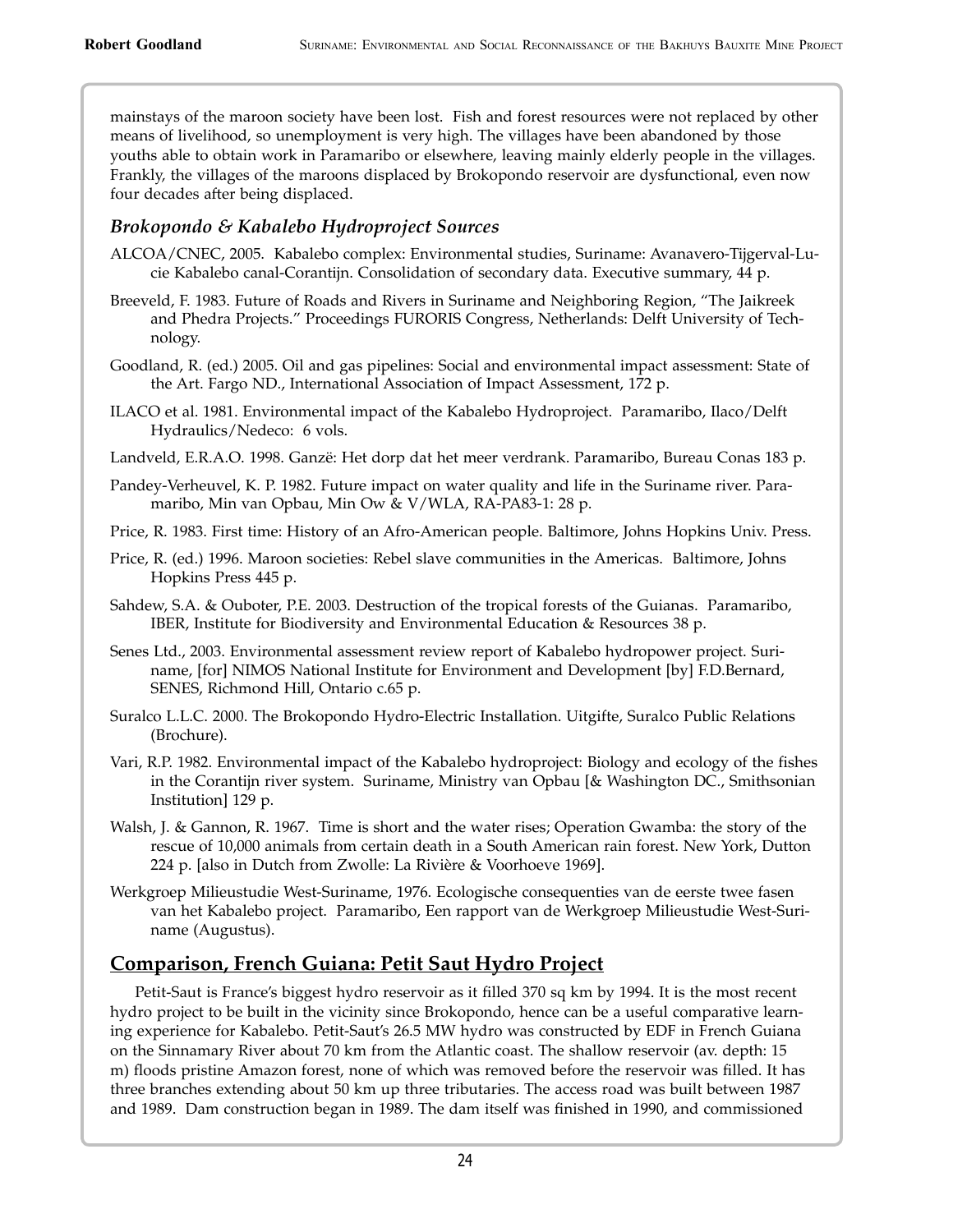in 1994. The three year delay appears to have been because the faulty design failed to predict rotting of submerged forest, production of toxic gas, anoxic water below the dam and accumulation of mercury in the reservoir.

The electricity is primarily needed for Europe's  $\epsilon$ 1.6 billion Spaceport which is at Kourou, 5' north of the Equator and 65 km NW along the coast from the capital Cayenne.

EDF claims that « La production d'ozone due à la décomposition des masses végétales englouties serait considérable ». If true, this is the only hydroproject in the world that generates ozone from rotting vegetation.

The main environmental study, by EDF's Hydraulic Department, is dated 2000, which suggests environmental assessment was a retroactive a�erthought. This study highlighted elevated mercury levels in fish, high methane production and anoxia downstream of the dam. These problems were mitigated during the three year delay by redesigning the project and by installation of a re-oxygenation weir at the foot of the dam. Generation had to be suspended while the weir and aeration (bubble) systems were retrofitted. This led to a 15% permanent loss of electric output. EDF awarded themselves a prize for the quality of this hydroproject

The 18-month \$6 million faunal rescue dealt with "3,278 mammals (47 species), 799 snakes (68 species), 1 386 tortoises". How many humans were displaced is not apparent.

Another EDF-sponsored hydro, in Lao called Nam Theun 2 is relying on the expensive corrective measures of Petit Saut. NT2's website writes: "On the issue of water reoxygenation before release into the Xe Bang Fai River, Mr. Olivier Salignat, environmentalist at EDF, explained that the aeration weir to be located in the downstream channel has been designed based on the successful experience at another EDF hydro scheme at Petit Saut in French Guyana, and it proves to be reliable in removing substantially the methane that is due to biomass degradation."

#### **Comparison: Alcoa's Karahnjukar Hydroproject**

Suriname's proposed Kabalebo hydroproject in Suriname can be compared with Alcoa's most recent hydroproject, which is the US\$3bn. Karahnjukar Hydropower Project<sup>13</sup> in Iceland, authorized in 2003, and now under advanced construction. Karahnjukar includes an aluminum smelter, a 690 MW hydropower plant of eight or nine dams to be financed by Iceland's National Power Company, and a harbor facility at Mjoeyri to be financed by the Fjardabyggd Harbor Fund. The project is scheduled to operate by 2007. Alcoa's 2004 Sustainability Report [www.alcoa.com/sustainability] reviews the company's global environmental, social and economic performance.

Earlier, on 1st. August 2001, Iceland's National Planning Agency (NPA) rejected the Karahnjukar project on the grounds of "substantial, irreversible negative environmental impact". NPA has authorized 120 hydropower projects; Karahnjukar is the only one NPA has rejected. Iceland's National Power Company, Landsvirkjun, appealed to Iceland's environment minister, Siv Fridleifsdóttir, who, ignoring her own Planning Agency, granted permission to proceed with the project on December 20, 2001 provided that steps are taken to limit the amount of environmental damage. This sparked a series of lawsuits, and raised doubts about democracy in Iceland. Lawyer Atli Gislasson and a group of 26 citizens brought separate cases before the Icelandic high court and European Free Trade Association surveillance authority, challenging the government's lack of transparency and Minister Fridleifsdottir's decision. Siv Fridleifsdottir, minister for the environment, is a qualified physiotherapist with no parliamentary or environmental experience. According to the Government's Planning Agency, "the plans to build an aluminum smelter in Reydarfjordur are not likely to have a considerable environmental impact, and are not to be subject to an environmental evaluation." In March of 2003, Iceland's Environmental Agency issued an Operating Permit for Alcoa's Fjarðaál primary aluminum smelter. (Detailed history at h�p://www.lv.is)

The Iceland Nature Conservation Association, ICNA (www.inca.is) claims that the Karahnjukar Hydropower Project "will be the one of the greatest environmental disasters in recent decades,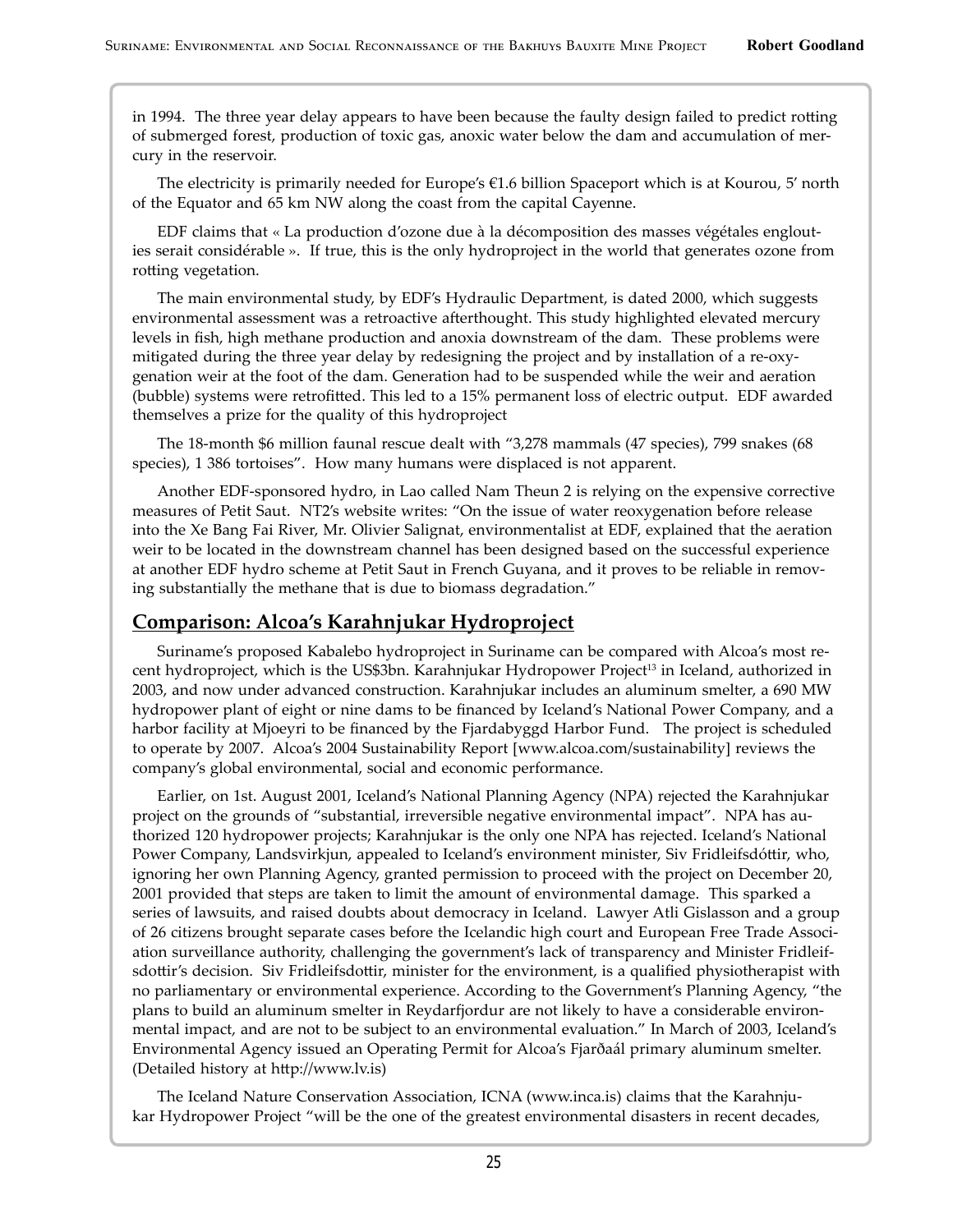something that generations to come will damn us for." The Karahnjukar Hydropower Project is sited in Iceland's Eastern Highlands, which contains one of Europe's largest remaining wildernesses. The World Wide Fund for Nature (WWF, www.wwf.org) opposes the project, and ranks the Eastern Highlands as Europe's second-largest wilderness area (trailing only Svalbard, a Norse territory in the Arctic region).

The US\$1bn smelter is designed to produce 290,339 tons per year. Landsvirkjun (www.lv.is/lv.nsf/ pages/english.html), the national power company, is set to develop a 500 or 690 MW facility that will supply all of the power for Alcoa's smelter. No energy produced by the dams will go for domestic use. The eight dams will impound two rivers, the Jokulsa a Dal and the Jokulsa i Fljotsdal, drained through 25 miles (40.2 kilometers) of tunnels. The 190m high, 730m wide main dam, Europe's highest, two smaller saddle dams and 53km of headrace tunnels will be paid for by Landsvirkjun (the national power company, owned jointly by the Icelandic government, the city of Reykjavik and the town of Akureyri). The main dam will create a huge reservoir, to be called Halslon, which will inundate 57sq km of the highlands to the south before running on to the glacier itself. The resulting hydroelectricity is contracted for sale for 50 years to Alcoa, which is closing two smelters in the US and relocating to Iceland as a cost-cutting measure.

Environmentalists charge that the damming of the Jokulsa a Dal, and creating a 57sq km reservoir, will trigger 70 percent of the project's damage, destroying wildlife and vegetation. The flows of 60 waterfalls will be impaired. This is one of the main breeding grounds for the area's 2000 reindeer - according to Skuli Sveinsson, a tracker, a cull of one third of the population has already begun in anticipation of the drastic reduction in feeding grounds. Thousands of pink-footed geese (Anser brachyrhynchus) graze these uplands, a protected nesting ground. The world's largest pink-footed goose molting area has been offered free by the government for the hydroproject. This violates the Bern Convention on the Conservation of European Wildlife and Natural Habitats, as both pink-footed and greylag (Anser anser) geese are "protected fauna species" under the convention's Annex III.

The value of this vast area of natural land has not been factored into the subsidy offered to Alcoa, WWF says. It is also a favorite haunt of the snowy owl, ptarmigan and the gyrfalcon. Iceland's equivalent of America's Grand Canyon, Dimmugljufur, or Dark Canyon, is a deep cleft carved out by the region's most powerful glacial river, the Jokulsa a Bru. The part of the canyon between the edge of the glacier and the dam will be submerged; on the far side of the dam, it will become a dry gulch.

Sedimentation: Located just 20 kilometers north of Europe's largest glacier Vatnajokull, the heavy silt content of Jokulsa a Dal will eventually fill the reservoir. Expert opinion is divided only on how long the dam will remain operational. Estimates range from 50-400 years. The hydroproject will divert Jokulsa a Dal at the main dam into tunnels that are planned to debouch into the slow-moving Jokulsa i Fljotsdal, which feeds Iceland's longest lake, Lagarfljot. The calm, silver surface of this tourist attraction will become muddy, turbulent and un-navigable. The migratory salmon (Salmo salar) also listed under the Berne Convention, are likely to be impacted. In the Herardsfloi delta, heavy silt deposits from Jokulsa a Dal currently prevent the sea from encroaching on the land. This will impact a habitat for a significant harbor seal population (Phoca vitulina), also listed under the Berne Convention. Once the silt is trapped by the new dam, fields will be flooded and two established farms - one an eco-tourism centre - almost certainly will be destroyed.

Wind Erosion: The level of the reservoir will fluctuate seasonally, from 170 to 250 feet elevation asl. This will expose vast areas of reservoir bottom to the wind. In summer, when the water is low, strong eastern winds will whip up dried silt at the edge of the reservoir, blowing dust storms over the highlands towards farms further east. Iceland is a very windy country. The soil particles are relatively light. Iceland is concerned about wind erosion as it has probably lost half of its original vegetation to erosion since the country was settled. "What people are concerned about is if the wind starts blowing all this loose soil material over the vegetation."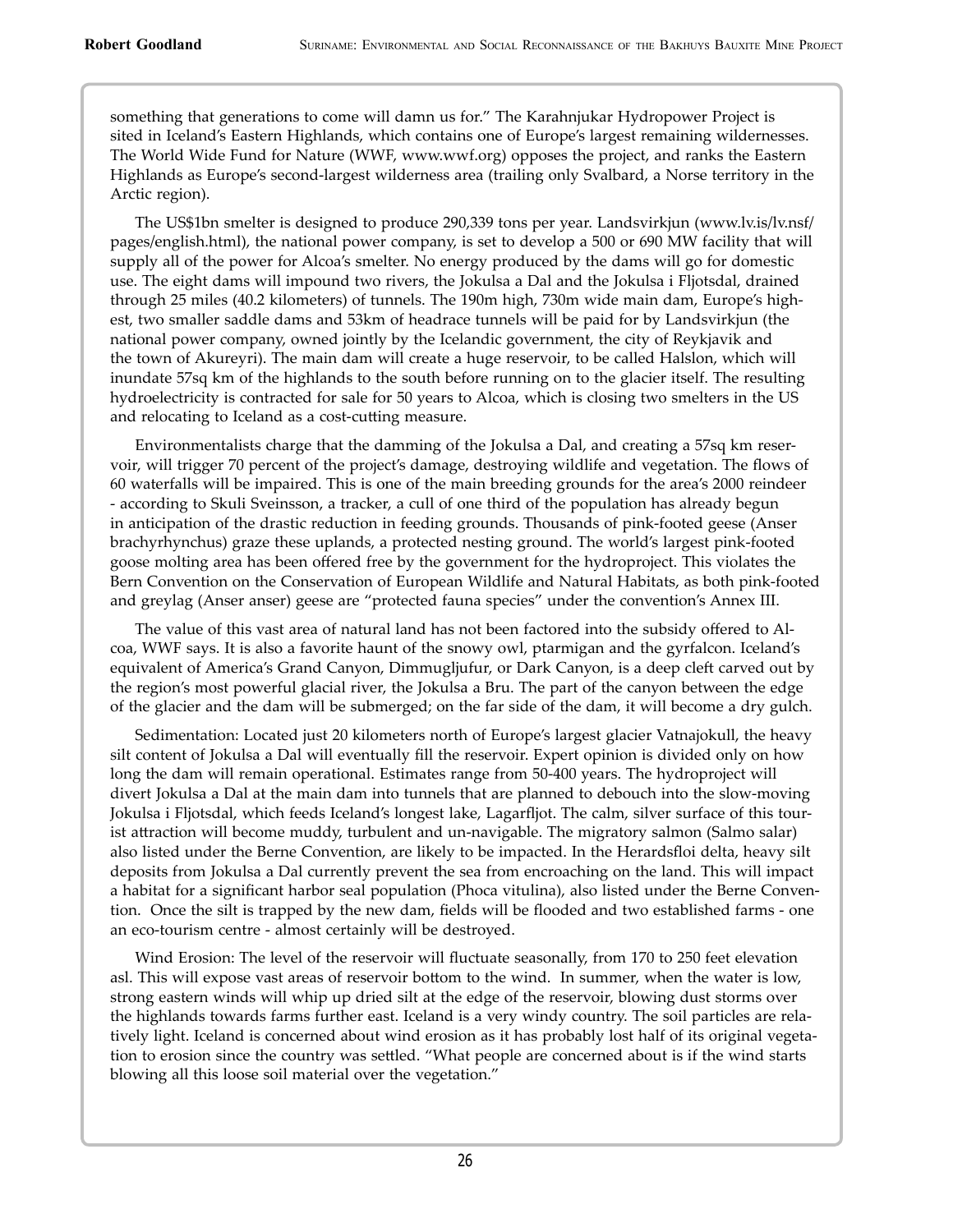Violation of officially protected areas: One third of the officially protected area, Kringilsarrani at the foot of the glacier will be submerged. In a radio interview, Environment Minister Siv Fridleifsdottir said that, in her view, "protected" did not mean "for ever protected". Fridrik Sophusson, Landsvirkjun's managing director, supports her decision, and claims that the government "has the right to change such a human decision". In September 2003, the minister for industry overruled an environmental impact assessment and authorized a project on the Thjorsa River that will inundate part of a protected area, a project that had already been rejected by the local authority."

Esthetic Impacts: De�ifoss, the most powerful waterfall in Europe, officially protected and one of Iceland's great tourist attractions will be damaged. Professor Gisli Mar Gislason, who was part of a government think-tank consulted on proposed power projects, says, "Landsvirkjun intends to divert Jokulsa a Fjollum, cutting off the water to Dettifoss for most of the year but turning it on for the tourist season."

Subsidies to Alcoa: Hydroelectricity for the aluminum plant will be subsidized at about 1.5 cents/kWh. The price will rise and fall with the price of aluminum (currently low due to a glut on the market). The utility has yet to release the price at which it will sell Alcoa its hydropower.

Greenhouse Gas Emissions: Aluminum smelters emit enormous quantities of greenhouse gases. In 2001, super-clean Iceland was able to negotiate a 10% increase in permi�ed emissions under the Kyoto protocol - the biggest increase in the world. In effect, Alcoa is buying Iceland's license to pollute, as well as cheap electricity. The ministry of environment also gave Alcoa a license to emit 12kg of sulfur dioxide (SO2) per tonne of aluminum produced - 12 times the level the World Bank expects from modern smelters. SO2 and fluoride, the most dangerous pollutants in terms of public health and land damage, will be pumped directly into the air via giant chimneys. The electrolytic processes involved in aluminum smelting also lead to emissions of tetrafluoromethane and hexafluoromethane – greenhouse gases that are thousands of times more powerful in trapping the sun's heat than carbon dioxide.

Peter Bosshard, the author of the recent report "Karahnjukar: a project on thin ice" calculates that achieving a higher recycling rate for the 100 billion drinks cans Alcoa produces every year could easily generate more aluminum than several new smelters like the one planned in Iceland.

Seismic, Volcanic and Tectonic Risks: Landsvirkjun does not generally welcome adverse scientific findings. Many geologists fear catastrophic flooding may result from regular glacial surges and eruptions in Karahnjukar's catchment area. They also question the consequences of building a colossal dam on a substructure weakened by geothermal fissures. These concerns were brought before parliament by scientists earlier this year, but the Left-Green MP, Kolbrun Halldorsdottir, reports, "The minister for industry advised the house that these scientists were politically motivated and not to be listened to." Thorsteinn Siglaugsson, a risk specialist, prepared a recent independent economic report on Karahnjukar for the Icelandic Nature Conservation Agency. "Landsvirkjun's figures do not comprise adequate cost and risk analysis," he says, "nor realistic contingencies for overruns." Had the state not guaranteed the loans for the project, Siglaugsson adds, it would never have attracted private finance. "Karahnjukar will never make a profit, and the Icelandic taxpayer may well end up subsidizing Alcoa."

In July 2003, a consortium of 19 banks led by Barclays arranged the final \$400m loan required by Landsvirkjun, apparently in breach of the "Equator Principles" it had signed up to only one month earlier, demanding "sound environmental management practices as a financing prerequisite". Barclays has denied it is in breach of this voluntary code of practice, pointing to a "second opinion" it commissioned from Texan engineering and construction corporation "Stone and Webster". Stone and Webster's leaked report concluded, "Objection will continue from some NGOs with the potential for some short-term negative publicity but this is likely to diminish as the project moves forward, and can be controlled by ongoing public relations activities." Stone & Webster claims environmental experience, but this is little evident. It has specialized in construction, engineering and the US atomic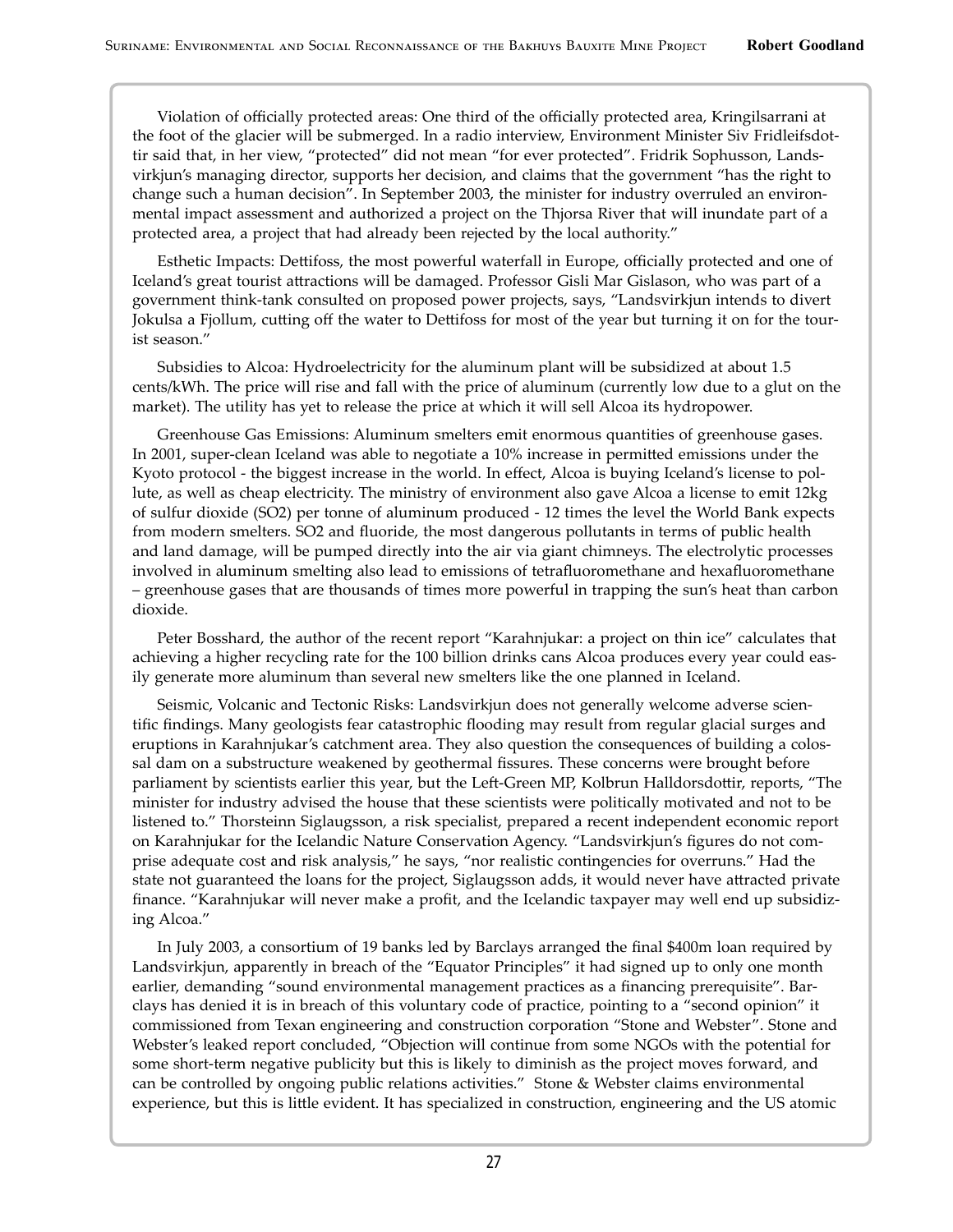energy industry and has a record of environmental quasi-greenwashes as publicized in the German Parliament when, trying to get WestLB off the hook, Stone & Webster claimed Peru's Camisea gas pipeline fully met World Bank standards (Goodland 2003). WestLB subsequently let go its top management and was embroiled in financial and other trials.

Protesters organized a camp and setup a blockade in August 2005 which included the first ever lock-down in Icelandic history. Police arrived on the scene and ordered the workers to use the heavy equipment which would cause direct injury to the activists. Several activists where violently arrested and some face deportation. Activists also occupied the Alcoa aluminum smelter site slowing down construction

Compensatory Offsets: There don't seem to be any compensatory offsets. There are two financial transactions. First, Alcoa's support to the Leif Erikson foundation for some scholarships from Iceland to the US. Second (AP 2005) Alcoa contributes US\$1.3 million toward a US\$6.4M sports facility in East Iceland, near where the company is building an aluminum smelter. Company officials say the facility will include a 100-meter track and full-length soccer field. The local municipality (Fjardabyggd) is overseeing the construction and will own and operate the sports facility.

CorpWatch 26 Jan 2005: Alcoa's Track record.

- 1. In 2003, Alcoa was found guilty by the United States Justice Department and the EPA of violating the Clean Air Act at its Rockdale Aluminum smelter near Austin, Texas. The Rockdale smelter was producing 260,000 tons of aluminum a year, while emitting the largest amount of nitrogen oxide and sulfur dioxide of any single source in the country, with the exception of electric utilities. From Alcoa's own estimates 104,000 tons of emissions were pouring annually from the plant; including 40,000 tons of smog-producing nitrogen dioxide and 60,000 tons of acid-rain-generating sulfur dioxide, as well as highly toxic metals such as mercury, copper, lead, and others, which eventually accumulated in Texas lakes and rivers.
- 2. Alcoa's aluminum smelter at Massena, New York, was one of three plants which poisoned the St Lawrence River - a river which for centuries sustained the Mohawk indigenous community of Akwesasne. After being used as a dumping ground through much of the twentieth century, the river and its ecosystem became so contaminated that in 1986, the Mohawk community was advised to eat a minimal amount of fish from the river. Their traditional economy collapsed. In addition, the PCBs, dioxins, heavy metals, and other pollutants left the Mohawk community with birth defects, miscarriages, and cancer. Mothers are advised not to breastfeed their children because of industrial contaminants in the food chain. The slow process of environmental litigation and cleanup eventually revealed some of the scope of corporate abuse of the St. Lawrence. The Alcoa refinery eventually received a \$3.75 million fine, the largest criminal penalty ever assessed in the history of the United States, for a hazardous waste violation.
- 3. In the period between 1987 and 1999, more than 47 Alcoa facilities were cited by US state and federal anti-pollution regulators. In March 1999, Alcoa agreed to an \$8.8-million settlement with the Environmental Protection Agency after being charged with illegally discharging inadequately treated wastewater from its Warrick County plant into the Ohio River between 1994 and 1999. In September 1999, Discovery Aluminas Inc., an Alcoa subsidiary, agreed to plea guilty to similar discharge violations and to pay more than \$1 million in fines.
- 4. On May 2, 2002, it was reported that Alcoa Inc. had offered to pay nine Australian workers \$A350, 000 each (US\$187,337) in compensation for injuries allegedly caused by exposure to pollutants while working at the firm's Wagerup plant. The workers allege that their illnesses were caused by exposure to heavy chemicals and chemicals while working at the facility. Injuries alleged include multiple chemical sensitivity, reactive airways dysfunction and renal failure. Alcoa offered the settlement on the condition that the workers drop their lawsuits seeking compensation and damages. Eight of the workers accepted the settlement offer.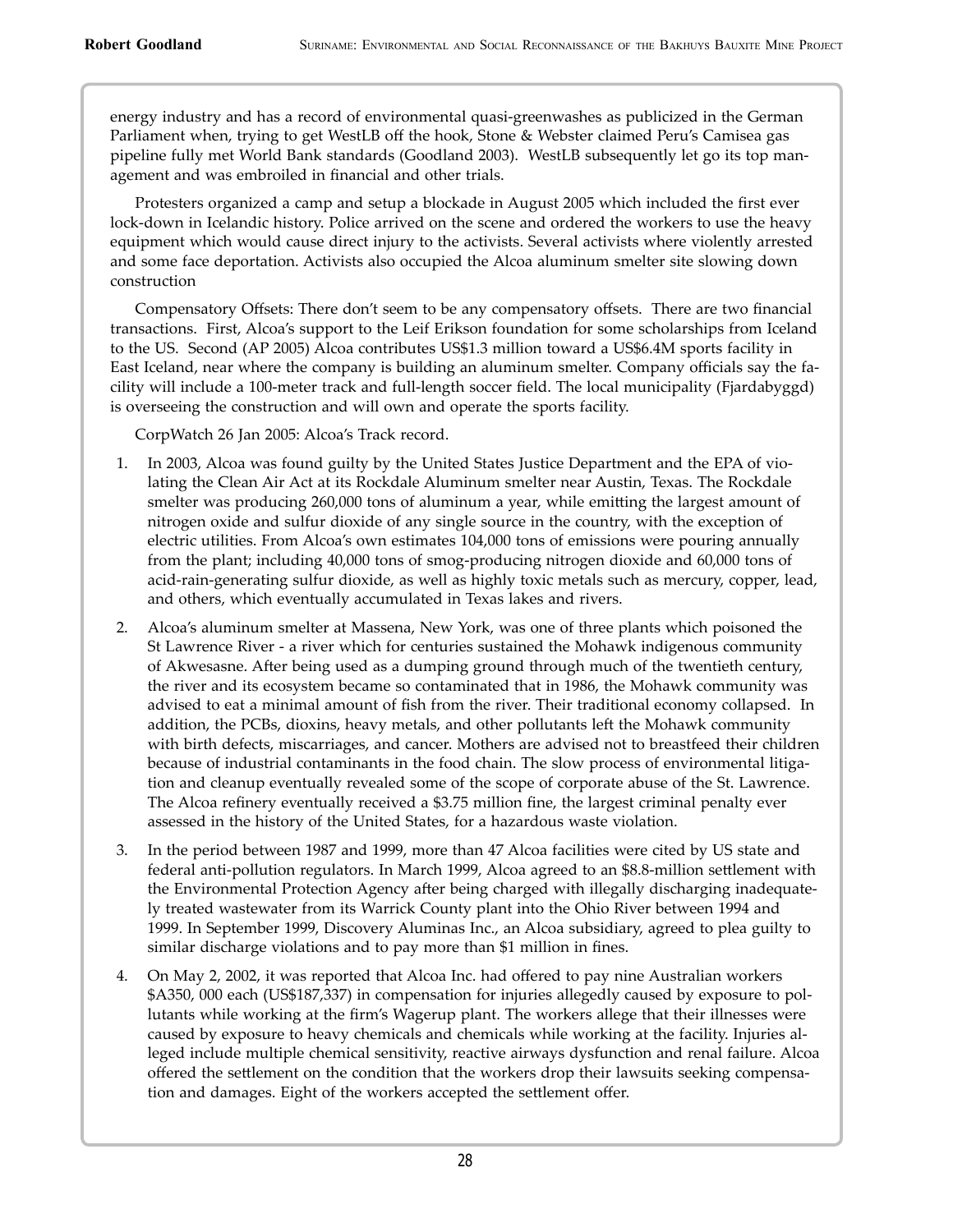- 5. In November 2004, Alcoa reported the eighth waste spill at its Western Australian Kwinana refinery in the space of five months.
- Sarawak's proposed new 2400MW US\$4bn. Bakun dam<sup>14</sup>, to be completed by 2007, to power 6. a US\$2.4 billion aluminium smelter "Smelter Asia" near Bintulu will produce 500,000 tonnes of aluminium annually. BHPB and Mitsubishi announced plan in October 2005 to buy about half Bakun's output to power their smelter. Rio Tinto and Alcan are planning to build smelters nearby. The reservoir could force the resettlement of 10,000 Orang Ulu and other Indigenous Peoples. Dr. Kua Kia Soong, head of a non-governmental coalition in Sarawak asks: "Why do we want toxic and energy-hungry industries such as aluminum smelters? Aluminum smelting is one industry that the developed countries want to dump on suckers like us because it is environmentally toxic and it consumes voracious amounts of energy."

#### <u>Comparison: Alcoa's Recent Hydro Track Record in Brazil</u>

Alcoa's Barra Grande dam in Rio Grande do Sul will inundate 8,138 ha of endangered Atlantic forest. The 1999 ESA compiled by Engevix, an engineering corporation, has been found 'fraudulent' because it omitted the fact that over 2,000 ha of primary Paraná pine forests (Araucaria angustifolia) and 4,000 ha of other types of forest are in the impact zone. ALCOA has been denounced as violating human rights to OECD in June 2005. ALCOA and its partners are investing in three other hydroprojects for smelters in Brazil. (a) Estreito 1087MW on Amazonia's Tocantins River. (b) the 292 MW Pai Querê on the Pelotas River near Barra Grande. (c) the 220 MW Serra do Facão near Catalão, Goiás. All three have failed so far to have their construction permits approved as a result of environmental and social problems.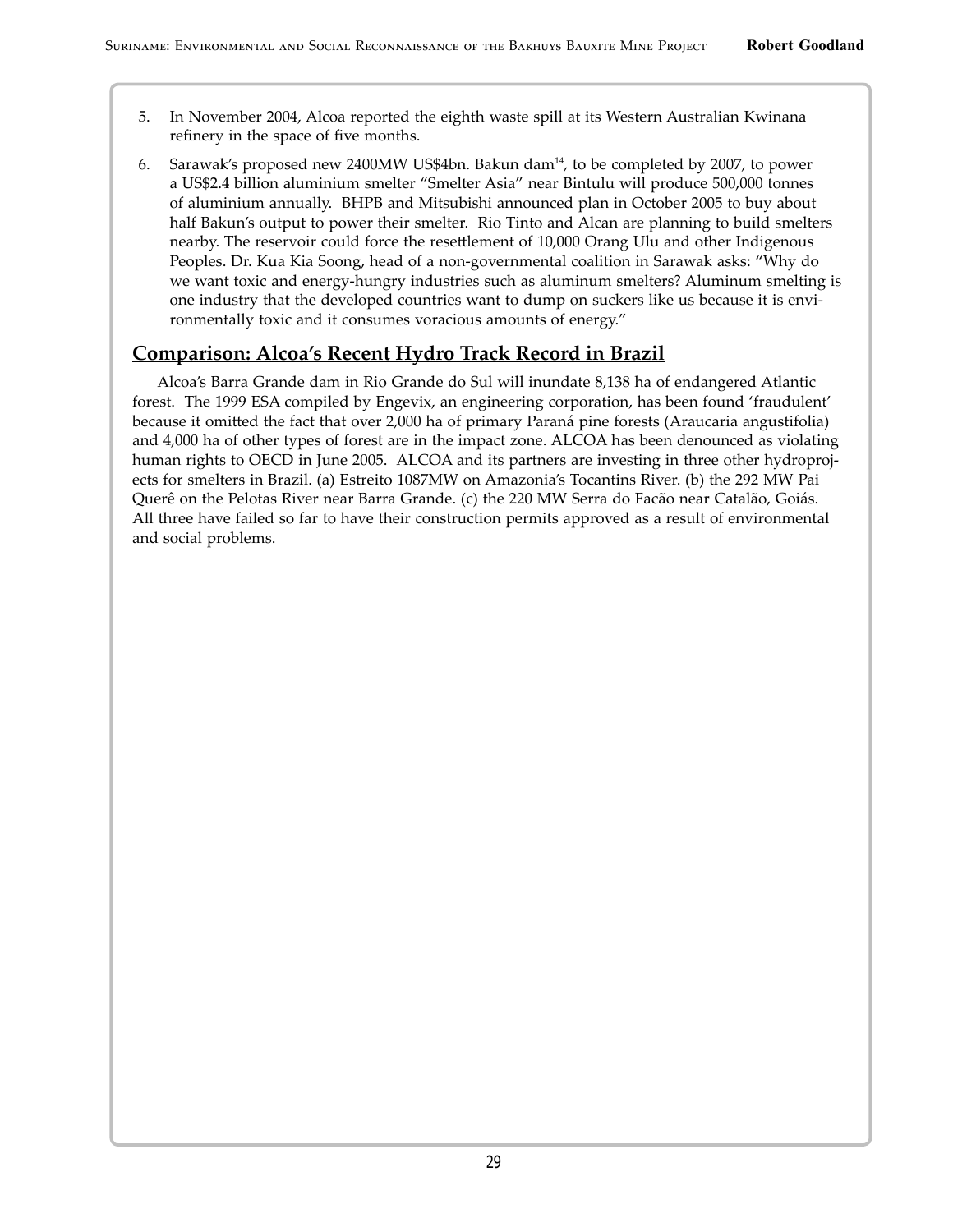## **Part 3: Sources of Information and Literature Cited**

#### *Social and Environmental Impacts of Dams, Reservoirs and Hydroprojects Comments and corrections to: RbtGoodland@aol.com*

- Bos, R., Birley, M., Furu, P. & Engel, C. 2003. Health opportunities in development: a course manual on developing inter-sectoral skills in support of Health Impact Assessment. Geneva, WHO [Liverpool School of Medicine, Danish Bilharzia Lab, Inst Education of Univ. London] 2 vols.
- Collier, M., Webb, R.H. & Schmidt, J.C. 1996. Dams and rivers: a primer on the downstream effects of dams. Tucson, AZ, U.S. Dept. of the Interior, U.S.Geological Survey 94 p.
- Dubash, N.K., Dupar, M., Kothari, S. & Lissu, T. 2001. A watershed in global governance? An independent assessment of the World Commission on Dams. Washington, DC., World Resources Institute 136 p.
- Goldsmith, E. & Hildyard, N. 1986. The social and environmental effects of large dams. San Francisco, Sierra Club Books 404 p.
- Goodland, R. 1978. Environmental assessment of the Tucuruí hydroproject, Rio Tocantins, Amazônia, Brazil. Brasília, D.F., Eletronorte 168 p.
- Goodland, R. 1997a. The Big Dams Debate: The environmental sustainability challenge for dam engineers. ["The Freeman Lecture"]. Civil Engineering Practice, Journal of the Boston Society of Civil Engineers ASCE: 12(1): 11-32.
- Goodland, R. 1997b. Environmental sustainability in the hydro industry (69-102) in Dorcey, T. (ed.) Large dams: Learning from the past, looking at the future. Washington, World Bank [&] Gland, IUCN: 145 p.
- Hunter, O. & Munroe, P.A. (eds.) 1978. Hydropower and the Environment. Georgetown, National Science Research Council 280 p.
- IWGIA, 1999. Dams, Indigenous Peoples and Ethnic Minorities. Indigenous Affairs No.3-4, IWGIA and Forest Peoples Programme, Copenhagen.
- Jobin, W.R. 1999. Dams and disease: ecological design and health impacts of large dams, canals, and irrigation systems. New York, Routledge 580 p.
- Jobin, W.R.1998. Sustainable management for dams and waters. Boca Raton, FL., Lewis Publishers 265 p.
- Kay, B. H. (ed.) 1999. Water resources: health, environment and development. London, Spon Publ. 250 p.
- Khagram, S. 2005. Dams and development: transnational struggles for water and power. Ithaca: Cornell University Press 270 p.
- Leslie, J. 2005. Deep water: dams, development, disaster: the epic struggle over dams, displaced people, and the environment. New York: Farrar, Straus and Giroux 368 p.
- McCully, P. 2001. Silenced rivers: the ecology and politics of large dams. London, Zed Books 359 p.
- Panday, R. S. (ed.) 1977. Man-made lakes and human health. Paramaribo, University of Suriname, Faculty of Medicine 73 p.
- Prospectors and Developers Association of Canada. 2004. Environmental excellence in exploration. Toronto, PDAC: www.e3mining.com.
- Scudder, T. 2005. The future of large dams: Dealing with social, environmental, institutional and political costs. London, Earthscan 389 p.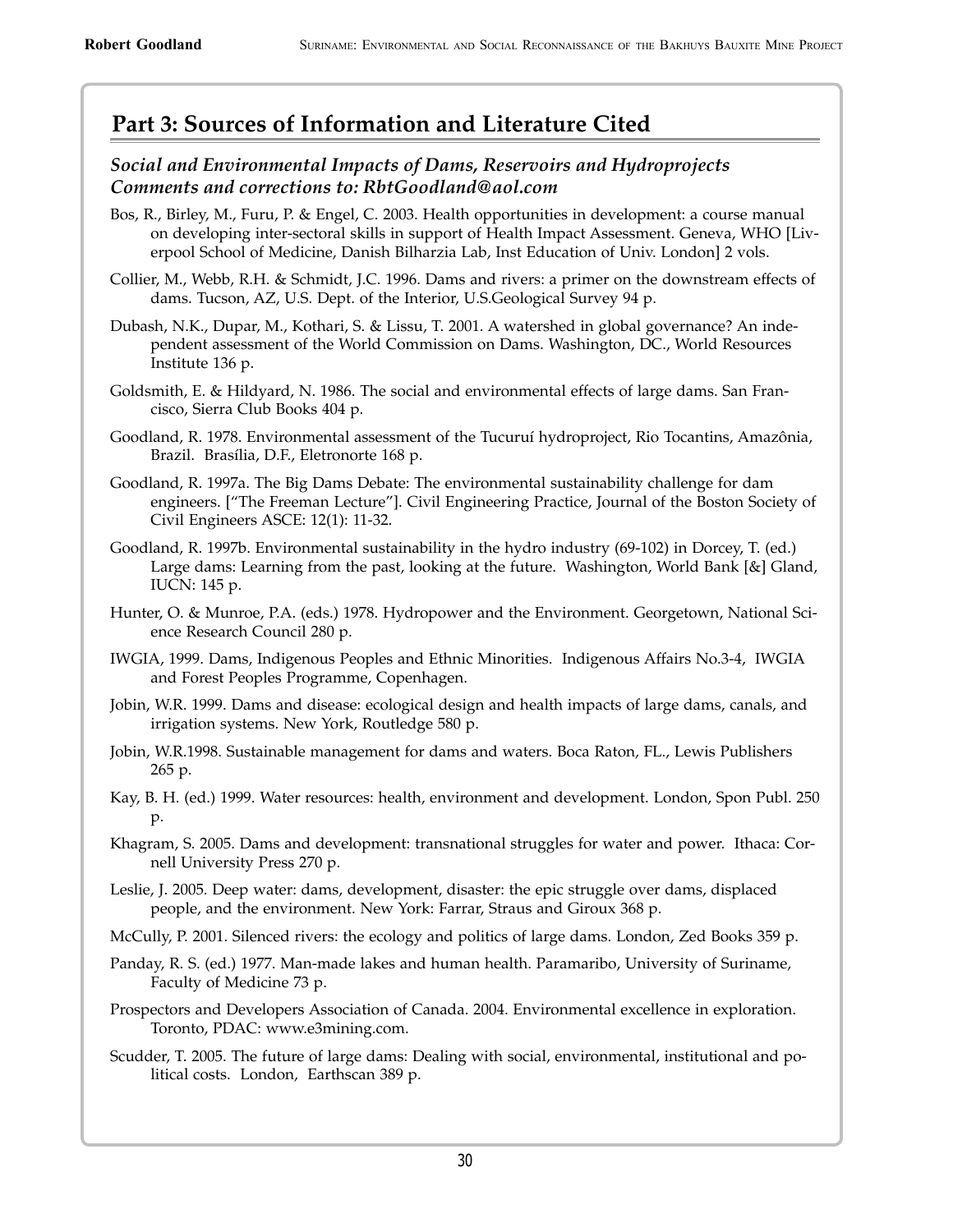- Seck, S. 1999. Environmental harm in developing countries caused by subsidiaries of Canadian mining corporations: The Interface of Public and Private International Law. in The Canadian Yearbook of International Law. Vancouver, B.C., University of British Columbia Press.
- Sevá Filho, A.O. & Switkes, G. (eds.) 2005. Tenotã-Mõ: Alertas sobre as consequências dos projetos hidrelétricas no rio Xingu. São Paulo, International Rivers Network 344 p.
- Sosa I., & Keenan, K. 2001. Impact Benefit Agreements between Aboriginal Communities and Mining Companies: Their Use in Canada. Toronto: Canadian Environmental Law Association: www. cela.ca/publications/cardfile.shtml?x=1021.
- UNEP, 2005. Dams and development forum (DDP). Nairobi, ddpinfo@hq.unep.org.
- World Bank [&] IUCN. 1997. Large dams: learning from the past, looking at the future. [eds. Dorcey, T. et al.]. Gland, Switzerland, International Union for the Conservation of Nature [&] Washington, D.C., World Bank 145 p.
- World Commission on Dams, 2000. Dams and development: a new framework for decision-making. London, Earthscan 404 p.
- WHO, 1999. Human health and dams. [for] The World Commission on Dams. Geneva, World Health Organization, 39 p. www.who.int/hia/en.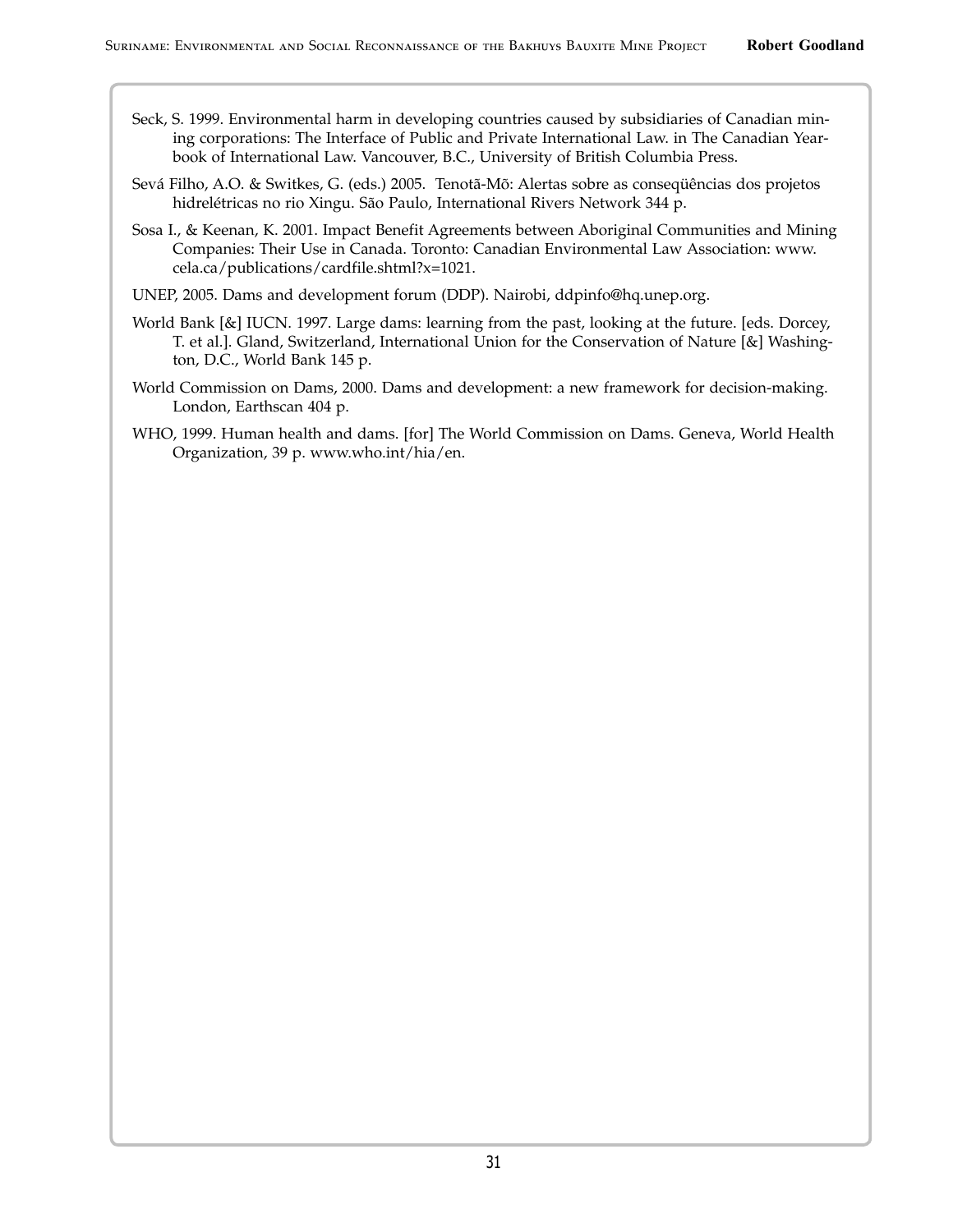## **Bibliography**

#### *The Social and Environmental Impacts of Mining in General Corrections to: RbtGoodland@aol.com*

- Abdul, J.H. 1989. West-Suriname: een nieuwe horizon voor de bauxietexploitatie in Suriname. Paramaribo: Pro Media Productions, 55 p.
- Atkinson, J. 1999. Basic human rights and the impact of mining companies. Oxfam, Community Aid Abroad.
- Atkinson, J. 1998. Undermined: The impact of Australian mining companies in developing countries. Fitzroy, Victoria, Australia: Community Aid Abroad 100 p.
- Auty, R. M. 1993. Sustaining development in mineral economies: The resource curse thesis. London, Routledge 272 p.
- Auty, R .M. & Mikesell, R. F. 1998. Sustainable development in mineral economies. NY, Clarendon, Oxford University Press 285 p.
- Auty, R .M. (ed.) 2001. Resource abundance and economic development. Oxford, Oxford University Press 340 p.
- Auty, R. M. 2002. Best practice for economic diversification in mineral economies. Washington DC., World Bank, Managing Volatility Workshop (Jan 7).
- Ayres, R.U. 1988. Accounting for resources. Cheltenham UK, Edward Elgar Co. 2 vols.
- Balkema, A. A. (ed.) 2000. Tailings and mine waste. Rotterdam? Balkema Publishing ISBN: 905809 1250: 576 p.
- Barrera-Hernandez, L.K. 2002. The legal framework for indigenous peoples and other peoples participation in Latin America: The cases of Argentina, Colombia, & Peru. (589-628) in Zillman, D.M., Lucas, A. & Pring, G. (eds.) 2002. Human rights in natural resource development: public participation in the sustainable development of mining and energy resources. Oxford, Oxford University Press 722 p.
- Barrow, C. J. 2000. Social impact assessment: an introduction. London, Arnold [&] New York: Oxford University Press, 230 p.
- Barsh, R. L. & Bastien, K. 1997. Effective negotiation by Indigenous Peoples: An action guide. Geneva, Inyernational labor Office.
- Becker, H.A. & Vanclay, F. (eds.) 2003. The international handbook of social impact assessment: conceptual and methodological advances. Cheltenham, UK., Edward Elgar, 326 p.
- Beynon, H., Cox, A.W. & Hudson, R. 2000. Digging up trouble: the environment, protest and opencast mining. London, Rivers Oram 306 p.
- Blench, R. 2001. Biodiversity issues: the enabling environment and mining. London, MMSD Working Paper 60: 26p.
- Bowles, I.A., Prickett, G.T. & Skoczlas, A. (eds.) 2000. Footprints in the Jungle: Natural resource industries, infrastructure, and biodiversity conservation. New York, Oxford University Press, 332 p.
- Bowles, I.A., Rosenfeld, A., Kormos C., Reining C & Nations J.D. 1999. The environmental impacts of International Finance Corporation lending and proposals for reform: a study of conservation and oil development in the Guatemalan Peten. Environmental Law 29(1): 103-128.
- Brehaut, H. 2001. The community health dimension of sustainable development in developing countries. London, MMSD, Working Paper # 22: 18 p.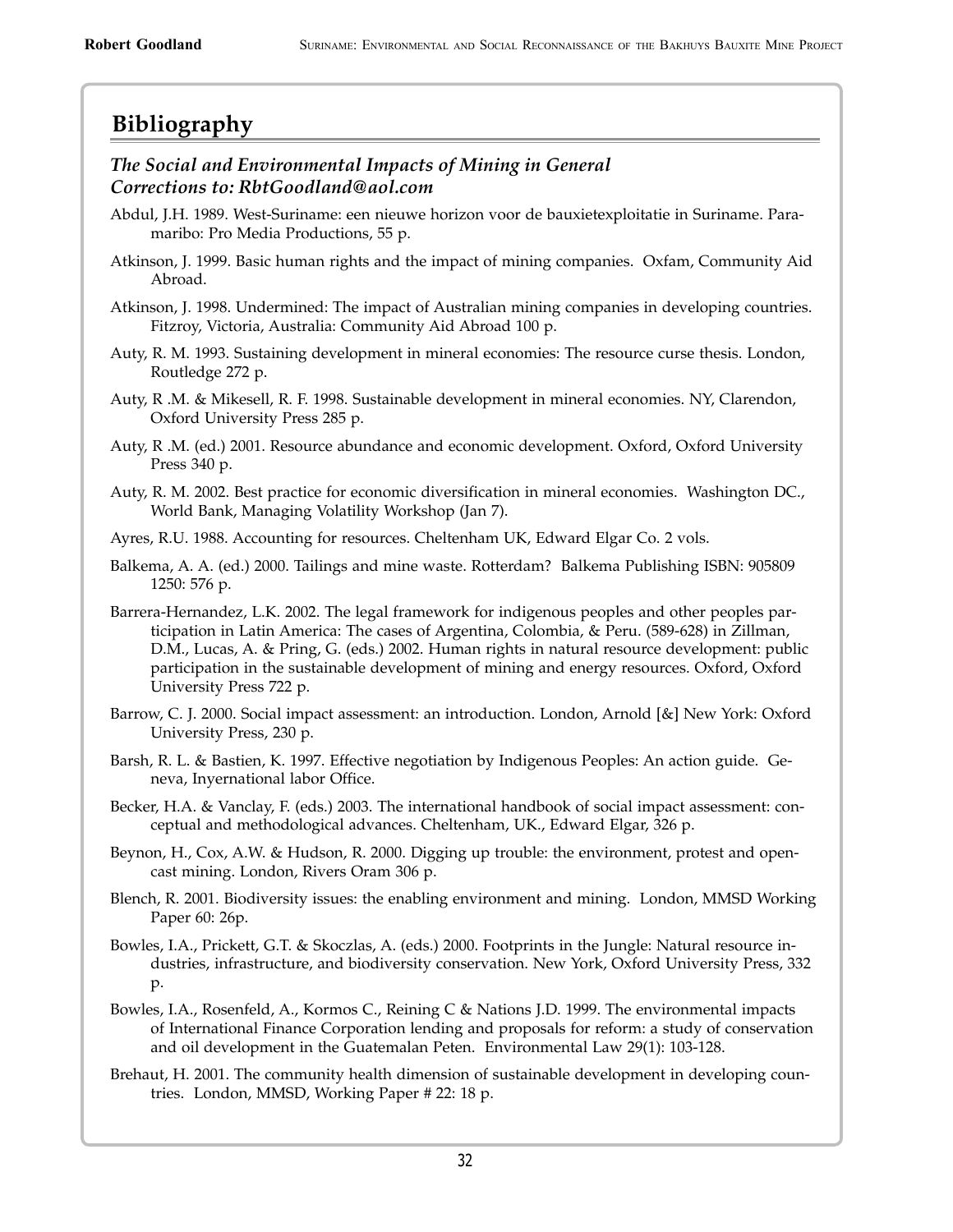- Burdge, R. J. et al. 2004. The concepts, process, and methods of social impact assessment. Middleton, Wisconsin, Social Ecology Press, 307 p.
- Caruso, E., Colchester, M., MacKay, F., Hildyard, N. & Nettleton, G. 2003. Extracting promises: indigenous peoples, extractive industries and the World Bank. Moreton-in-the-Marsh, Forest Peoples Programme & Baguio City, The Tebtebba Foundation 111 p. + 6 country case studies.
- Central Land Council. 1998. Mines and Myths: The Truth about Mining on Aboriginal Land. Alice Springs, Australia: Central Land Council.
- Chatterjee, P. 1998. Gold, Greed, and Genocide. Berkeley, CA., Project Underground.
- Chatterjee, P. & Finger, M. 1994. The earth brokers: power, politics, and world development. New York, Routledge, 191 p.
- Cleghorn, C., Edelson, N. and Moodie. S. 2001. Gaining Ground: Women, Mining and the Environment. Whitehorse: Yukon Conservation Society and Yukon Status of Women Council. April.
- Cleary, D.C. 1990. Anatomy of the Amazon gold rush. Ames IO, University of Iowa Press 245 p.
- Cleary, D. 1991. The Brazilian rainforest: politics, finance, mining and the environment. London, The Economist Intelligence Unit. Special Report #2100: 66 p.
- Convention on Biological Diversity, 2004. Akwé: Kon guidelines. Voluntary guidelines for the conduct of cultural, environmental and social impact assessments regarding developments proposed to take place on, or which are likely to impact on, sacred sites and on lands and waters traditionally occupied or used by indigenous and local communities. Montreal, Secretariat of the Convention on Biological Diversity. 25 p.
- Cooney, J. P. 1996. Mining and sustainable social development. Toronto, Social Investment Organization, Corporate Responsibility in a Global Economy (15 Nov): info@socialinvestment.ca
- CRU International. 2001/2. The gold industry. London, MMSD.
- Da Rosa, C.D. & Lyon, J. S. 1997. Golden dreams, poisoned streams. Washington DC., Minerals Policy Center 269 p.
- Davis, J., Ossowski, R., Daniel, J. & Barnett, S. 2001. Stabilization and savings funds for nonrenewable resources: Experience and fiscal policy implications. Washington DC., IMF. Occasional Paper 205: 43p.
- Down, C. G. & Stocks, J. 1977. Environmental impact of mining. New York, J. Wiley, Halsted Press 371 p.
- Downing, T. E., Moles, J., McIntosh, I. & Garcia-Downing, C. 2002. Indigenous people and mining encounters: Strategies and tactics. London, MMSD Working Paper # 57: 41 p.
- Downing, T. E. 2002. Avoiding new poverty: Mining-induced displacement and resettlement. London, MMSD Working Paper # 58: 29 p.
- Dudley, N. & Stolton, S. 2002. To dig or not to dig? Criteria for determining the suitability or acceptability of mineral exploration, extraction and transport from ecological and social perspectives. Gland, Switzerland, World Wildlife Fund 19 p.
- Earthworks and Oxfam America. 2004. Dirty Metals: Mining, Communities, and the Environment. Washington, DC.
- El Serafy, Salah. 2002. The "El Serafy" Method for Estimating Income from Extraction and its importance for Economic Analysis. www.eireview.org. 9 p.
- Environmental Protection Agency, Australia. 1995. Community Consultation and Involvement. in Best Practice Environmental Management in Mining: deh.gov.au/settlements/industry/minerals/ booklets/comm.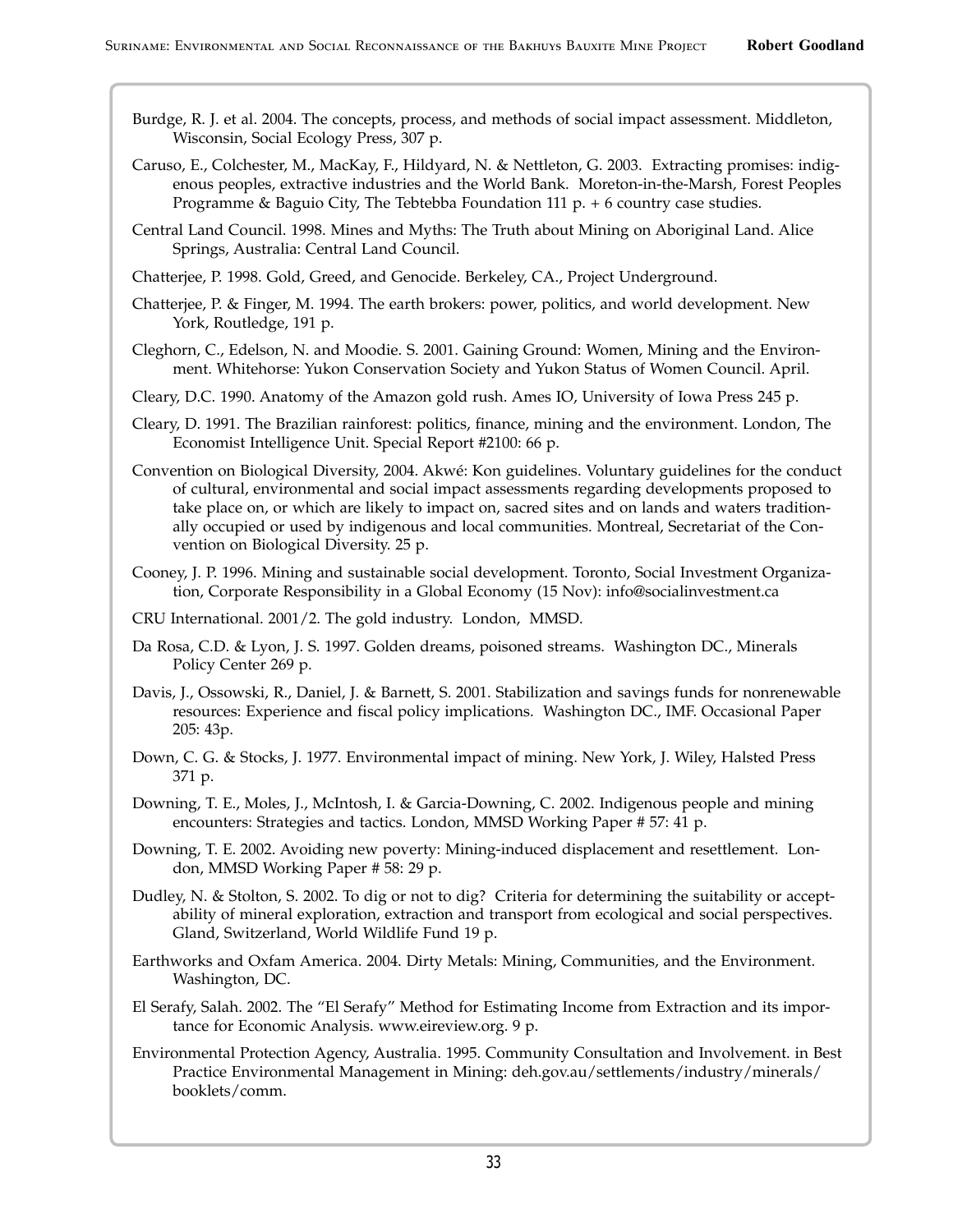- Environmental Protection Agency Australia, 1995. Best practice environmental management in Mining. Environment Australia: "Best Practice Cyanide Management."
- Evans, G., Goodman, J. & Lansbury, N. (eds.) 2001. Moving mountains: communities confront mining and globalization. Australia, Minerals Policy Institute, Otford, NSW, 301 p.
- Fields, S. 2001. Tarnishing the earth: gold mining's dirty secret. Environmental Health Perspectives 12p.
- Figueroa, E., Calfucura, E. & Nunez, J. 2002. Green national accounting: the case of Chile's mining sector. Environment and Development Economics 7: 215-239.
- Filer, Colin. 1993. The policy and methodology of social impact assessment in the mining industry. University of Papua New Guinea, 20th. Waigani Seminar.
- Fleury, A-M. & Steel, A. 2001. How can the minerals sector support the development of minerals economy and contribute to building sustainable economies. London, MMSD Working Paper.
- Friends of the Earth, 2002. Phasing out international financial institutions financing for fossil fuel and mining projects: demanding local community self-determination. Amsterdam, FOE International: 24 p.
- Friends of the Earth, 2003. Hands off! Why international financial institutions must stop drilling, piping and mining. Amsterdam, FOE International, Issue 104: 44 p.
- Goldzimer, A. 2001. Prior informed consent of project-affected Indigenous Peoples. Washington DC, FOE: 15 p.
- Goodland, R. 1982. Tribal people and economic development. Washington, D. C., The World Bank, 102 p.
- Goodland, R. 2003. Social and Environmental Impact Sourcebook for the independent Extractive Industry Review of the World Bank Group's oil, gas and mining portfolio. EIR, 207 p.
- Goodland, R. 2004. Free, prior and informed consent and the World Bank Group. Sustainable Development Law & Policy (Summer): 66-74.
- Gustafson, B. 2002. Commentary on 'through indigenous eyes: toward appropriate decision-making processes regarding mining on or near ancestral lands. Cambridge MA, Harvard Univ., PO-NACS 3 p.
- Handelsman, S. D. 2002. Human rights in the minerals industry. London, MMSD, Working Paper # 9: 162 p.
- Hannesson, R. 2001. Investing for sustainability: the management of mineral wealth. Boston & Dordrecht, Kluwer Academic 109 p.
- Heemskerk, M. 2002. Livelihood decision-making and environmental degradation: small-scale mining in the Suriname Amazon. Society and Natural Resources 15(4): 327-344.
- Hentschel, T., Hruscha, F. & Priester, M. 2002. Global report on artisanal and small-scale mining. London, MMSD, Working Paper # 70: 67 p.
- Howard, M. 1988. The impact of the international mining industry on native peoples. Sidney, University of Sydney, Transnational Corporations Research Project.
- ICOLD & UNEP, 2001. Tailings dams: The risk of dangerous occurrences. Paris.
- IIED, 2002. Report of a workshop on artisanal and small-scale mining. London, MMSD Working Paper # 214: 31 p.
- ISS (Indigenous Support Services) & ACIL Consulting. 2001. Agreements between Mining Companies and Indigenous Communities. Australian Minerals and Energy Environment Foundation: www. ausimm.com.au/whatsnew/indig1009 .pdf#search='ISS%20%20ACIL%20%202001'.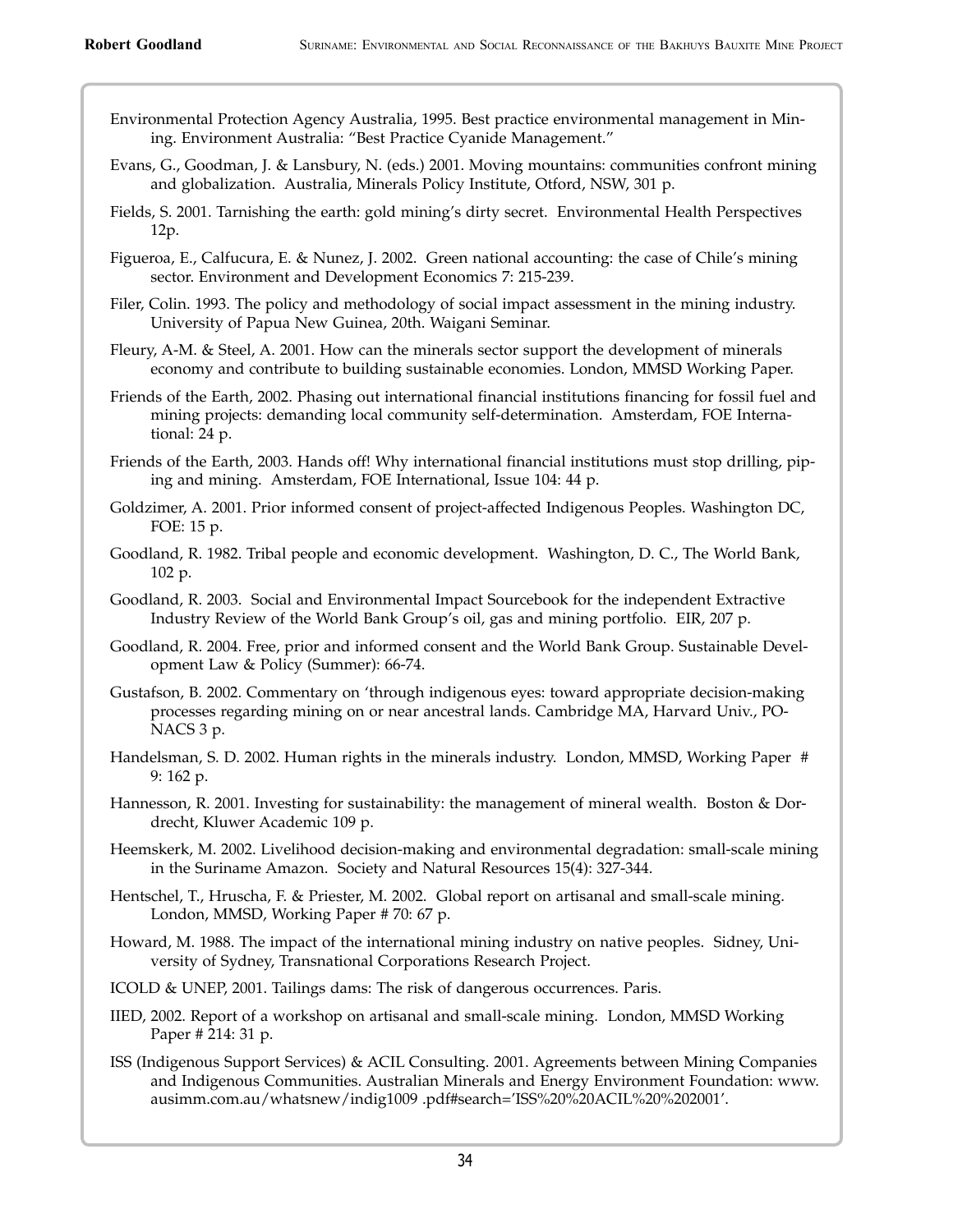- MiningWatch Canada, 1999. Between a rock and a hard place: Aboriginal communities and mining. Ottawa, MiningWatch Canada 19+ p.
- Interorganizational Committee for Guidelines and Principles for SIA. 1994. Guidelines and principles for Social Impact Assessment. Washington DC., US Department of Commerce.
- IRN, 2001. Behind the Shining: Aluminum's Dark Side. An IPS/SEEN/TNI report
- Isaac, S. 2005. Protecting fish/protecting mines: what is the real job of the Department of Fisheries and Oceans? MiningWatch Canada, 26 p.
- IUCN et al. 2000. World heritage and mining. Gland Switzerland, IUCN, UNESCO World Heritage, ICME: Technical workshop (9/21-23): 17 p.
- Johnson, E.A. 2000. Mining industry must share the blame for the anti-mining movement: Make preservationists prove wilderness is needed. Mining Engineering 52(6): 8-18.
- Jennings, N.S. 1999. Social and labor issues in small-scale mines. Geneva, ILO, Tripartite meeting on social issues in small-scale mines (17-21 May).
- Jennings, N. S. 2001a. An International Basis for Improving Safety and Health in Mines. in Worker and Community Health and Safety Informal Experts Meeting. London: International Institute for Environment and Development and World Business Council for Sustainable Development. www.iied.org/mmsd/mmsd\_pdfs/health\_and\_safety.pdf.
- Jennings, N. S. 2001b. Improving Safety and Health in Mines: A Long and Winding Road? London: MMSD Working paper # 54: 9 p.
- Joyce, S. & MacFarlane, M. 2001. Social impact assessment in the mining industry: current situation and future directions. London, MMSD Working Paper # 46: 28 p.
- Kalpoe, R. 1983. De bauxietsector en haar effecten op de Surinaamse economie. Leysweg, Universiteit van Suriname, 139 p.
- Keeping, J.1998. Thinking about Benefit Agreements: An Analytical Framework. Yellowknife, Northwest Territories: Canadian Arctic Resource Committee.
- Keeping, J. 1999–2000. The Legal and Constitutional Basis for Benefits Agreements: A Summary. Northern Perspectives 25(4) (Fall–Winter 1999–2000): www.carc.org/pubs/v25no4/3.htm.
- Loayza, F., Quezada, F. & Alvarado, M. 2001. Bolivia: Turning gold into human capital (Ch.2) in Large Mines and the Community. Ottawa, International Development Research Centre.
- Logsdon, M., Hagelstein, K. & Mudder, T. 1999. The management of cyanide in gold extraction. London, ICMM & International Council on Metals and the Environment. 44 p.
- Macdonald, I. 2002. Mining ombudsman, annual report 2001-2002.Victoria NSW, Oxfam Community Aid Abroad 72 p.
- MacFarlane, M. 2001. Social impact assessment and mining. London, MMSD Briefing Report, Background Paper.
- MacKay, F. 2004. Indigenous Peoples' Right to Free, Prior and Informed Consent and the World Bank's Extractive Industries Review. Sustainable Development Law and Policy 4(2): 43–66.
- Marcus, J. J. 1997. Mining environment handbook. London, Imperial College Press [& World Scientific Publishing Company]: 785 p.
- McMahon, G. & Remy, F., (eds.) 2001. Large mines and the community: socioeconomic and environmental effects in Latin America, Canada & Spain. Washington DC, & IDRC, Ottawa 335 p.
- Martin, T.E., Davies, M.P., Rice, S., Higgs, T. & Lighthall, P.C. 2002. Stewardship of tailings facilities for sustainable development. London, MMSD Working Paper # 20: 37 p.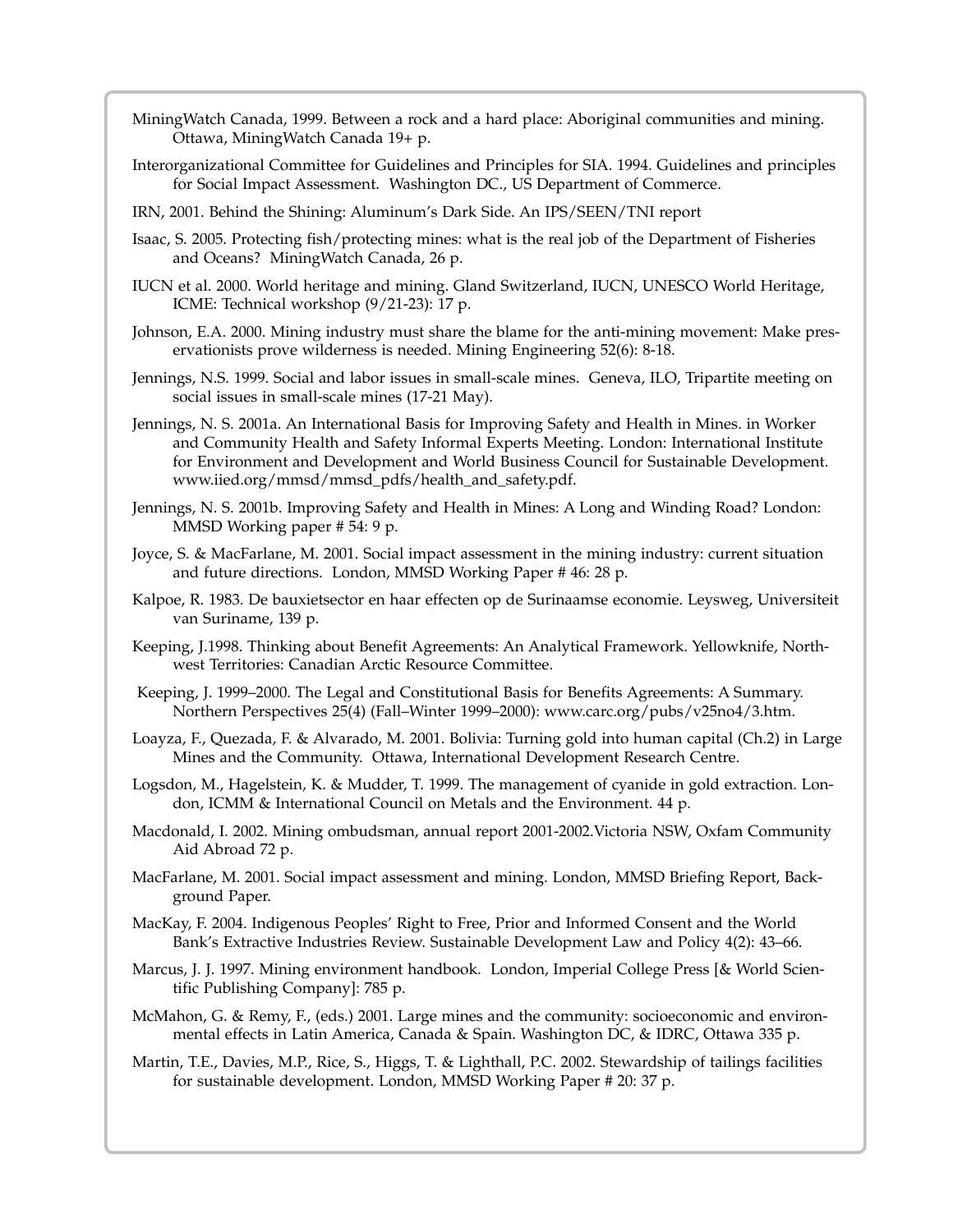- MiningWatch, Canada, 2000. On the ground research: a workshop to identify the research needs of communities affected by large scale mining. Ottawa, MiningWatch & CCISD: 24 p.
- Moody, R. 2000. The decade of destruction: How mining companies betrayed their promised greening. www.minesandcommunities.org.
- Moody, R. 2003. The earth eaters: the new world of global mining. London, Zed Books 192 p.
- Moody, R. 2004. Mining and the politics of risk: Political risk insurance in the mining industry. Utrecht, International Books 336 p.
- Moody, R. 1993. The Gulliver file: mines, people and land: A global battlefield. Utrecht, International Books 894 p.
- Moody, R. 2005. The Risks We Run: Mining, Communities and Political Risk Insurance. Utrecht, International Books 322 p.
- Moody, R. 1991. Plunder! Story of RTZ The Wwrld's most powerful mining company London: Partizans / Cafca, 195 p.
- Moran, R. 1998. Cyanide uncertainties: observations on the chemistry, toxicity, and analysis of cyanide in mining-related waters. Washington DC., Minerals Policy Center, Issue Paper No.1.
- Moran, R. 2001. More cyanide uncertainties: lessons from the Baia Mare, Romania, spill Water quality and politics. Washington DC., Minerals Policy Center, Issue Paper No. 3: 15 p.
- Naito, K., Remy, F. & Williams, J. P. 2001. Review of legal and fiscal frameworks for exploration and mining. London, Mining Journal Books. 177 p.
- O'Faircheallaigh, C. 1996. Negotiating with resource companies: issues and constraints for aboriginal communities in Australia. in Howitt, R. (ed.) Resources, nations, and indigenous peoples: case studies from Australasia, Melanesia, and Southeast Asia. Melbourne, Oxford University Press, 321 p.
- O'Faircheallaigh, C. 1998. Resource development and inequality in indigenous societies. World Development 26(3):381–394.
- O'Faircheallaigh, C. 1999–2000. An Australian perspective on impact and benefit agreements. Northern Perspectives 25(4): www.carc.org/pubs/v25no4/4.htm.
- O'Reilly, K. 1999–2000. Impact and benefit agreements: Tools for sustainable development? Northern Perspectives 25(4): www.carc.org/pubs/v25no4/1.htm.
- O'Reilly, K. & Eacott, E. 1999. Aboriginal Peoples and Impact and Benefit Agreements: Report of a National Workshop [Yellowknife, Northwest Territories, May 29–31]. Northern Minerals Programme, Working paper # 7, Canadian Arctic Resource Committee (CARC), Yellowknife.
- O'Reilly, K. & Eacott, E. 1999–2000. Aboriginal Peoples and Impact and Benefit Agreement: Summary of the Report of a National Workshop." Northern Perspectives 25(4): www.carc.org/pubs/ v25no4/2.htm.
- Orellana, M.A. 2002. Indigenous peoples, mining, and international law. London, MMSD Working Paper 2: 16 p.
- Otto, J. & Cordes, J. (eds.) 2000. Sustainable development and the future of the mining industry. Paris, UNEP (v.p.).
- Oxfam America, 2001. The extractive sectors and the poor. Washington DC., Oxfam America 25 p.
- Paithankar, A.G. (ed.) 1994. The impact of mining on the environment: Problems and solutions. Rotterdam, A. A. Balkema Press (Proc. Nagpur Conference): 452 pp.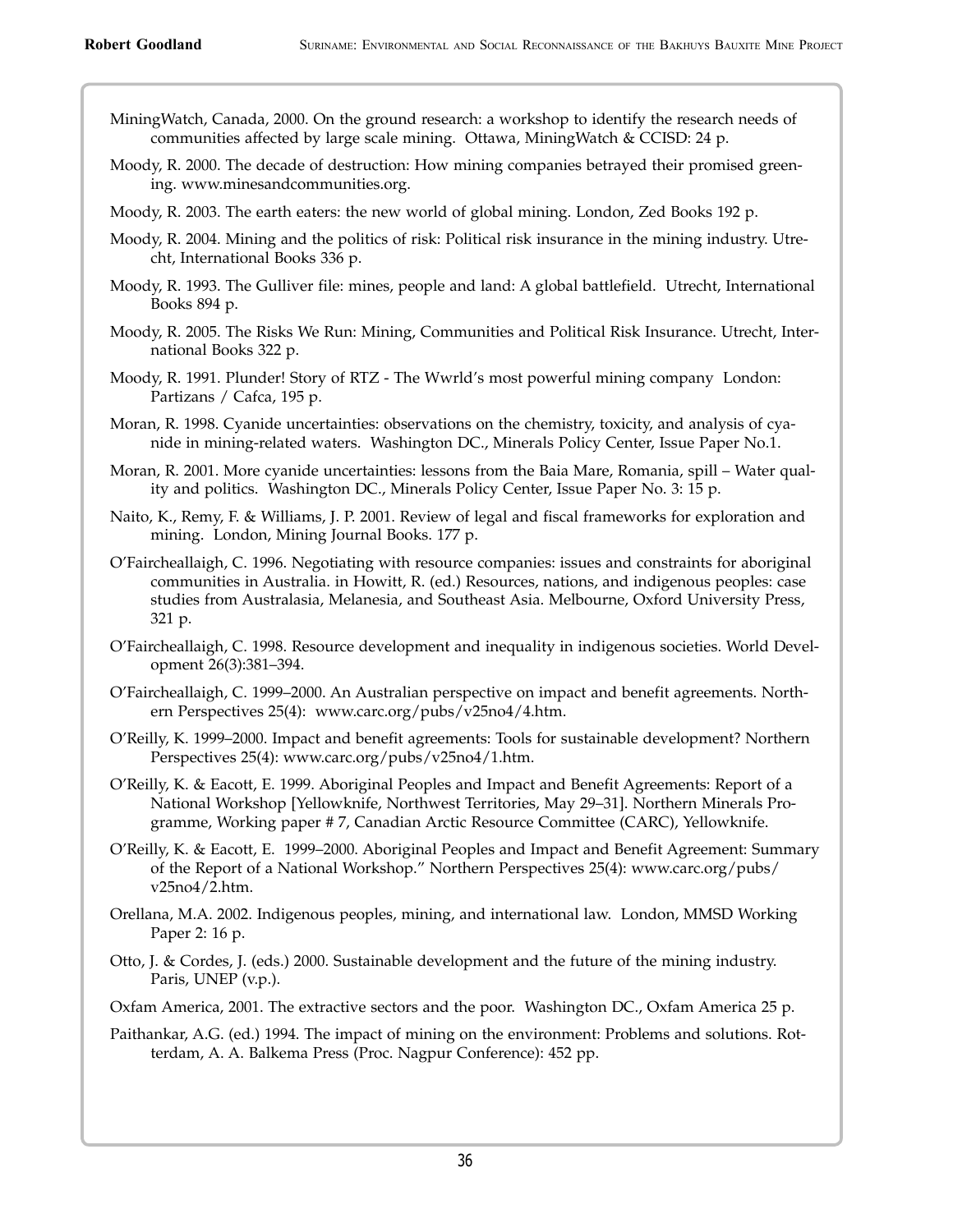Pegg, S. 2003. Poverty reduction or poverty exacerbation? World Bank Group support for extractive industries in Africa. Washington DC, Oxfam America, FOE-US, Environmental Defense, Catholic Relief Services, & the Bank Information Center 39 p.

Phillips, A. 2001. Mining and protected areas. London, MMSD Working Paper 62: 19 p.

- Power, T. M. 2002. Digging to development? A historical look at mining and economic development. Washington DC., Oxfam America 40 p.
- Power, T. M. 1996. Lost landscapes and failed economies. Washington DC., Island Press 304 p.
- Project Underground. 1999. Drilling to the ends of the earth.
- Rasmussen, R.O. & Koroleva, N.E. 2003. Social and Environmental Impacts in the North: Methods in Evaluation of Socio-Economic and Environmental Consequences of Mining and Energy Production. Dordrecht, Kluwer 544p.
- Remy, F. & McMahon, G. 2002. Large mines and local communities: Forging partnerships, building sustainability. Washington DC., World Bank & IFC 22 p.
- Render, J.M. 2005. Mining and Indigenous Peoples issues review. London, International Council on Mining and Minerals, 81 p.
- Renner, M. 2002. The anatomy of resource wars. Washington DC., Worldwatch Institute, Paper 162: 91 p.
- Ross, M.L. 2001. Extractive sectors and the poor. Boston MA., Oxfam America 25 p.
- Ross, M.L. 2001. Does oil hinder democracy? World Politics 53: 325-361.
- Ross, M.L. 2001. Natural resources and civil conflict: evidence from case studies. Irvine CA., World Bank Workshop "Civil wars and post-conflict tensions" (18-20 May).
- Sacks, J. D. & Warner, A .M. 1999. The big push, natural resource booms and growth. J. Development Economics 59(1):43-76.
- Salomons, W. & Forster, Ü. (eds.) 1988b. Environmental management of solid waste, dredged material and mine tailings. Berlin, Springer Verlag 396 p.
- Schloss, M. 2002. Transparency and governance in the management of mineral wealth. Toronto.
- Sposito, G. (ed.) 1996. The environmental chemistry of aluminum. Boca Raton, FL : Lewis Publ. 464 p.
- Stephens, C. & Ahern, M. 2001. Worker and community health impacts related to mining operations internationally. London, MMSD Working Paper # 25: 59 p.
- Stites, E. 2003. Extractive industries and poverty reduction strategies. Washington DC., Oxfam America & Catholic Relief Services 15 p.
- Sullivan, R. and Frankental, P. 2001. Human rights and mining: Reconciling expectations, perceptions and reality. Amnesty International UK Business Group.
- Switkes, G. 2005. Foiling the aluminum industry: A tool kit for communities, activists, consumers, and workers, by the International Rivers Network (irn.org), Berkeley CA., 53 p.
- Switzer, J. 2001. Armed conflict and natural resources: The case of the minerals sector. London, MMSD Working Paper # 12: 26 p.
- The Rainforest Foundation, CDMWatch, Global Witness, Environmental Defense, World Rainforest Movement & Down to Earth, 2005. Broken promises: How the World Bank Group policies fail to protect forests and forest peoples' rights. 55 p.
- UN 1992. Mining and environment: The Berlin Guidelines. UN Dept of Technical Cooperation [&] German Foundation for International Development. London, Mining Journal Books 180 p.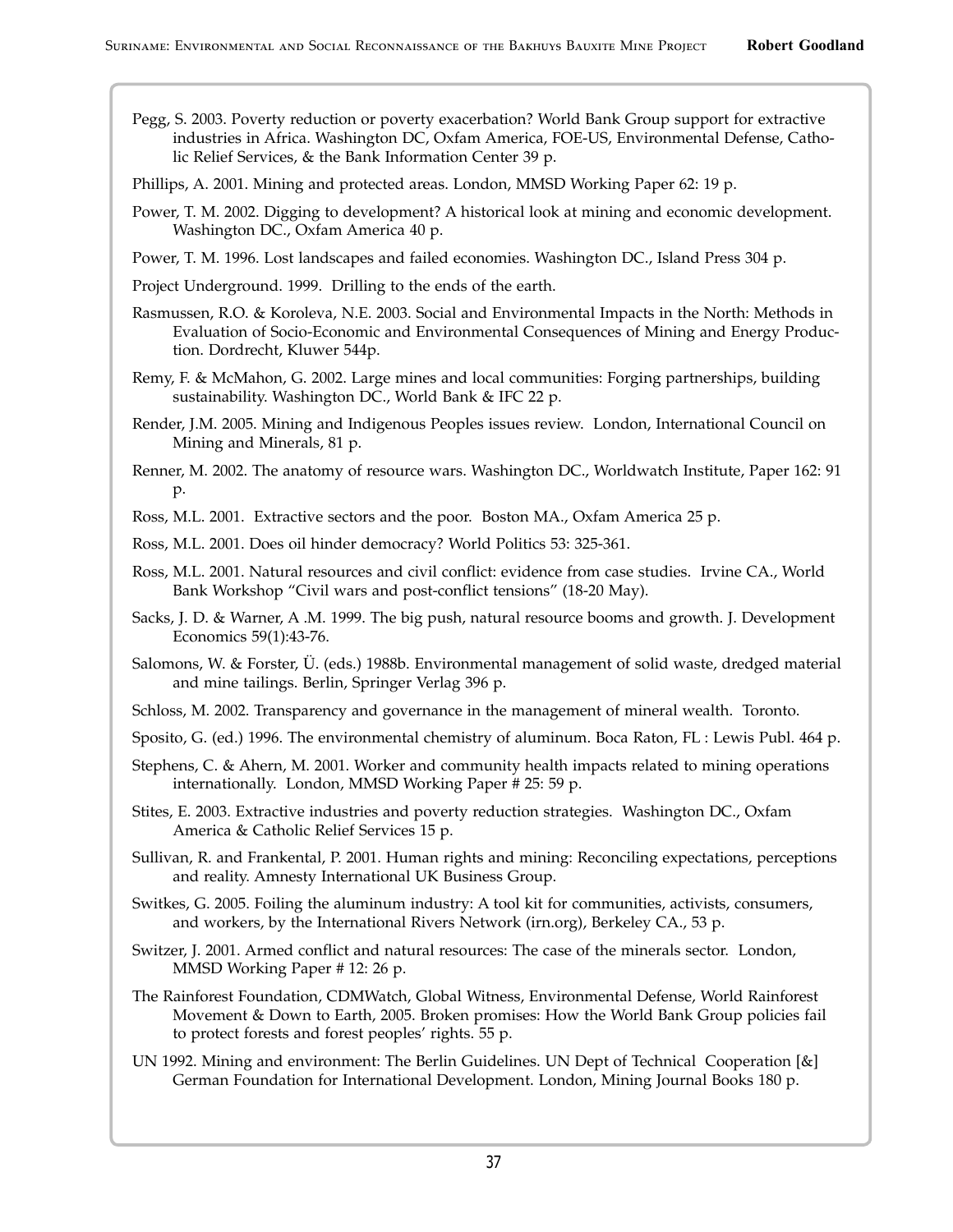- Vanclay, F. & Bronstein, D. (eds.) 1995. Environmental and social impact assessment. Chichester, Wiley 325 p.
- Van Zyl, D., Sassoon, M., Fleury A-M. & Kyeyune, S. 2002. Mine closure. London, MMSD WP 34: 22 p.
- Vorhies, F. & Bertrand, N. 2001. An exploratory paper on economic and financial mechanisms to build synergies and reduce conflict between mining and biodiversity. London, MMSD Working Paper 61: 16 p.
- Warden-Fernandez, J. 2001. Indigenous communities and mineral development. London, MMSD Working Paper # 59: 30 p.
- Warwick-Ching, T. 2002. The international gold trade. Cambridge UK., Woodhead Publ. 290 p.
- Weber-Fahr, M., Strongman, J., Kunanayagam, R., McMahon, G. & Sheldon, C. 2001. Mining and poverty reduction. Washington DC., The World Bank: 38 p.
- Weber-Fahr, M. 2002. Treasure or trouble? Mining in developing countries. Washington DC., International Finance Corporation, World Bank Group's Mining Department 22 p.
- Weitzner, V. 2005. Dealing full force: Lutsel K'e Dene First Nation's experience negotiating with mining companies. Ottawa,The North-South Institute, 38 p.
- Western Australia: Environmental Protection Authority, 1995. Best practice environmental management in mining 9 vols + video.
- Whiteman, G. & Mamen, K. 2001. Community consultation in mining: a tool for empowerment or for public relations? Cultural Survival Quarterly 25(1).
- Whiteman, G. & Mamen, K. 2002. Meaningful consultation and participation in the mining sector? A review of the consultation and participation of Indigenous Peoples within the international mining sector. Ottawa, The North-South Institute 127 p.
- World Bank, 2000. Mine closure and sustainable development. London, Mining Journal Books [with the Metal Mining Agency of Japan]: 160 p.
- Yarar, Baki. 1999. Alternatives for cyanide in process metal extraction and methodologies for the destruction of environmental cyanide. Central Asia Ecology meeting, Kyrgistan, Lake Issyk Kul, Soros Foundation.
- Young, J. E. 1992. Mining the earth. Washington DC., WorldWatch Paper 109: 53 p.
- Zillman, D.M., Lucas, A. & Pring, G. (eds.) 2002. Human rights in natural resource development: public participation in the sustainable development of mining and energy resources. Oxford, Oxford University Press 722 p.
- Suriname: Towards an "Environmental and Social Assessment" Bibliography
- With emphasis on Indigenous Peoples
- Almeda, F. & Pringle, C.M. (eds.) 1988. Tropical rainforests: diversity and conservation. San Francisco, California Academy of Sciences: Pacific Division, 306 p.
- Amazon Conservation Team (ACT). 2000. Workplan for the Suriname non-timber forest products project. IUCN.
- Assid, 1946. De Eeuwige Cirkel. Leven en strijd van de Indianen en Marrons in Suriname. van der Laan, 213 p.

Augustinus, P.G.E.F. 1978. The changing shoreline of Surinam (South America).232 p.

Baal, F.L.J., Mittermeier, R.A. & Roosmalen, M.G.M. van. 1988. Primates and protected areas in Suriname. Oryx 22: 7-14.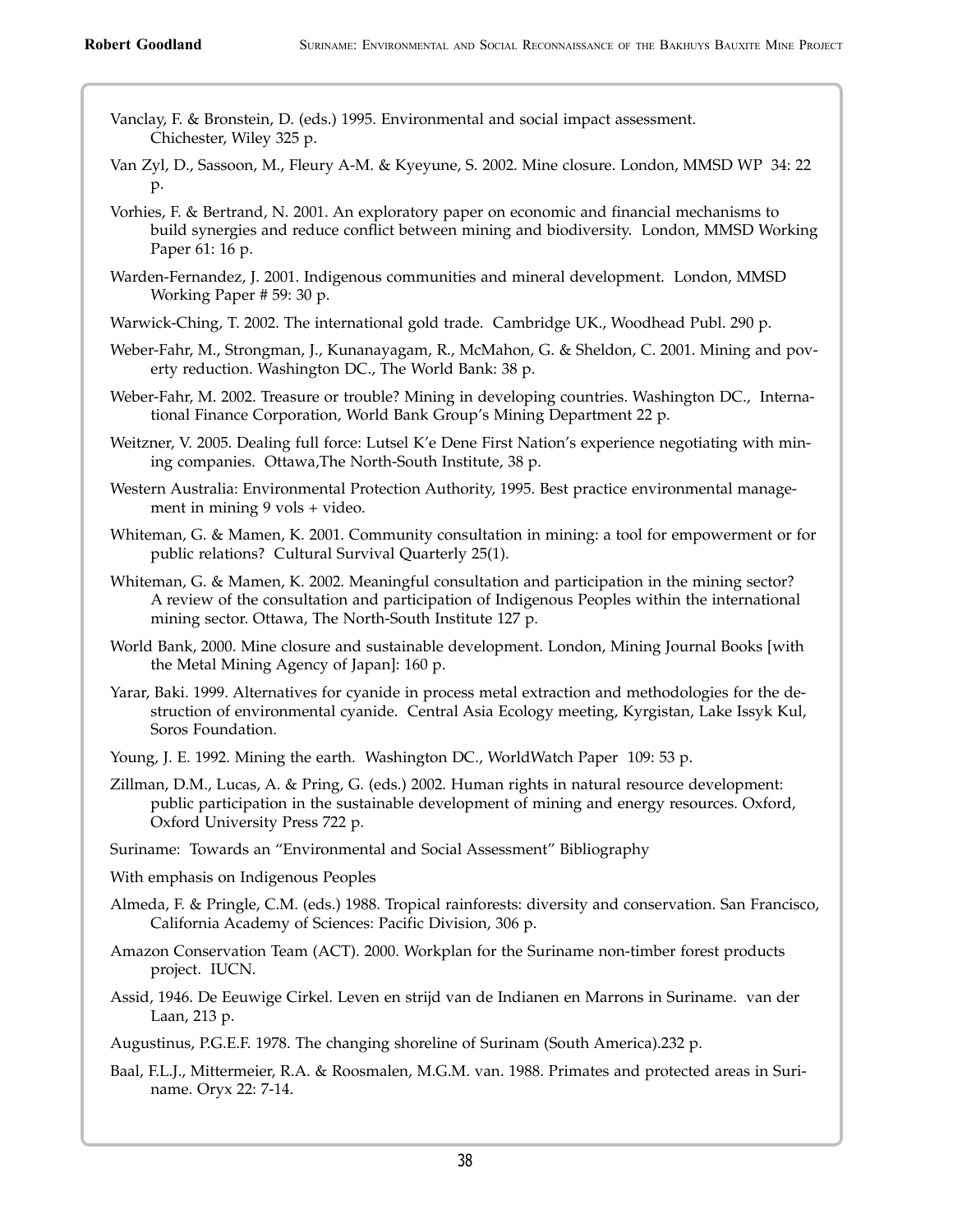Barsh, R. L. & Bastien, K. 1997. Effective Negotiation by Indigenous Peoples: An action guide with special reference to North America. International Labour Office, Geneva.

BHP Billiton. Http:// www.bhpbilliton.com.

- Bibliotheek-en-Documentatie Gids. 1966. Voor Nederland, Suriname en de Nederlandse Antillen.'s-Gravenhage, 442p.
- Basso, B.B. with Arvelo-Jimenez, N. et al. 1977. Carib-speaking Indians: culture, society, and language. Tucson: University of Arizona Press, 122 p.
- Basso, B.B. & Sherzer, J. (eds). 1990. Las Culturas nativas latinoamericanas a través de su discurso: ponencias del simposio del 46o Congreso Internacional de Americanistas, Amsterdam. Quito, Ecuador: Abya-Yala; Roma,Italia: MLAL, 418 p.
- Boggan, J. et al. 1992. Checklist of the plants of the Guianas (Guyana, Suriname, French Guiana). Washington, D. C.: Biological Diversity of the Guianas Program, Department of Botany, Smithsonian National Museum of Natural History, 381 p.
- Boinski, S. 200\*. De apen van Suriname.
- Bonne, C. & Bonne-Webster, J. 1925. Mosquitos of Surinam. Amsterdam, De Bussy 558 p.
- Borrini-Feyerabend, G. 1996. Collaborative Management of Protected Areas: Tailoring the Approach to the Context. Gland: IUCN.
- Bossuyt, M. 1983. Human rights in Suriname: report of a mission. Geneva, International Commission of Jurists.
- Bowles, I.A., Prickett, G.T. & Skoczlas A.E. 2000. Footprints in the Jungle: Natural resource industries, infrastructure, and biodiversity conservation. New York, Oxford University Press 332 p.
- Boxman, O., de Graaf, N.R., Hendrison, J., Jonkers, W.B., Poels, R.L.H., Schmidt, P. & Tjon Lim Sang, R. 1985. Towards sustained timber production from tropical rain forests in Suriname. Netherlands Journal of Agricultural Science 33:125–132.
- Brana-Shute, R. & Hoefte, R. (eds.) 1983. A bibliography of Caribbean migration and Caribbean immigrant communities. Gainesville, Reference and Bibliographic [sic] Dept., University of Florida Libraries [& Center for Latin American Studies], University of Florida 339 p.
- Branan, W. V., Werkhoven, M.C.M. and Marchington R.L. 1985. Food habits of the brocket and whitetailed deer in Suriname. Journal of Wildlife Management 49: 972–976.
- Brown, E. 1992. Suriname and the Netherlands Antilles: An annotated English language bibliography. Metchuen NJ., The Scarecrow Press, 275 p.
- Burnham, L. F. S. 1979. Friendship with integrity: Guyana/Surinam relations. Georgetown.: Ministry of External Affairs 24p.
- Cambior Inc. 2002. Suriname: Construction plans for proposed \$95,000,000 gold mine Order 104702 Worldwide Projects (HTML)
- Carlin, E. B. & Arends, J. (eds.). 2003. Atlas of the Languages of Suriname. Leiden, Caribbean Series, Koninklijk Instituut Voor Taal-, Land- En Volkenkunde (=KITLV Press) 22: 345 p.
- Carlin, E. B. 2004. A grammar of Trio: a Cariban language of Suriname. Frankfurt am Main, P. Lang Publ. 549 p.
- Carter, S.K., & Woods, F.C. 1997. Biology and conservation of the Giant otter, Pteronura brasiliensis. Mammal Rev. 27(1): 1-26.
- Carter, S.A. 2000. Performance indicators for assessment of corporate strategy relating to local community issues at mine sites: Initial findings of fieldwork in South Africa, Mozambique and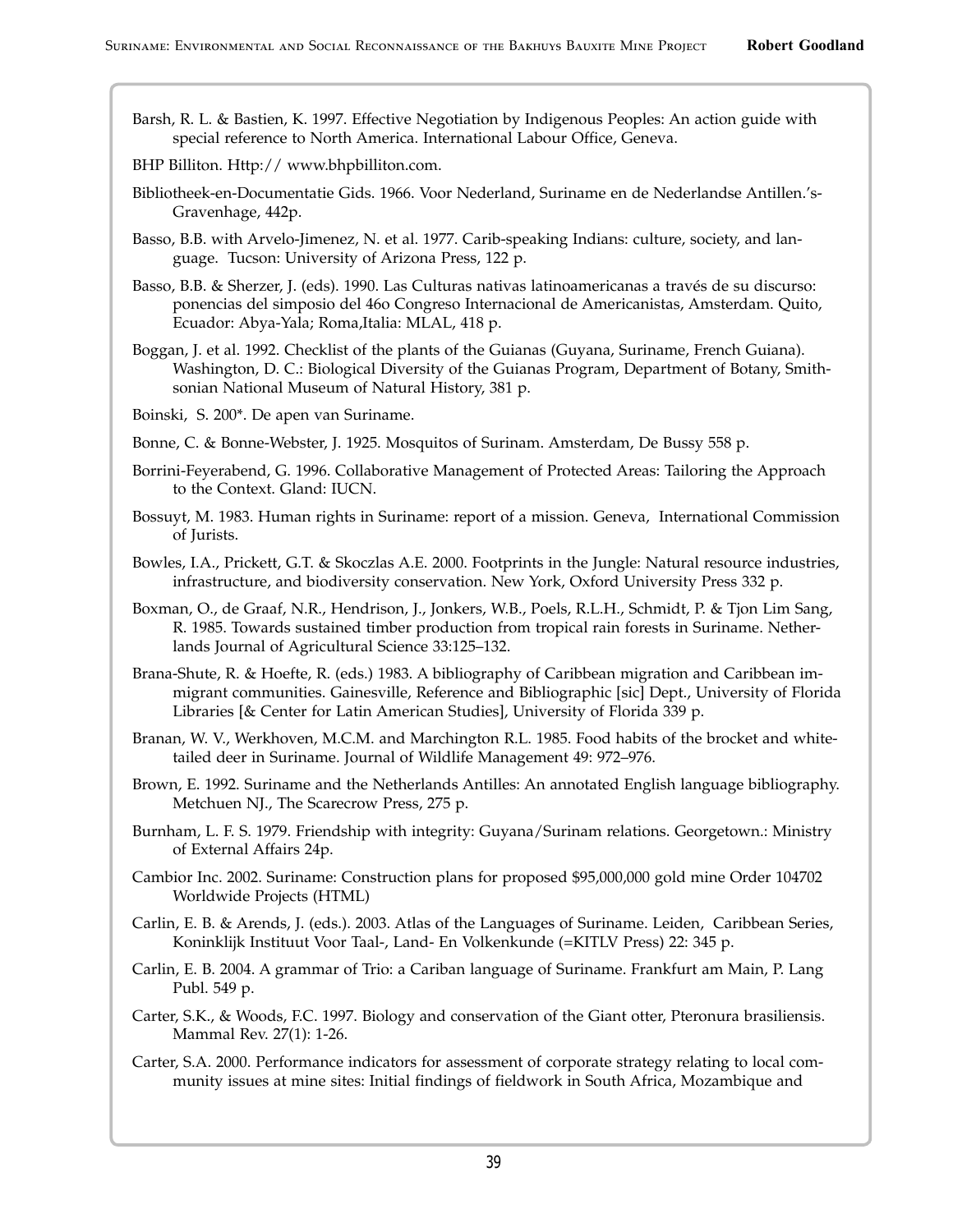Madagascar, 1999. MERN Research Bulletin - Special Issue: Sustainable Development (15): 88- 101

- Carter, S. A. 1999. Mining companies as agents of development? Corporate social responsibility, participation and local community at mining projects. Ph.D Dissertation. University of Bath, UK.
- Canadian Intergovernmental Working Group on the Mineral Industry. 2002. Overview of trends in Canadian mineral exploration. Minister of Public Works and Government Services Canada, Ottawa.
- CoDevelopment Canada. 2002. Caminando juntos: Guia para facilitar un proceso transformador. Vancouver.
- CoDevelopment Canada, 1997. The community decision-making model for mining activities in the Americas. Vancouver.
- Colchester, M. 1995. Forest politics in Suriname. Utrecht, International Books, 96 p.
- Colchester, M. 1995. Asia logs Suriname: Logging activity in Suriname's forests. Multinational Monitor Nov 1st 16 (11): 13-21.
- Colchester, M. 1997. Guyana: Fragile frontier, loggers, miners and forest peoples. World Rainforest Movement 172 p.
- Colchester, M., La Rose, J. & James, K. 2002. Mining and Amerindians in Guyana. Ottawa: The North-South Institute. Available at www.nsi-ins.ca.
- Coleman, D.Y. 2002. Suriname country review 2003. Countrywatch.com
- Dahlberg, E.H. 1984. Small-Scale Gold Mining a Manual Based on Experience in Suriname. Intermediate Technology Publications, 51 p.
- De Thoisy, B. & Dewynter M. 200\*. Le primates de Guyane : les especes, leur biologie et leur avenir. Cayenne, Collection Nature Guyanaise [WWF, EU, Direction Regionale de L'Environnment] : 70 p.
- Dew, E.M. 1978. The difficult flowering of Surinam: Ethnicity and politics in a plural society. The Hague, 234 p.
- Dew, E.M. 1994. The trouble in Suriname 1975-1993. Westport, CT., Praeger 248 p.
- Director of Geology and Mines Service (GMD). 1997. Statement on lack of environmental legislation with respect to mining. Paramaribo,
- De Graaf, N. R. 1986. A silvicultural system for natural regeneration of tropical rain Forest in Suriname. Wageningen, Wageningen Agricultural University.
- De Graaf, N. R. and Poels, R.L.H. 1990. The Celos management system: A polycyclic method for sustained timber production in South American rainforest (116-127) in Anderson, A.B. (ed.), Alternatives to Deforestation: Steps Towards Sustainable Use of the Amazon Rainforest, New York, N.Y., Columbia University Press, 281 p.
- De Graaf, N. R., Poels, R.L.H. and van Rompaey R.S.A.R. 1999. Effect of silvicultural treatment on growth and mortality of rainforest in Surinam over long periods. Forest Ecology and Management 124: 123–135.
- Degrouchy, W., Magee, W.L. & Bubberman, F.C. 1985. Jungle gold. Van de goudvelden in Suriname. Zutphen, Walburg Pers, 160 p.
- De Kom, A. 1997. Developing Suriname: a technological approach. Paramaribo, Univ. of Suriname, Faculty of Technology 152 p.
- De Kom, C. G. A., 1981. Nosotros, esclavos de Surinam. [Trad. del holandés]. La Habana: Casa de las Américas, 132 p.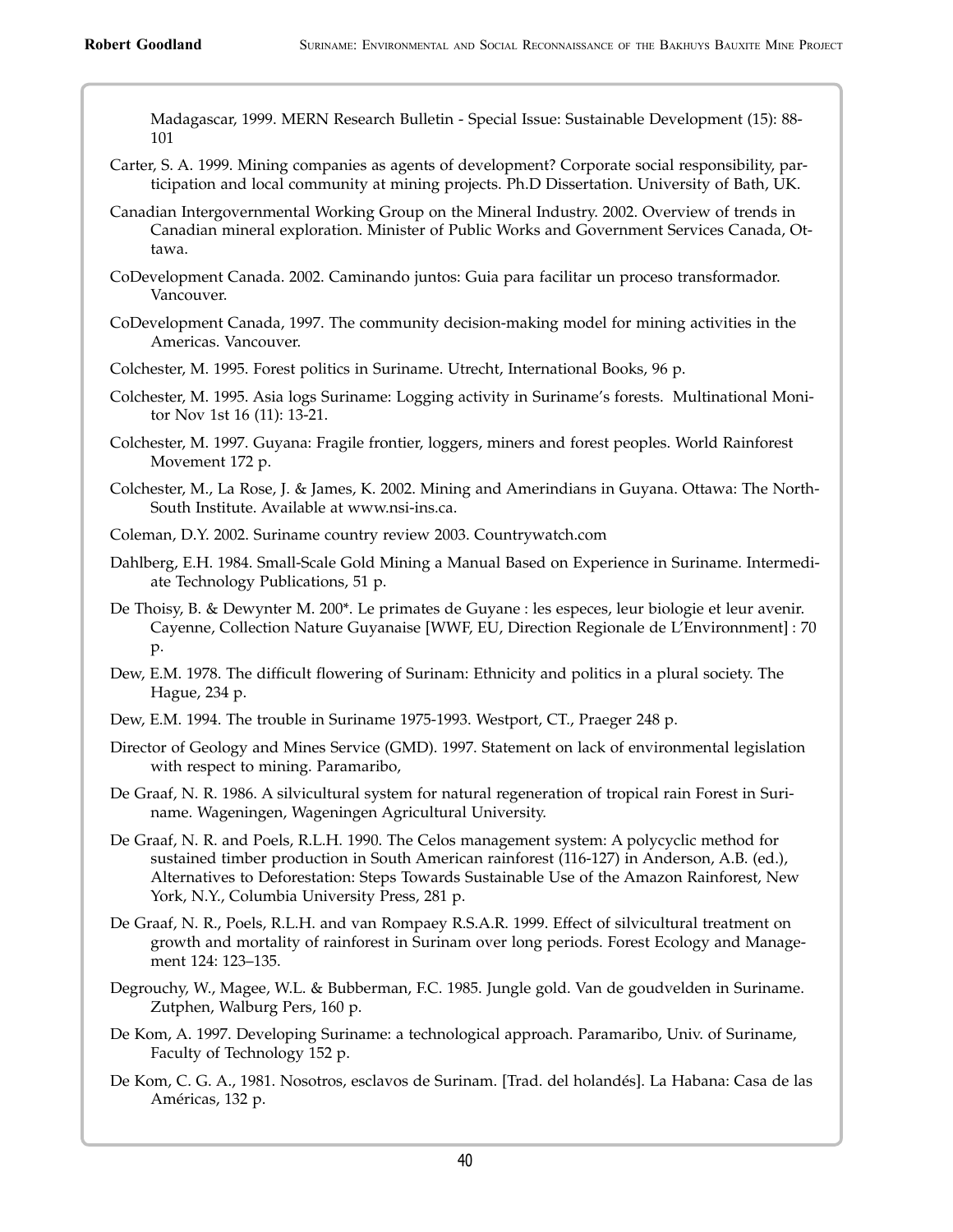- De Kom, J.F.M., van der Voet, G.B. & De Wolff, F.A. 1998. Mercury exposure of Maroon workers in the small scale gold mining in Surinam. Environmental Research 77(2): 91-97.
- De Jong, B., Spaans, A. & Held, M. 1984. Waterfowl and wetlands in Suriname. Arnhem, Research Inst for Nature Mgt.
- Dijck, P. van. (ed.) 2001. Suriname: The economy: Prospects for sustainable development. Kingston, Jamaica, Ian Randle Publishers 353 p.
- Donselaar, J. van, 1965. An ecological and phytogeographic study of northern Surinam savannas. Amsterdam, North-Holland Pub.163 p.
- Donselaar, J. van 1989. The vegetation in the Brokopondo-lake basin (Surinam) before, during, and after the inundation 1964-1972. Utrecht, Natuurwetenschappelijke Studiekring voor Suriname en de Nederlandse Antillen 45 p.
- Duplaix, N., 1980. Observations on the ecology and behavior of the giant otter Pteronura brasiliensis in Suriname. Rev. Ecol. 34: 495-620.
- Duplaix, N., 2001. Evaluation of the animal and plant trade in the Guayana shield eco-region, preliminary findings. World Wildlife Fund-Suriname Report, 30 p.

Economist, 2003. Country profile: Suriname. The Economist Intelligence Unit

- Eichler R. 1999. Suriname health sector assessment. Regional Operations Dept 3; Social programs Div 3: 67 p.
- Egan, 1996. Forging New Alliances in Ecuador's Amazon. SAIS Review 16: 123-142.
- Emery, A.R. 2000. Guidelines: integrating traditional knowledge in project planning and implementation. Geneva, UN International Labor Organisation, the World Bank, the Canadian International Development Agency and KIVU Nature Inc.
- Fleischman, L. 1991. Suriname: Human rights conditions on the eve of the election. Americas Watch/ Caribbean Rights report, 24 p.
- Floethe, L. L. 1971. Jungle People: story of the brave blacks of Surinam. New York: Charles Scribner 31 p.
- Foek, A. 2005. Oil fuels Suriname-Guyana border clash. CorpWatch (5 July): 5 p.
- Fonseca, M. & Weitzner,V. 1999. Comanejo y participación civil en la gestión de áreas protegidas: La experiencia del Parque Nacional Cahuita. in: Gestión Ambiental Decentralizada: Gobiernos Locales y Sociedad Civil en la experiencia del Área de Conservación La Amistad Caribe, FUDEU, Programa Frontera Agrícola, Proyecto INCO, eds. San José, Costa Rica: Litografía IPECA.
- Gastmann, A. L. 1968. The Politics of Surinam and the Netherlands Antilles. Rio Piedras, Institute of Caribbean Studies, University of Puerto Rico 185pp.
- Geijskes, D. C. 1957. Studies on the fauna of Suriname. M. Nijhoff
- Geijskes, D. C. & Pain, T. 1957. Suriname freshwater snails of the genus Pomacae. Utrecht, 8p?
- Geijskes, D.C. & Wagenaar Hummelinck,P. 1968. Studies on the fauna of Suriname and other Guyanas. Vol.10: The Hague, 179 p.
- Genoways, H. H. & Williams, S.L. 1984. Results of the Alcoa Foundation-Suriname Expeditions: IX. Bats of the Genus Tonatia (Mammalia: Chiroptera) in Suriname. Pittsburgh: Annals of Carnegie Museum, 53(11): 327 - 346.
- Genoways, H. H., et al. 1981. Results of the Alcoa Foundation-Suriname Expeditions. V. Noteworthy Records of Surinamese Mammals. Pittsburgh: Annals of Carnegie Museum. 50 (11): 319-332.
- Goodland, R. 1979. Environmental optimization of hydroprojects in tropical forested areas (10-20) in Panday, R.S. (ed.) Man-Made Lakes and Human Health. Parimaribo, Univ. Suriname 73 p.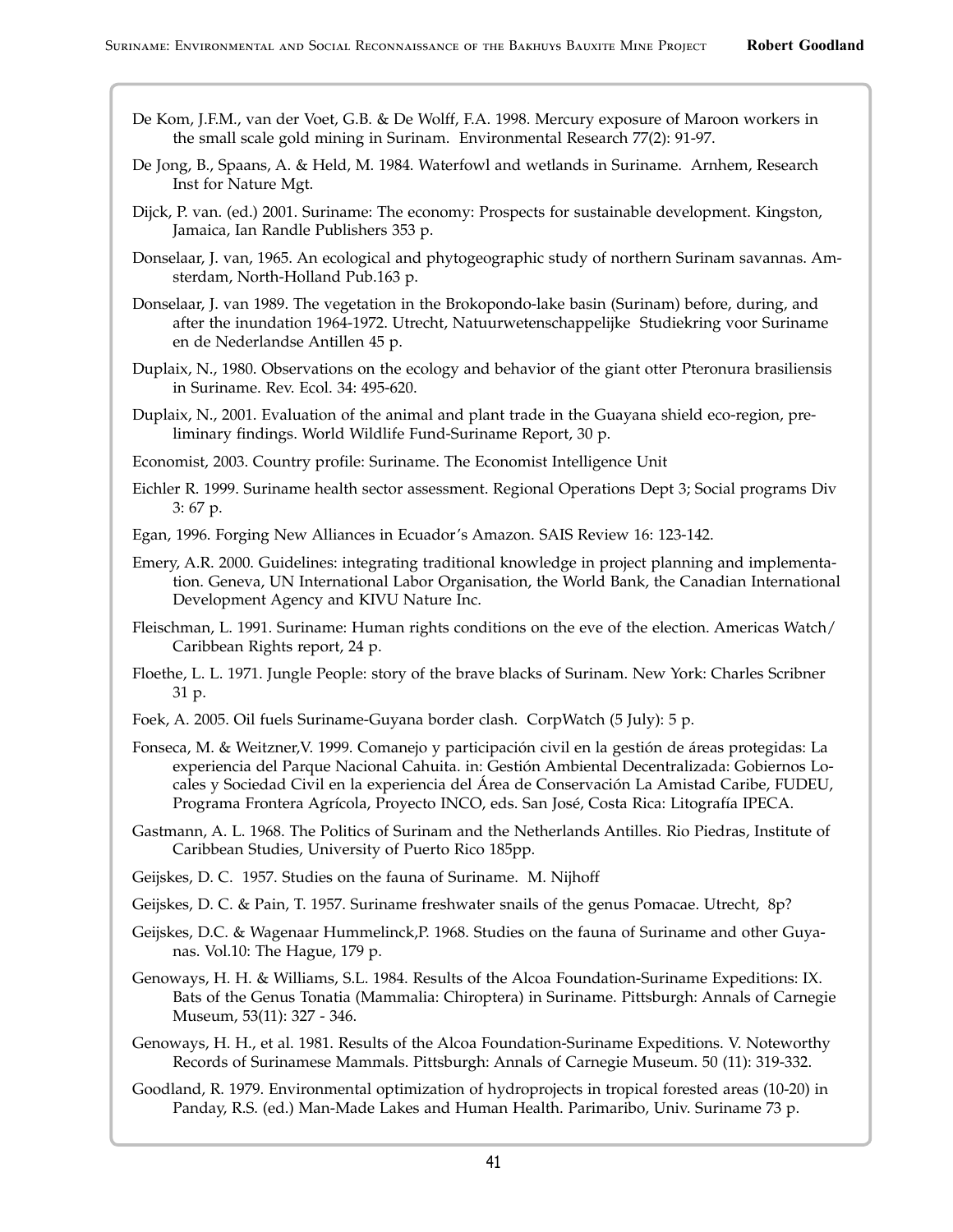Gordijn, W. 1972. Bibliografie van Suriname. Amsterdam, De Stichting, 255 p.

- Goslings, B.M., s.d. [circa] 1930. De Indianen en Bosnegers van Suriname. Amsterdam, Koloniaal Instituut,. 127p.
- Goury, L. 2003. Ndyuka : (Le) Une Langue Creole du Surinam et de Guyane Francais. Paris: L'Harmattan Broché 320 p.
- Griffiths, J. 1981. Suriname: recent developments relating to human rights: report of a mission to Suriname in February. Geneva, International Commission of Jurists
- Groenendijk, J., 1995. A review of the distribution and conservation status of the Giant Otter (Pteronura brasiliensis), with special emphasis on the Guayana Shield Region. IFAW-IUCN Report. 55p
- Groot, S.W. de. 1977. From isolation towards integration. The Surinam Maroons and their colonial rulers. Official documents relating to the Djukas (1845-1863). 's Gravenhaage, Den Haag, M. Nijhoff 113 p.

Groot, S.W. de. 1969. Djuka society and social change. History of an attempt to develop a Bush Negro community in Surinam 1917-1926. Assen, Van Gorcum 256 p.

- Groot, S.W. de., Hoogbergen, W. & Bilby, K. 1989. Sur les traces de Boni: résumé des communications présentées le 22 avril 1989 à la Chambre de commerce et d'industrie de Cayenne: Conseil régional, 22 p.
- Groot, S.W. de, 1963. Van isolatie naar integratie; de Surinaamse Marrons en hun afstammelingen; officiele documenten betreffende de Djoeka's (1845-1863). 's-Gravenhaage, M. Nijhoff 100 p.
- Haverschmidt, F. 1955. List of the Birds of Surinam. Utrecht, Natuurwetenschappelijke Studiekring voor Suriname en de Nederlandse Antillen 13: 153 p.
- Haverschmidt, F. 1968. Birds of Surinam. Edinburgh, Oliver & Boyd 445 p.
- Haverschmidt, F. & Mees, G.F. 1994. Birds of Suriname. Paramaribo, Vaco Uitgeversmaatschappij 584 p.
- Heemskerk, M. 2000. Gender and gold mining: The case of the Maroons of Suriname. Michigan State Univ.,Women in International Development 48 p.
- Heemskerk, M. 2002. Livelihood decision making and environmental degradation: Small-scale gold mining in the Suriname Amazon. Society and Natural Resources 15 (4): 327-344.
- Heemskerk, M. 2003. Scenarios in anthropology: Reflections on possible futures of Suriname Maroons. Futures 35(9): 931-948.
- Heemskirk, M. 2001. Maroon gold miners and mining risks in the Suriname Amazon. Cultural Survival Quarterly 25 (1): 25-29.
- Heide, J. van der, Leentvaar, P. & Meyer, J. 1976. Brokopondo research report, SurinamePart II. Hydrobiology of the man-made Brokopondo Lake. Hydrobiology of the man-made Brokopondo lake. Utrecht : Natuurwetenschappelijke Studiekring voor Suriname en de Nederlandse Antillen 95 p.
- Hendrison, J. 1990. Damage-controlled logging in managed tropical rainforest in Suriname. Wageningen, Wageningen University, Ecology and Management of Tropical Rainforests in Suriname Projects, Report No. 4.
- Heyligers, P.C. 1963. Vegetation and soil of a white-sand savanna in Suriname. Amsterdam, Noord-Hollandsche Uitg. Mij., 148 p.
- Hilson, G. 2002. The environmental impact of small-scale gold mining in Ghana: Identifying problems and possible solutions. The Geographical Journal 168(1): 57-80.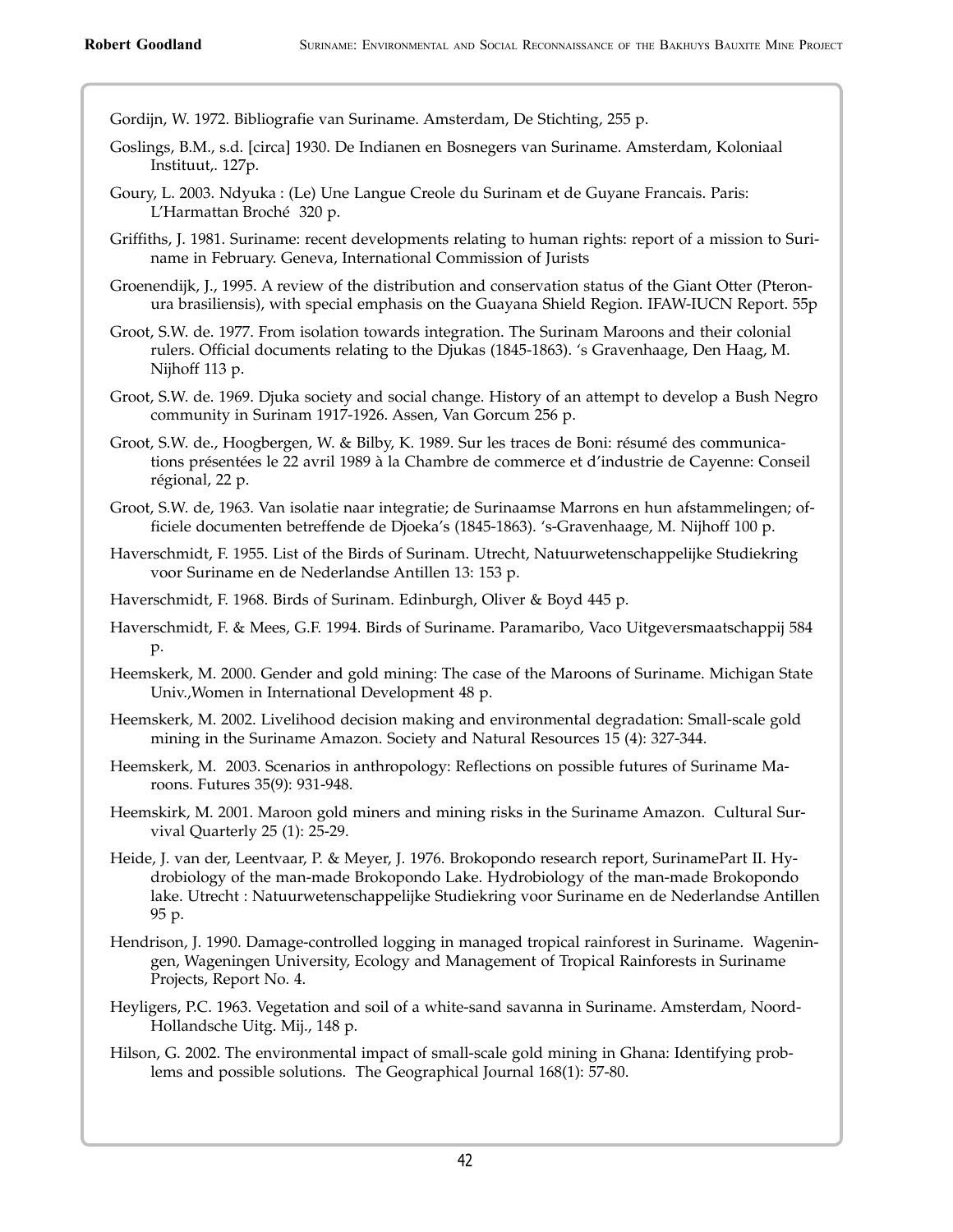Hoefte, R. 1998. In Place of Slavery: A social history of British Indian and Javanese laborers in Suriname. University Press of Florida, 275 p.

Hoefte, R. (comp.) 1991. Suriname (World Bibliography). Santa Barbara, CA., ABC-Clio, 227 p.

- Hoefte, R. & Kardux, J.C. 1994. Connecting cultures: the Netherlands in five centuries of transatlantic exchange. Amsterdam, VU University Press 309 p.
- Hoefte, R. & Meel, P. (eds.) 200\*. Twentieth Century Suriname: continuities & discontinuities in a new world society.
- Honig, P. & Verdoorn, F. (eds). 1945. Science and scientists in the Netherlands Indies. New York, Board for the Netherlands Indies, Surinam and Curacao 491 p.
- Honeycutt, R. L. & Baker, R. J. 1980. Results of the Alcoa Foundation-Suriname Expeditions. III. Chromosomal Data for Bats (Mammalia: Chiroptera) from Suriname. Pittsburgh: Annals of the Carnegie Museum 49 (6): 237-250.

Hoogbergen, W.S.M. 1990. The Boni Maroon wars in Surinam. Leiden, Brill Academic Publ., 254 p.

- Hoogbergen, W.S.M. 1992. De Bosnegers zijn gekomen!: slavernij en rebellie in Surinam. Amsterdam, Prometheus 349 p.
- Hoogbergen, W.S.M. 1990. The history of the Suriname Maroons in Brana-Shute, G. (ed.) Resistance and rebellion in Suriname: old and new. Williamsberg VA., Studies in Third World Societies 43: 65-102.
- Huber, O. & Foster, M.N. 2003. Conservation priorities for the Guayana shield: 2002 Consensus. Washington DC., Conservation International 101 p.

Human Rights Watch, 1991. Human rights in Suriname. HRW Index No.: 1-56432-024-3

- Husson, A.M. 1978. The mammals of Suriname. Leiden, Brill 729 p.
- Icon Group, 2001. 2000 import and export market for aluminum in Suriname. Icon Publ Gp 16 p.
- International Business Publications, 2004. Suriname Country Study Guide. Washington DC: International Business Publications.
- Ilaco Suriname, Delft Hydraulics Laboratory/Nedeco 1981. Environmental Impact of the Kabalebo Project – Final Report. Volume I Main Report Code 3.02.162. November.
- Ilaco Suriname, Delft Hydraulics Laboratory/Nedeco 1981. Environmental Impact of the Kabalebo Project – Final Report. Volume II Hydraulic and Morphological Effects. Code 3.02.162. November. Part 1 Text and 2 Tables and figures.
- Ilaco Suriname, Delft Hydraulics Laboratory/Nedeco 1981. Environmental Impact of the Kabalebo Project – Final Report. Volume III Water Quality. Code 3.02.162. November. Part 1 Text and 2 Tables and figures.
- Ilaco Suriname, Delft Hydraulics Laboratory/Nedeco 1981. Environmental Impact of the Kabalebo Project – Final Report. Volume IV River Water Use, Riverbanks and Fisheries. Code 3.02.162. November.
- Ilaco Suriname, Delft Hydraulics Laboratory/Nedeco 1981. Environmental Impact of the Kabalebo Project – Final Report. Volume V Clearing of the Impoundment Areas. Code 3.02.162. November.
- Ilaco Suriname, Delft Hydraulics Laboratory/Nedeco 1981. Environmental Impact of the Kabalebo Project – Final Report. Volume VI Preventive and Remedial Measures Code 3.02.162. November.

Imje-Na-Jare, 1987. A History of Ethnocide, Kalina Nation. p. 101 - 102 51-52.

International Business Publications 2005. Suriname diplomatic Handbook 350 p.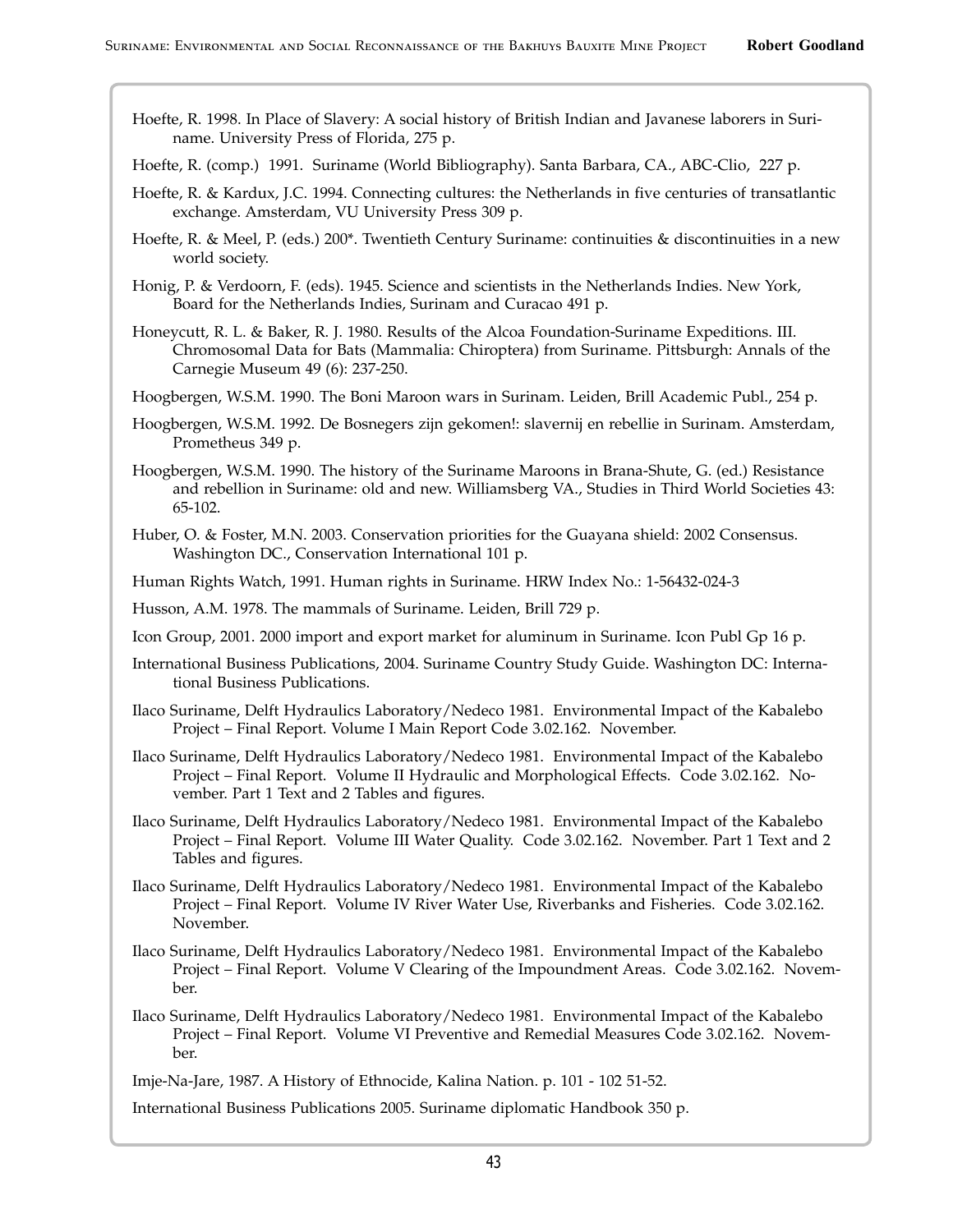- International Business Publications USA. 2002. Suriname Business Law Handbook Washington, D.C., Intl Business Pub. USA, 350 p.
- International Business Publications, 2005. Suriname ecology & nature protection handbook 350 p.
- International Business Publications, 2005. Suriname mineral and mining sector investment and business guide 350 p.
- International Business Publications, 2000. Suriname Country Study Guide. (pdf)
- International Business Publications USA. 2004. Suriname Country study GD. International Business Publications USA, 332p.
- Ismi, A. 2000. Profiting from repression: Canadian investment in and trade with Colombia.. Toronto, Americas Update magazine report, 76 p.
- Jimeno Santoyo, G. 2002. Colombia: posibilidades y perspectivas de los Pueblos Indígenas en relación con las consultas y concertaciones en el sector minero en América Latina y el Caribe: Exploración Temática. Ottawa, North-South Institute, 106 p.
- Jansma, R. 1994. Ecology of some Northern Suriname savannas. Koenigstein, Koeltz Sci. Books 198 p.
- Jharap, S. E. 1985. The production of heavy crude oil reduces fuel oil imports in Suriname. Paramaribo, State Oil Co of Suriname, 25 p.
- Jong, B. de, Spaans, A., & Held, M. 1984. Waterfowl and wetlands in Suriname. Arnhem, Research Institute for Nature Management IWRB/ICBP Neotropical Wetlands Project.
- Jonkers, W. B. J. 1987. Vegetation structure, logging damage, and silviculture in a tropical rain forest in Suriname. Wageningen, The Netherlands: Agricultural University.
- Kaay, H. J. van der. 1975. Malaria in Surinam, a sero-epidemiological study. Leiden, thesis, 92 p.
- Kambel, E.-R, 2002. Resource conflicts, gender, and indigenous rights in Suriname: local, national, and global perspectives. Netherlands, 266 p.
- Kambel, E.-R. & MacKay, F. 1999. The rights of indigenous peoples and maroons in Suriname. Copenhagen, IWGIA No. 96: 205 p.
- Kloos, P. 1977. The Akuriyo of Surinam: A Case of Emergence from Isolation. Copenhagen, IWGIA No. 27:31p.
- Klooster, C.I.E.A. van't., Lindeman, J.C. & Jansen-Jacobs, M.J. 2003. Index of vernacular plant names. Leiden, Nationaal Herbarium Nederland, Universiteit Leiden Branch 322 p.
- Koelewijn, C. 1987. Oral literature of the Trio Indians of Surinam. Dordrecht, Kluwer. 312 p.
- Kruijf, H.A.M. de. 1972. Aspects of the ecology of mosquitoes in Surinam. Geneva, WHO: 94 p.
- Kuyp, E. van der., Lier, R.A.J. van, & Walvis, W. 1959. Report on the demographic problems of Surinam for the conference on demographic problems on the area served by the Caribbean Commission, Port of Spain, Trinidad. July-Aug. 1957.Offprint, Vox Guyanae.
- Kuyp, E. van der. 1950. Contribution to the study of the malarial epidemiology in Surinam. Amsterdam, Indisch Instituut, 146 p.
- Laidler, P.E., 1984. The behavioural ecology of the giant otter in Guyana. PhD dissertation. University of Cambridge, Cambridge, 296 p.
- Lamur, C. 1985. The American takeover: industrial emergence and Alcoa's expansion in Guyana and Suriname 1914-1921. Dordrecht, Foris Publications, 209 p.
- Lamur, H.E. 1973. The demographic evolution of Surinam 1920-1970. A socio-demographic analysis. Amsterdam thesis, 207 p.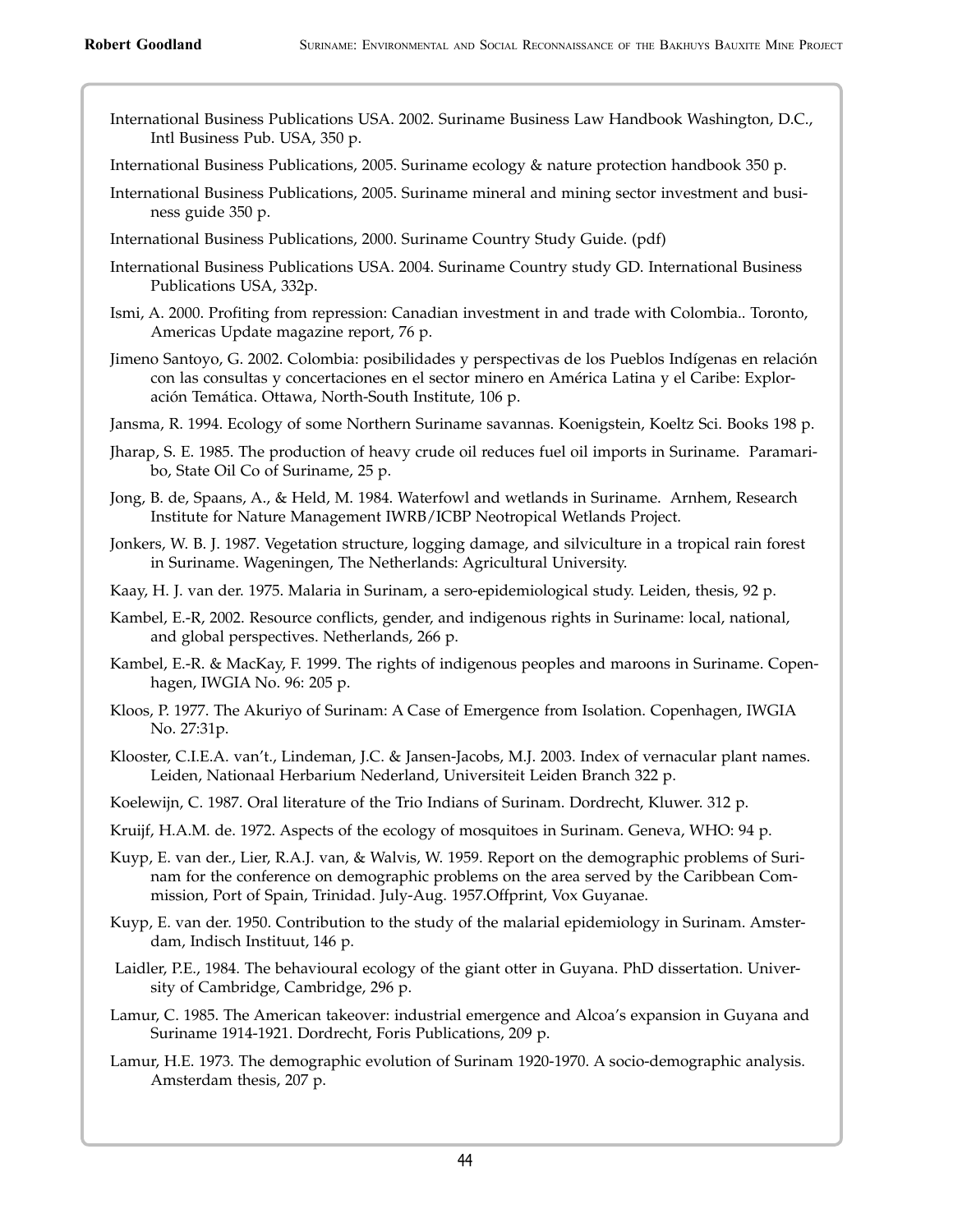- Lethier, H., Healy C., Masterson D. & Fontaine, M. 2002. Guianas sustainable forest resources management project. World Wildlife Fund, Guianas Program.
- Lamur, C. 1985. The American takeover: Industrial emergence and Alcoa's expansion in Guyana and Suriname 1914-1921. Foris Publ 209p.
- Lindeman, J. C. 1959. Preliminary survey of the vegetation types of northern Suriname. Van Edenfonds 45 p.
- Lindeman, J. C. 1953. The vegetation of the coastal region of Suriname. Utrecht, Drukkerij en Uitg.- Mij. v/h Kemink 135 p.
- Lindeman, J. C. & Mennenga, A. M. W. 1963. Broemboek van Suriname: herkenning van Surinaamse houtsoorten aan hout en vegetatieve kenmerken, Paramaribno, Dienst 's Lands Bosbeheer 312p.
- Lindeman, J. C. & Mori, S. 1989. The Guianas (375-390) in Campbell, D.G. & Hammond, H.D. (eds.) Floristic inventory of tropical countries. Bronx, NY., NY Botanical Garden.
- Leentvaar, P. 1975. Hydrobiological observations in Surinam, with special reference to the man-made Brokopondo Lake in 1964. 174 p. (cf: van der Heide)
- Lindblom, G. 1924. Afrikanische relikte und Indianische entlehnungen in der kultur der busch neger Surinams. Goteborg 120 p.
- Luxner, L.1999. Green reserves for Suriname. Americas 51(1): 4-6.
- MacKay, F. 2002. A guide to indigenous peoples' rights in the inter-American human rights system. Copenhagen: IWGIA, 171 p.
- Malefijt, A. De Waal. 1963. The Javanese of Surinam: segment of a plural society (preface by Margaret Mead). Van Gorcum: Assen.
- Migge, B. 2003. Creole formation as language contact: The case of the Suriname Creoles. Amsterdam, John Benjamins Publishing Co: 163 p.
- Mittermeier, R. A. 1987. Effects of hunting on rain forest primates (5: 109-146) in Primate conservation in the tropical rain forest. New York, A.R.Liss Inc.
- Mittermeier, R. A. & Bowles, I. 1995. Suriname crisis illustrates global threat to biodiversity. Tropinet 6(4): 4 p.
- Mittermeier, R. A. 1991. Hunting and its effect on wild primate populations in Suriname (93–107) in Robinson, J.G. and Redford, K.H. (eds.), Neotropical Wildlife Use and Conservation. Chicago, IL: University of Chicago Press 520 p.
- Mittermeier, R. A., Malone, S.A.J., Plotkin, M.J., Baal, F., Mohadin, K., MacKnight, J., Werkhoven, M. & Werner, T.B. 1990. Conservation action plan for Suriname. Paramaribo, Stinasu, Conservation International, LBB, WWF, Universiteit van Suriname 'Anton de Kom' 50 p.
- Mittermeier, R.A. & van Roosmalen, M.G.M. 1981. Preliminary observations on habitat utilization and diet in eight Surinam monkeys. Folia Primatologica 36(1-2): 1-39.
- Mittermeier, R.A. & van Roosmalen, M.G.M. 1983. Conservation of primates in Surinam. International Zoo Yearbook 22: 59-69.
- Miningwatch Canada, Oxfam America and Mineral Policy Center. 2003. Major gold project implodes in Peru: Community succeeds in opposing controversial mine. mineralpolicy.org/media/pdf/ 20031212\_PRintl\_Tam
- Mol, A.P.J., Mol, J.H., & van Vleet, B. (eds.) 2004. Suriname schoon genoeg? Hulpbronnengebruik en milieubescherming in een klein Amazoneland. Utrecht, Van Arkel 218 p.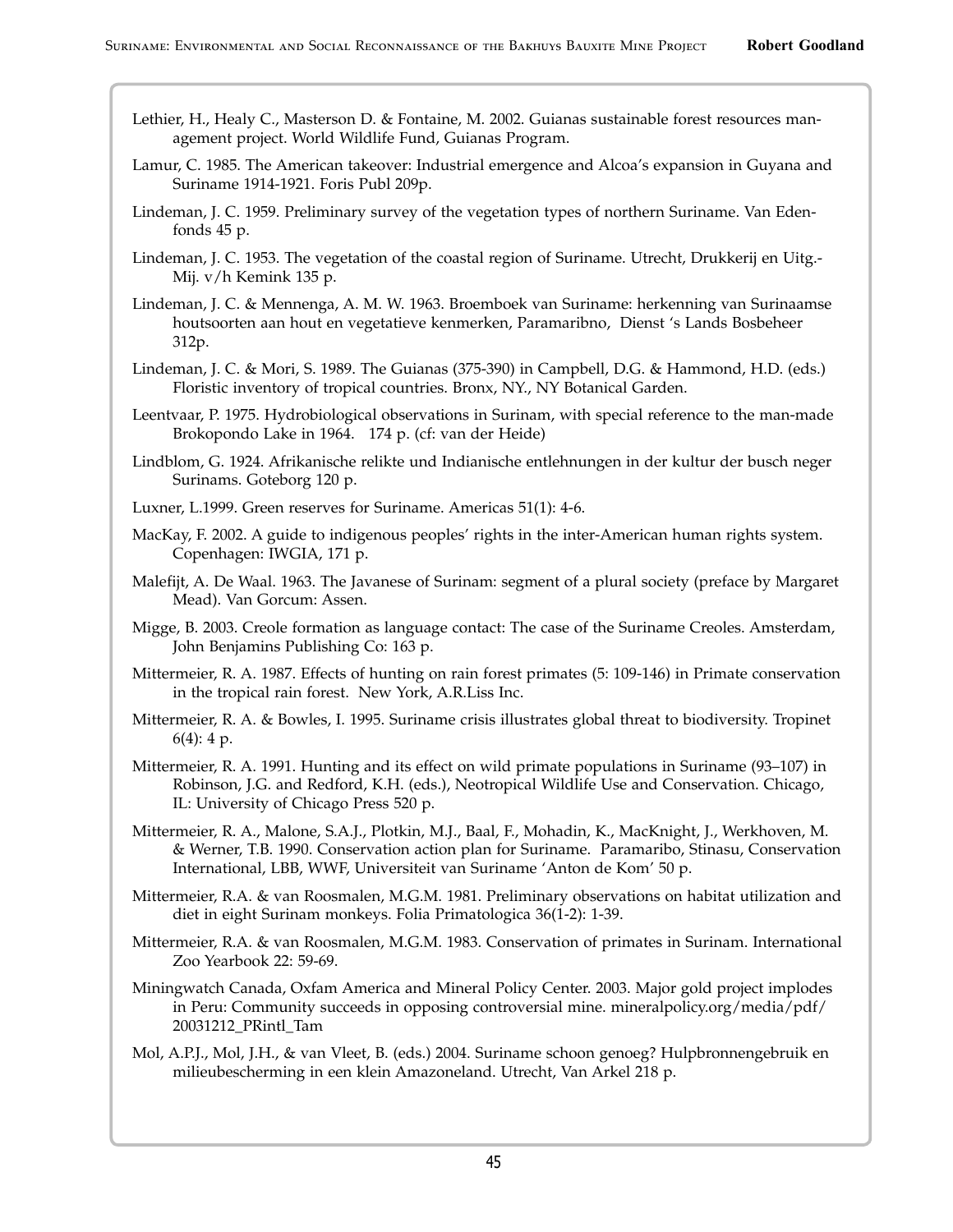- Mol, J.H., Ramlal, J.S., Lietar, C. & Verloo, M. 2001. Mercury contamination in freshwater, estuarine and marine fishes in relation to small-scale mining in Suriname. Environmental Research 86(2): 183-197.
- Mol, J. H. & Ouboter, P. E. 2004. Downstream effects of erosion from small-scale gold mining on the instream habitat and fish community of a small neotropical rainforest stream. Conservation Biology 18 (1): 201-214.
- Nederlandse Stichting voor Culturele Samenwerking met Suriname en de Nederlandse Antillen. 1972. Bibliografie van Suriname. Amsterdam, Eigenverlag 255 p.
- NSI & VIDS, 2004. Indigenous perspectives to consultation and decision-making about mining and other natural resource projects (in Latin America and the Caribbean). Pilot Project: Suriname.
- Oberg, K. 1960. The fishermen of Surinam. Paramaribo: Surinam-American Technical Cooperative Service 1, 58 l
- Ooft, M. 1996. Suriname: Statement by the Organization of Indigenous Peoples in Suriname, 41 p.
- Ouboter, P.E. & Mol, J.H. 1993. The fish fauna of Suriname (133-154) in Ouboter, P.E. (ed.) The freshwater ecosystems of Suriname. Dordrecht, Kluwer Acad. [&] Monographiae Biologicae 70: 303 p.
- Ouboter, .P.E. & Mol, J.H. 1994. Ex-situ sustainable use of fish and wildlife in Suriname. Interactie 2: 5-18.
- Ouboter, P.E. 1996. Ecological studies on Crocodilians in Suriname: Niche segregation and competition in three predators. 139 p.
- Ouboter, P.E. (ed.) 1993. The freshwater ecosystems of Suriname. Dordrecht, Kluwer Academic 313 p.
- Ouboter, P.E., Dixit, P.C., Werkoven, M.C.M., Mol, J.H. & Khodabaks, M. (eds.) (in press). Some aspects of environmental research in Suriname with special emphasis on biodiversity. in Environmentally sound socio-economic development in the humid tropics. Paris, UNESCO.
- O'Herne, L. 1966. A short introduction to the geology of Surinam. 20 p. cyclostyled.
- Plotkin, M. J. 2000. Medicine quest: in search of nature's healing secrets. New York, Viking 224 p.
- Plotkin, M. J. 1986. Ethnobotany and conservation of the tropical forest with special reference to the Indians of Suriname. Boston, Tufts Univ. dissertation.
- Plotkin, M. J. & Famolare, L. (eds.) 1992. Sustainable harvest and marketing of rain forest products. Washington, D.C., Island Press, 325 p
- Plotkin, M. J. 1993. Tales of a shaman's apprentice: an ethnobotanist searches for new medicines in the Amazon rain forest. New York : Viking 318 p.
- Plotkin, M. 1988. Ethnobotany and conservation in the Guianas: The Indians of Southern Suriname (87-109) in Almeda, F. & Pringle C.M. (eds.) Tropical rainforests: diversity and conservation. San Francisco, California Academy of Sciences: Pacific Division, 306 p.
- Peterson, G.D. & Heemskerk, M. 2001. Deforestation and forest regeneration following small-scale gold mining in the Amazon: the case of Suriname. Environmental Conservation 28(2): 117-126.
- Poels, R.L.H. 1987. Soils water nutrients in a forest ecosystem: Ecology and management of tropical rainforests in Suriname. Pudoc Scientific Publ.
- Pulle, A., Lanjouw, J., Stoffers, A.L. and Lindeman, J.C. (editors). 1928-present. Flora of Suriname. Leiden, E.J. Brill, 4400 p.
- Price, R. 1975. Saramaka Social Structure, analysis of a Maroon Society in Surinam. Institute of Caribbean Studies, University of Puerto Rico 177p.
- Price, S. 1980. Afro-American arts of the Suriname rain forest. Univ California Press.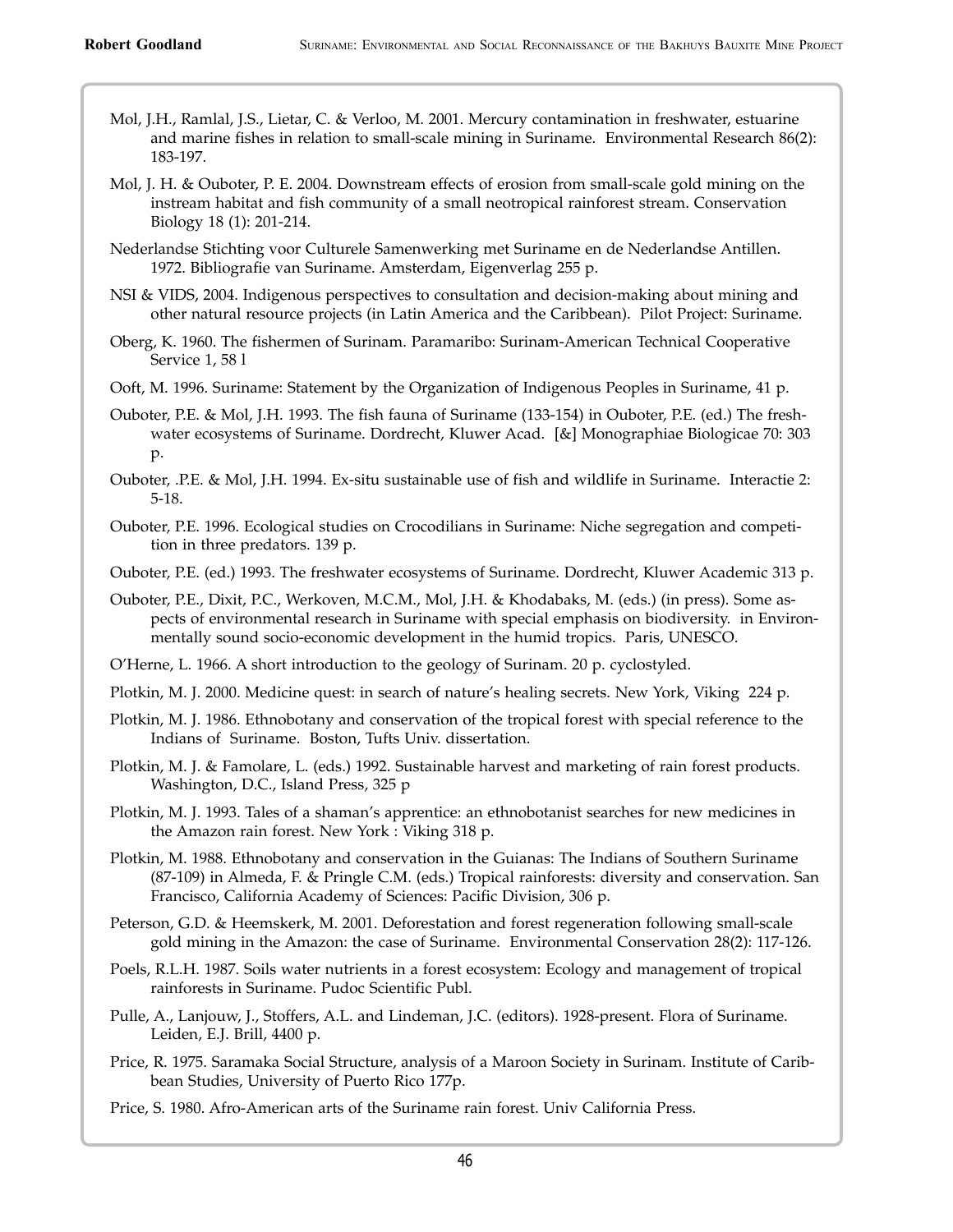Price, R. 1995. Executing ethnicity: The killings in Suriname. Cultural Anthropology 10(4): 437- 471.

- Pulle, A. A. 1986(?). An enumeration of the vascular plants known from Surinam, together with their distribution and synonymy. Leiden, 555 p.
- Pulle, A.A., Florschutz, K.U., Kramer, J. & Lanjouw, J. (eds.) 1968. Compendium van de pteridophyta en spermatophyta. "Voortzetting van Pulle's Compendium" Utrecht, A. Oosthoek 344 p.
- Pulle, A.A. & Lanjouw, J. (eds.). 1932/43-1986. Flora of Surinam. Vols. 1-6 with a provisional index.
- Ramautasing, W.R.D. 1994. Analysis of the investment process in the environment and health in Suriname. Geneva, World Health Organization.
- Reijenga, Th.W. 1971. Verspreidingsoecologie van Biomphalaria glabrata (Say, 1818) in relatie tot Bilharziasis (= Schistosomiasis) in Suriname. Nijmegen, 128 p.
- Rens, L. L. E. 1980 (1953). The historical and social background of Surinam Negro-English. Amsterdam, North-Holland Publ. 155 p.
- Ritter, A. R.M. 2000. The impacts of mineral sector development on the community: A synthesis of the Canadian experience. Ottawa: Carleton University Department of Economics and School of International Affairs.
- Schomburgk, R. H. 1847-1848. Reisen in Britisch-Guiana in den Jahren 1840-1844. Leipzig, J.J. Weber, 3 vols. Translated by W.E. Roth (1923) as Travels in British Guiana 1840-1844. Georgetown, 2 vols.
- Schulz, J.P. 1960. Ecological studies on rain forest in northern Suriname. Amsterdam, Noord-Hollandsche Uitgevers Maatschappij, 367 p.
- Schulz, J.P. 1971. Nature Preservation in Surinam. Paramaribo, Surinam: Stichting Natuurbehoud Suriname, STINASU Verhandeling Nr. 2. Mededelingen No. 20, Nederlandsche Commissie voor Internationale Natuurbescherming, 24 p.
- Schulz, J. P. 1980. Zeeschildpadden die in Suriname die leggen. 113 p.
- Schulz, J.P. 1954. Vergelijkend literatuuronderzoek inzake de ecologische consequenties van het "Combinatie-plan Suriname Rivier." Utrecht, 124 p.
- Schulz, J.P. 1975. Sea turtles nesting in Surinam. Leiden, Zool. Verhandl. Nat. Hist. Museum, Brill Publ. 143 p.
- Schulz, J.P., Reichart, H. & Mittermeier, R.A. 1977. Wildlife in Suriname. Oryx 14(2): 133-144.
- Schweizer, J. 1992. Ariranhas no Pantanal: ecologia e comportamento de Pteronura brasiliensis. Edibran-editora Brasil Natureza Ltda., Curitiba.
- Sidder, G.B. 1989. Bibliography of the geological and mineral deposits of the Guayana Shield. Washington DC., USD Interior & USGS
- Sizer, N. & Rice, R. 1995. Backs to the wall in Suriname: forest policy in a country in crisis. Washington, D. C., World Resources Institute 46 p.
- Sizer, N. 1996. Profit without plunder: Reaping revenue from Guyana's tropical forests without destroying them. Washington, D. C., World Resources Institute 68 p.
- Smith, N.S.H. 1987. The Genesis of the Creole Languages of Surinam. Universiteit Van Amsterdam,
- Smith, D.N. & Wells, J.T. 1975. Negotiating Third World Mineral Agreements: Promises as prologue. Cambridge MA., Ballinger 266 p.
- Speckmann, J.D. 1965. Marriage and kinship among the Indians in Surinam. Assen: Van Gorcum 302 p.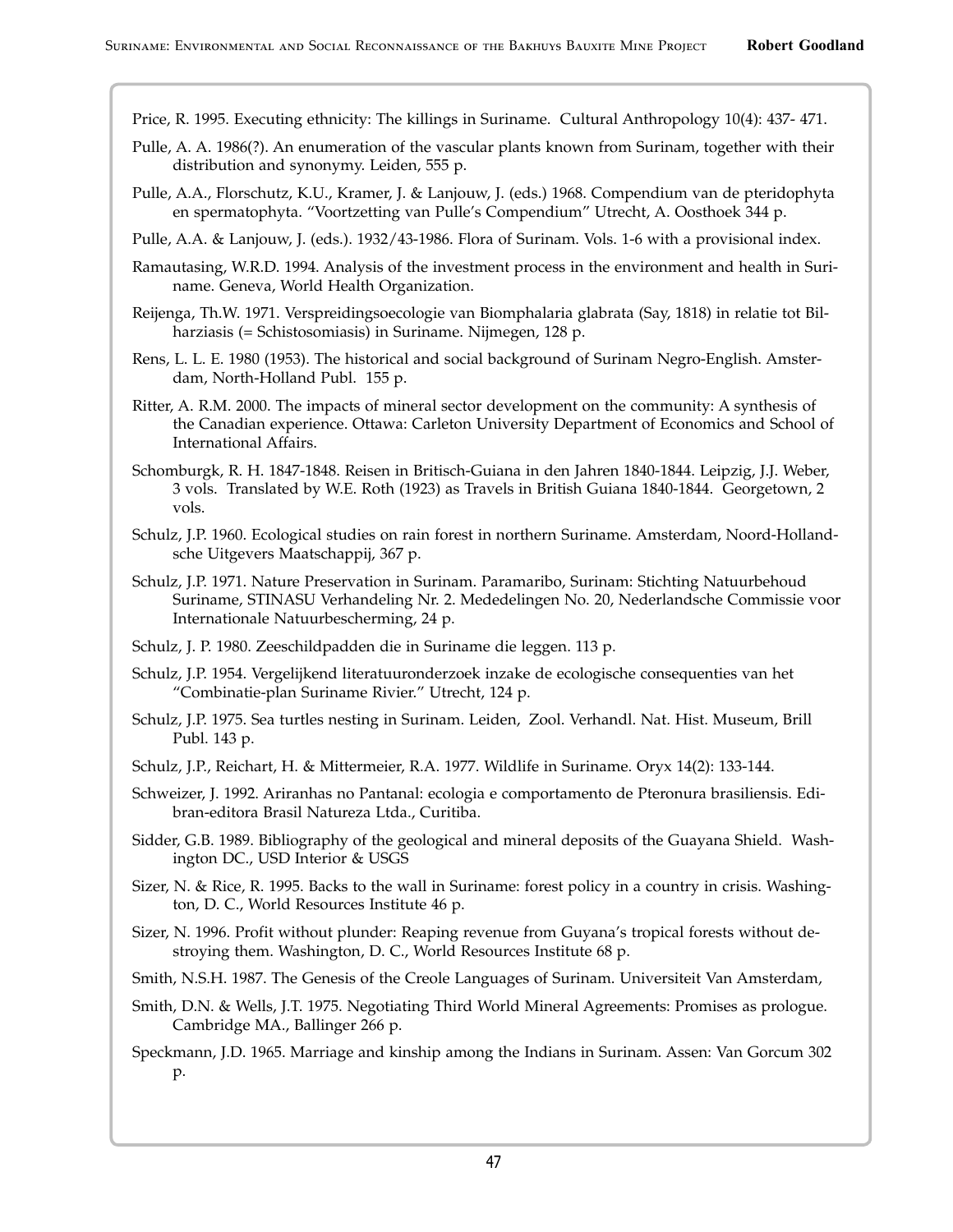Steege, H. ter. 2000. Plant diversity in Guyana, with recommendations for a national protected area strategy. Tropenbos 18: 220 p.

Studholme, K. M, et al. 1986. Results of the Alcoa Foundation Suriname Expeditions. X. Patterns of Cellular Divergence and Evolutions in the Gastric Mucosa of Two Genera of Phulostomid Bats, Trachops and Chiroderma. Pittsburgh: Annals of Carnegie Museum, 55 (10): 207-235.

- Suriname, 2002. Joint venture letter of intent regarding proposed 250,000 ton per year alumina refinery expansion project, BHP BILLITON [Australia] & ALCOA ... Report on Mining, Metal Making and Conversion [HTML], Worldwide Projects, Inc.
- Suriname, National Institute for Environment & Development in Suriname (NIMOS), 2003 (Nov.). Provision of expert services for environmental management program [for the] Republic of Suriname. "Environmental assessment Review report: Kabalebo Hydropower Project. SENES Consultants Limited, (F. D. Bernard), 121 Granton Drive, Unit 12, Richmond Hill, Ontario, L4B 3N4 Canada, 65 p.
- Suriname, 2000. Technical assistance to the formulation of a Master Energy Plan Study. Draft Final Report.
- Suriname & IDB, 2005. Country Environment Assessment. Buursink Consultants 93+p.
- Suriname, 1975. Centre for Agricultural Research in Suriname. Dept. of Natural Resources & Environmental Assessment.Suriname. Contributions to the Geology of Suriname 4. Surinam Government Geological and Mining Service, 265 p.
- Suriname. 1955. Surinaams bauxiet. Suriname bauxite. Paramaribo, 124 p.
- Suriname Research Group, 2000. Executive report on strategies on Suriname. Icon Group Internat. 75 p.
- Suriname, Republic of, n.d. The Central Suriname Nature Reserve. Rep. of Suriname [and] Conservation International 20 p.
- Szablowski, D. 2002. Mining, displacement and the World Bank: A case analysis of Compania Minera Antamina's Operations in Peru. Journal of Business Ethics 39: 247-271.
- Tacoma, J. 1963. American Indians from Surinam. Thesis on the physical characteristics of Surinam Indian tribes in time. Especially skull-studies. Utrecht, University thesis, 180 p.
- Terpstra, W.J., 1972. Intestinal parasites in Amerindians of the interior of Surinam. Proefschrift. Leiden 120 p.
- Tewarie-Mungra, C. S. B. 1972. Schistosomiasis in Surinam: A Clinico-Pathological and Epidemiological Survey. Amsterdam,
- Tjon, K. et al. 1999. Suriname mining licenses. Dept. of Natural Resources & Environmental Assessment, NARENA, Centre for Agricultural Research in Suriname, CELOS; Paramaribo: NARENA.
- Teunissen, P.A. & Wildschut, J.T. 1970. Vegetation & Flora of the Savannas in the Brinckheuvel Nature Reserve, Northern Suriname. Noord-Holland Amsterdam 60 p.
- Teunissen, P.A. 2000. Coastal management plan for the North Caronie area in Suriname. RAMSAR Convention Paramaribo 117+22p.
- Thiollay, J. M, 1992. Influence of selective logging on bird species diversity in a Guianan rain forest. Conservation Biology 6(1): 47-63.
- Toon Fey, 2003. Surinam Switi Sranan. Amsterdam, KIT Publishers, 500 p.
- UNDP SUR/71/506, FAO/UNDP/SF. 1974. Surinam: Forestry development: Forest legislation. Based on the work of F. J. Schmithusen. Rome, FAO, 1974.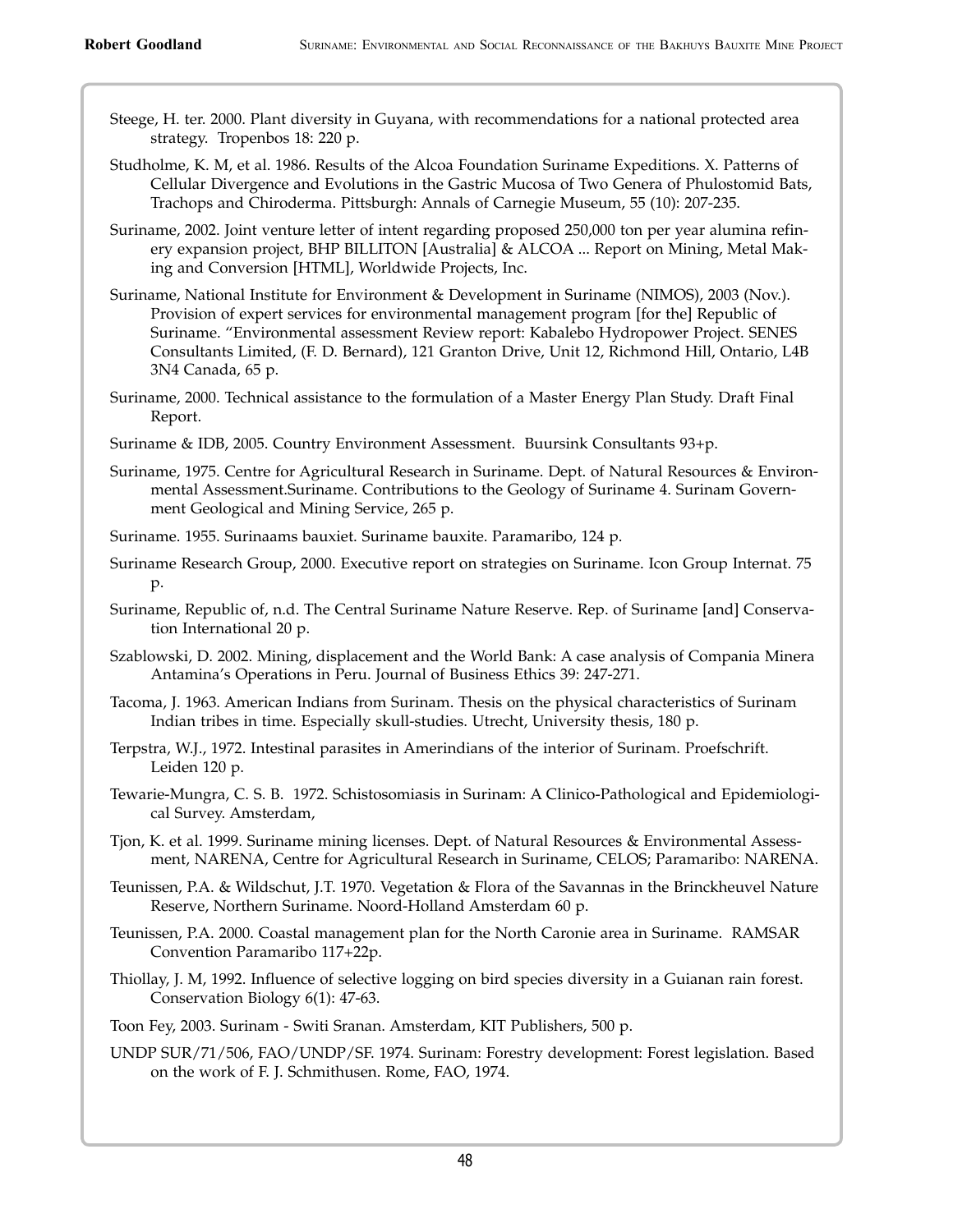- UNDP SUR/71/506, FAO/UNDP/SF. Surinam: Forestry development: Forest-based industry development. Based on the work of N. B. Lewis. Rome, FAO.
- Vari, R. P. 1982. Inventory Biology and Ecology of the Fishes in the Corantijn River System. Smithsonian Institution, Washington DC, August.
- Verloop, J.H. 1911. A brief outline of the Surinam gold industry: geology, technique, hygiene. Amsterdam: J.H. De Bussy, 106 p.
- Vink, A.T. 1965. Surinam Timbers. A Summary of available Information with brief Descriptions of the main timber Species. Paramaribo, Surinam Forest Service 253 p.
- van der Kaay, H. J. 1975. Malaria in Surinam, a Sero-Epidemiological Study. [Leiden, thesis] Krips repro, Meppel 91 p.
- Van Kersen, J.F. 1955. Bauxite deposits in Surinam and Demerara (British Guiana). Leiden, Eduard Lido 150 p.
- Veiga, M. M. 1997. Artisanal gold mining activities in Suriname. UNIDO.
- Veiga, M. M. et al. 1992. Poconé: um campo de estudos do impacto ambiental do garimpo. Rio de Janeiro, RJ, Brasil, CNPq, CETEM 113 p.
- Veiga, M. M. & Armani Paschoal, O. 1991. Panorama do setor de materiais e suas relações com a mineração: uma contribuição para a implementação de linhas de P & D. Rio de Janeiro, RJ, CNPq, CETEM 124 p.
- Weitzner, V. 2002. Through Indigenous Eyes: Toward appropriate decision-making processes regarding mining on or near ancestral lands. Ottawa, ON: The North-South Institute, 86 p.
- Weitzner, V. 2002. Cutting-Edge Policies on Indigenous Peoples and Mining: Key Lessons for the World Summit and Beyond. Ottawa: The North-South Institute. (Also available in Spanish and French)
- Weitzner, V. 2001. Indigenous Peoples and International Development: Case Study Profiles. Ottawa: Inuit Circumpolar Conference.
- Weitzner, V. 2001. La teoría y la práctica del co-manejo. Co-presentation at a workshop held by the MesoAmerican Socio-Environmental Conflict Management Network, San José, Costa Rica.
- Weitzner, V. 2000. Pueblos indígenas y manejo participativo en las áreas protegidas canadienses: El contexto, los beneficios y los desafíos de la implementacíon (500-510) in Segunda Jornada Indígena Centroamericana sobre Tierra, Medio Ambiente y Cultura (Costa del Sol, El Salvador – del 26 de julio al 1 de agosto de 1999), Jefatura de Asuntos Indígenas (CONCULTURA), Consejo Coordinador Nacional Indígena Salvadoreño (CCSNIS), Center for the Support of Native Lands, eds. El Salvador, C.A.
- Weitzner, V. 2000. Probing the Powers at Play in Co-Management from the Bottom Up: the Case of Cahuita National Park, Costa Rica. 8th International Association for the Study of Common Property: "Constituting the Commons: Crafting Sustainable Commons in the New Millennium", Bloomington, Indiana.
- Weitzner, V. 2000. From Conflict to Collaboration: The Case of Cahuita National Park, Costa Rica. Thesis Toward a Master's in Natural Resources Management. Winnipeg, MB: Natural Resources Institute, University of Manitoba.
- Weitzner, V & Fonseca, M. 1999. Conflict and collaborative management outcomes in Cahuita, Limón, Costa Rica. In: Cultivating Peace Conflict and Collaboration in Natural Resource Management, D. Buckles, ed.. Ottawa/Washington: International Development Research Centre/The World Bank.
- Wensink, J. J. 1968. The Emma Range in Surinam. Amsterdam, Het Fysch Geografisch en Bodemkundug Laboratorium, Nr. 13: 159 p.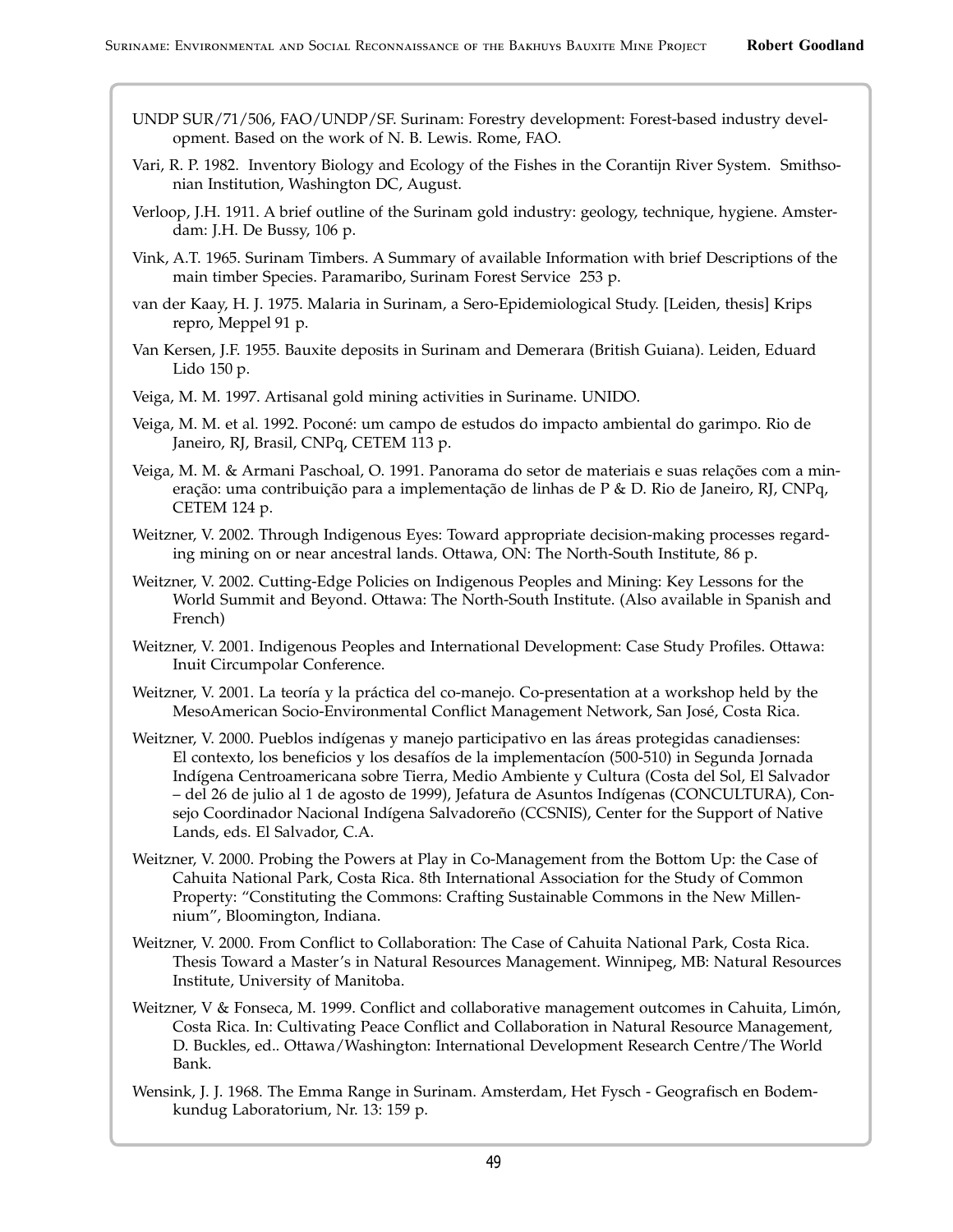- West Suriname Environmental Study Work Group, 1976. Ecologische Consequenties Van De Eerste Twee Fasen Van Het Kabalebo Project. Een rapport van de Werkgroep Milieustudie West-Suriname. Augustus. Paramaribo.
- Westermann, J.H., Schulz, J.P., Mohadin, K., Teunissen, P.A. & Spaans, A.L. 2002. Natuurbescherming en natuurreservaten in Suriname. Paramaribo, Suriname, BHPBilliton & STINASU 20 p.
- Wessels Boer, J.G., Hekking, W.H.A., Schulz J.P. & Mennega A.M.W. 1976. Fa joe kan tak' mi no mo: inleiding in de flora en vegetatie van Suriname. Paramaribo: STINASU 2 vols.
- Wetteng, L. (Hrsg.) 2002. Maria Sibylla Merian 1647 1717. Kunstlerin und Naturforscherin zwischen Frankfurt und Surinam. Katalogbuch zur Ausstellung Frankfurt 1997. 4ø. 276 S. mit 196 Abb., davon 79 in Farbe. OPp. Sonderausgabe.
- Wong, T. E. 1989. Stratigraphy of the coastal plain of Suriname. Amsterdam, Natuurwetenschappelijke Studiekring voor Suriname en de Nederlandse Antillen, 64 p.
- Wong, T.E., de Vletter, DR., Krook, L., Zonneveld J.I.S. & van Loon, A.J. (eds.). 1998. The history of earth sciences in Suriname. Amsterdam, Edita, Royal Tropical Institute 488 p.
- World Commission on Dams, 2000. Dams and Development: A new Framework for Decision-Making: The Report of the World Commission on Dams. London, Earthscan 404 p.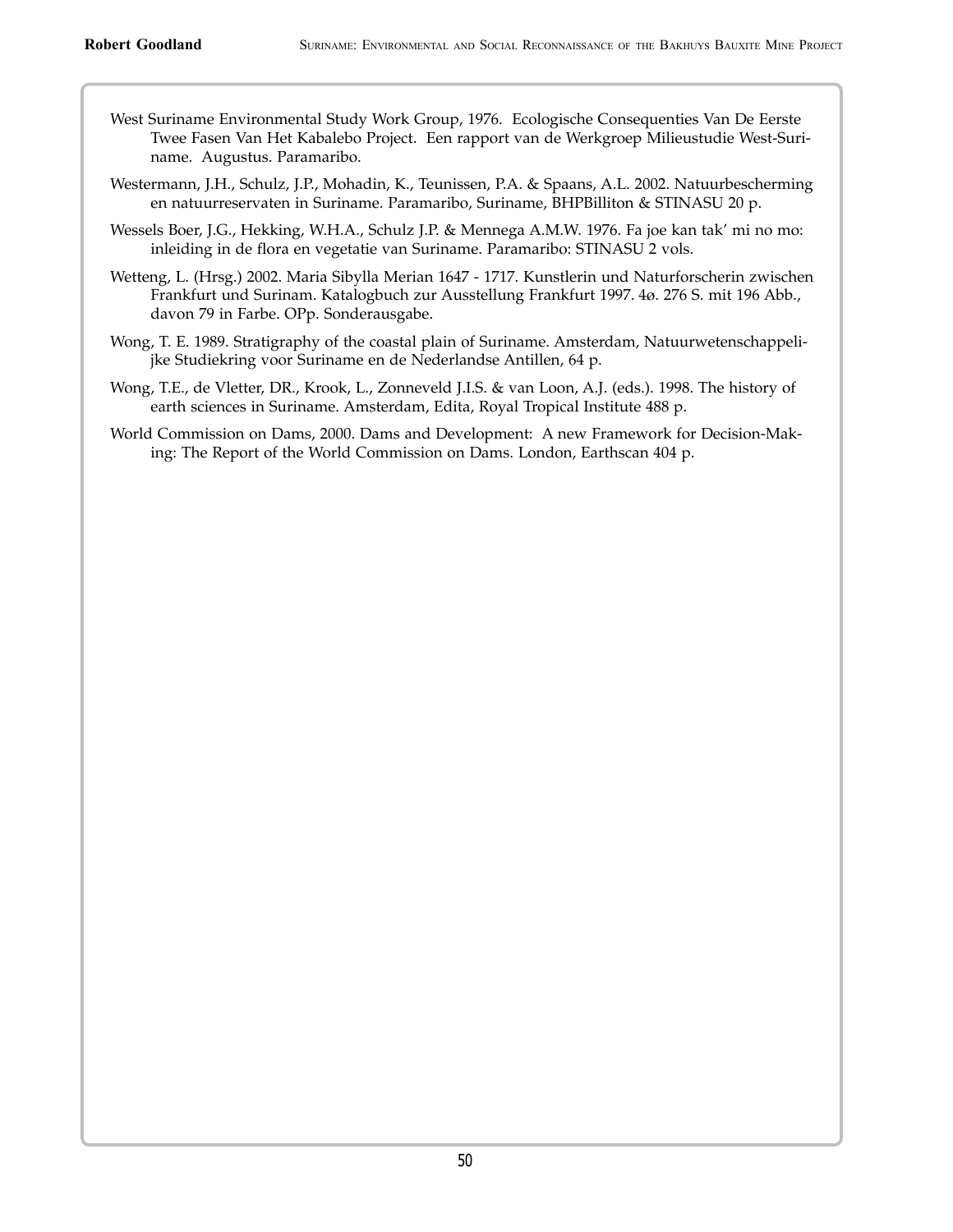### **Endnotes**

- 1 The author, Robert Goodland, has 25 years of experience in the World Bank on social and environmental assessment of economic development projects. He helped to create and start-up the World Commission on Dams, and recently was the chief technical advisor to the independent Extractive Industry Review of the World Bank Group's oil, gas and mining portfolio.
- 2 The Indigenous Peoples will be impacted. To that extent they are stakeholders in BHPB's ESA, which began in August 2005 by the ESA team of SRK. More importantly, the Indigenous Peoples consider themselves to be 'Rightsholders' (vide infra).
- 3 The Publish What You Pay campaign (publishwhatyoupay.org) helps citizens of resource-rich developing countries to hold their governments accountable for the management of revenues from the oil, gas and mining industries. When properly managed these revenues should serve as a basis for poverty reduction, and sustainable economic development rather than exacerbating corruption, conflict and social divisiveness. The campaign calls for the mandatory disclosure of the payments made by oil, gas and mining companies' to all governments for the extraction of natural resources. This is a necessary first step towards a more accountable system for the management of revenues in resource-rich developing countries.
- 4 For example, the reasons justifying the exclusion of the Natural Habitats (Biodiversity) Policy, Cultural Property Policy, Downstream Riparian Policy, Disputed Areas Policy and others need to be stated. In addition, the EA Policy is not being strictly adhered to as the mandatory first step of creating a Panel of Social and Environmental Experts, for example, has not been met.
- 5 (a) N.V. BHP Billiton Maatschappij Suriname: Policy: Community Policy, 04 August 2005: 1 p. (b) N.V. BHP Billiton Maatschappij Suriname: Policy on Stakeholder Communication & Participation, 01.August 2005; 1 p. Even more progress was announced in October 2005: Alcoa Foundation's Conservation and Sustainability Fellowship Program began a unique \$8.6 million Signature Program to advance the knowledge in the field of conservation and sustainability through fellowships to outstanding academics and practitioners from non-governmental organizations, in partnership with IUCN.
- 6 Robert Hermann Schomburgk (1804-1865) was contracted by the British government in 1840 to survey the boundary between Dutch and British Guiana, which he started in 1843. He was accompanied by his brother, Moritz Richard Schomburgk (1811-1890). They published their results between 1847 and 1848 in the Proceedings of the Royal Geographic Society. These essays were later republished as a 3-vol. book in Leipzig entitled "Reisen….". Reisen was translated into English by Walter Roth and republished as a 2-volume book in 1923 in Georgetown.
- 7 Suriname: malaria and mosquitos: Kruif 1972, Kuyp 1950, Kaay 1975, Bone 1925. Schistosomiasis: Tewarie-Mungra 1972; Snails: Giejskes 1968.
- 8 SIL has compiled a Dutch dictionary, wordbooks, grammars and the Bible in Sranan. A Sranan Tongo thesaurus is at thesaurus@kitlv.nl. See also: Echteld, J. J. M. 1961.The English words in Sranan; Negro English of Surinam. Groningen, J. B. Wolters Publ., 219 p. Sranan is sometimes called Creole-Amerindian pidgin. Pejorative and obsolete term: taki taki.
- 9 Pet, W. J. A. 1987. Lokono Dian, the Arawak language of Suriname: a sketch of its grammatical structure and lexicon. Ph.D. thesis. Ithaca NY., Cornell University. 383 p.
- 10 For example, Edwards, W. F.& Charette E. (eds.) 1980. A Short Dictionary of the Warau Language of Guyana. Georgetown, Guyana, UG, Amerindian Languages Project 167. Barral, B. M. de. 1979. Diccionário warao-castellano, castellano-warao. Caracas, Universidad Católica Andrés Bello, 730 p. Carlin, E.B. & Arends, J. (eds.) 2002. Atlas of the languages of Suriname. Leiden, KITLV Press, 345 p.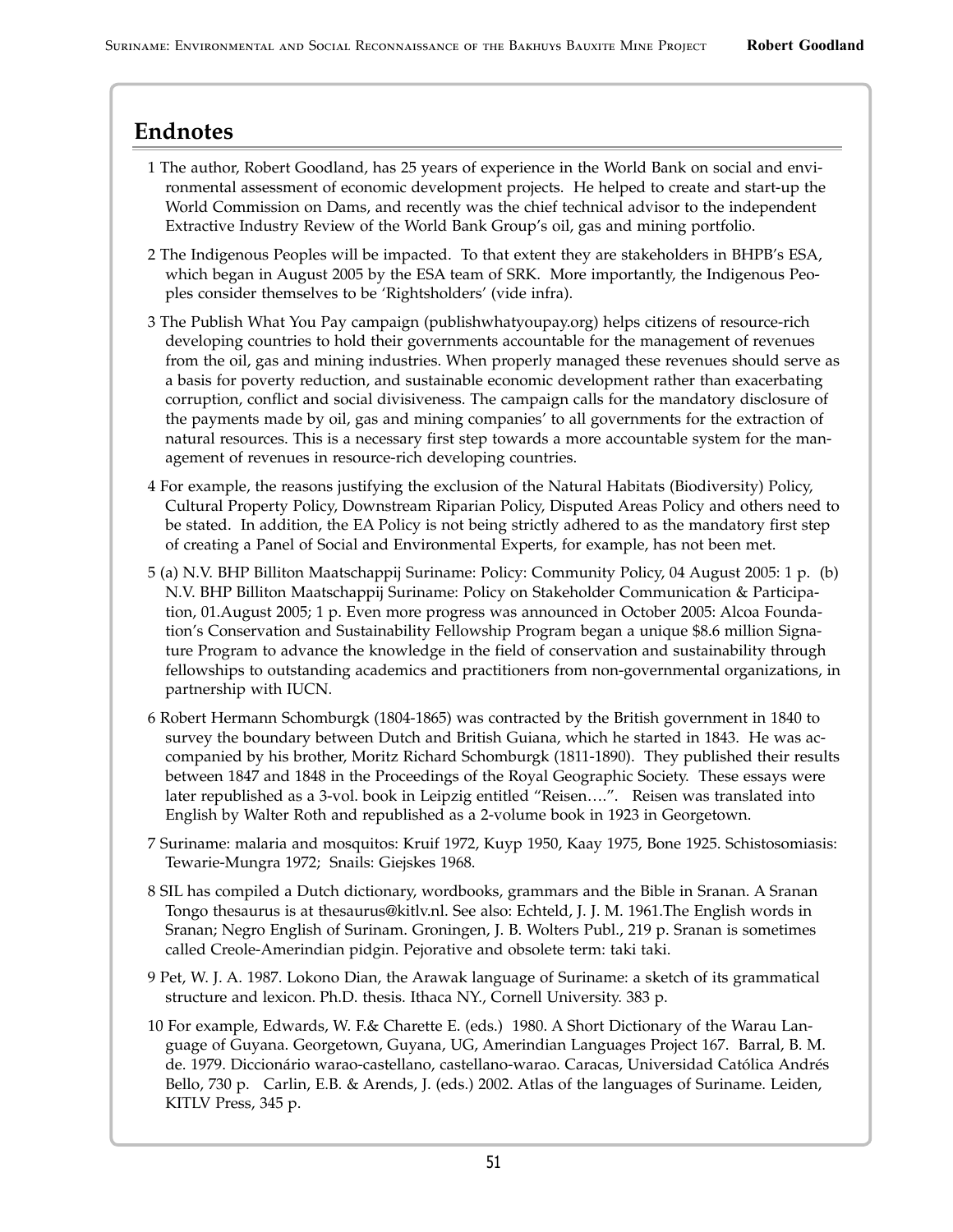- 11 Some regulatory agencies would insist on cleaning up old unsafe operations before a new permit is granted. Rehabilitation of BHPB's NE operations in Suriname do not reassure stakeholders of BHPB's new corporate goals for Bakhuys.
- 12 When the Indigenous Peoples asked three Suralco engineers at the Afobaka damsite on 2 Sept '05 how many people had been displaced by Brokopondo, no one knew. Afterwards, one Suralco representative said that it may have been about 3000 people. The literature suggests it was at least 6000 people.
- 13 Sources: www.INCA.is. Susan de Muth, The Guardian 29th Nov 2003. CorpWatch.org. Swan, J. "The Icelandic Rift: Industry versus natural splendor in a 'progressive' nation". Orion Magazine Mch/Apr 2004. nsi@mmedia.is. Damned Nation; Peter Bosshard 2004. "Barclays and the Karahnjukar project" IRN & FOE; 8 p. Council of Europe 24/9/'03, Convention on the Conservation of European Wildlife and Natural Habitats, Strasbourg: "Hydropower development in Iceland" T-PVS/Files (2003)15, 22 p. Mark Lynas The Ecologist 33 (10) 1 Jan '04.
- 14 Percy Barnevik, then President of ABB, informed me some years ago that I could not have a copy of the Bakun Hydro ESA as it is confidential. He went on to say it was the only confidential ESA of any hydroprojects in ABB's portfolio. I understand ABB withdrew shortly thereafter.